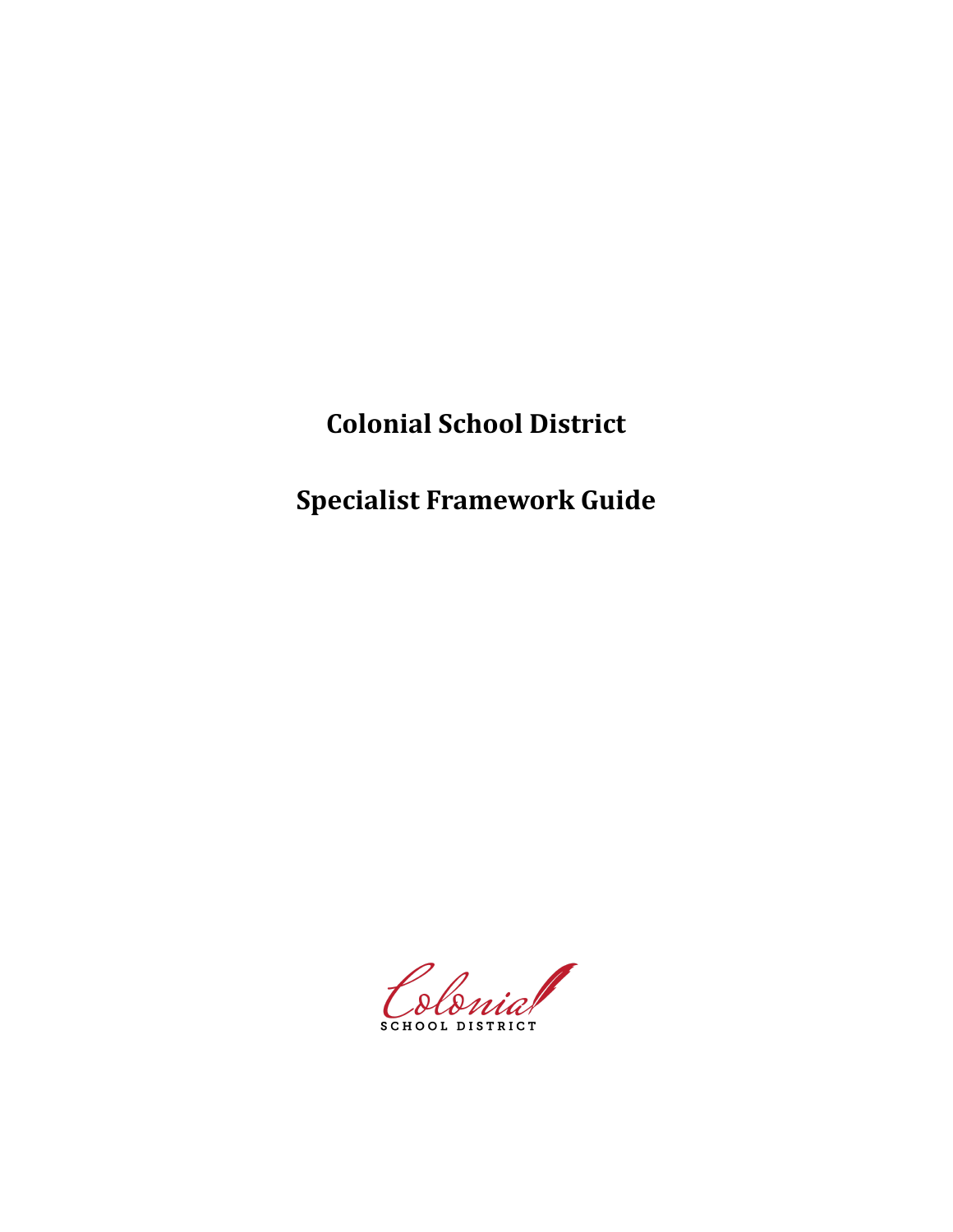### **Table of Contents**

Table of Contents Overview Work Group Members/Meeting Dates Introduction to Specialist Framework Specialist Performance Standards and Rubric Ratings Specialist and Indicators Model Elements of the Model Colonial Specialist Summative Scoring Chart Observer Types Specialist Framework Conference Overview Appendices/Forms Professional Growth Focus Evidence Collection Formative Feedback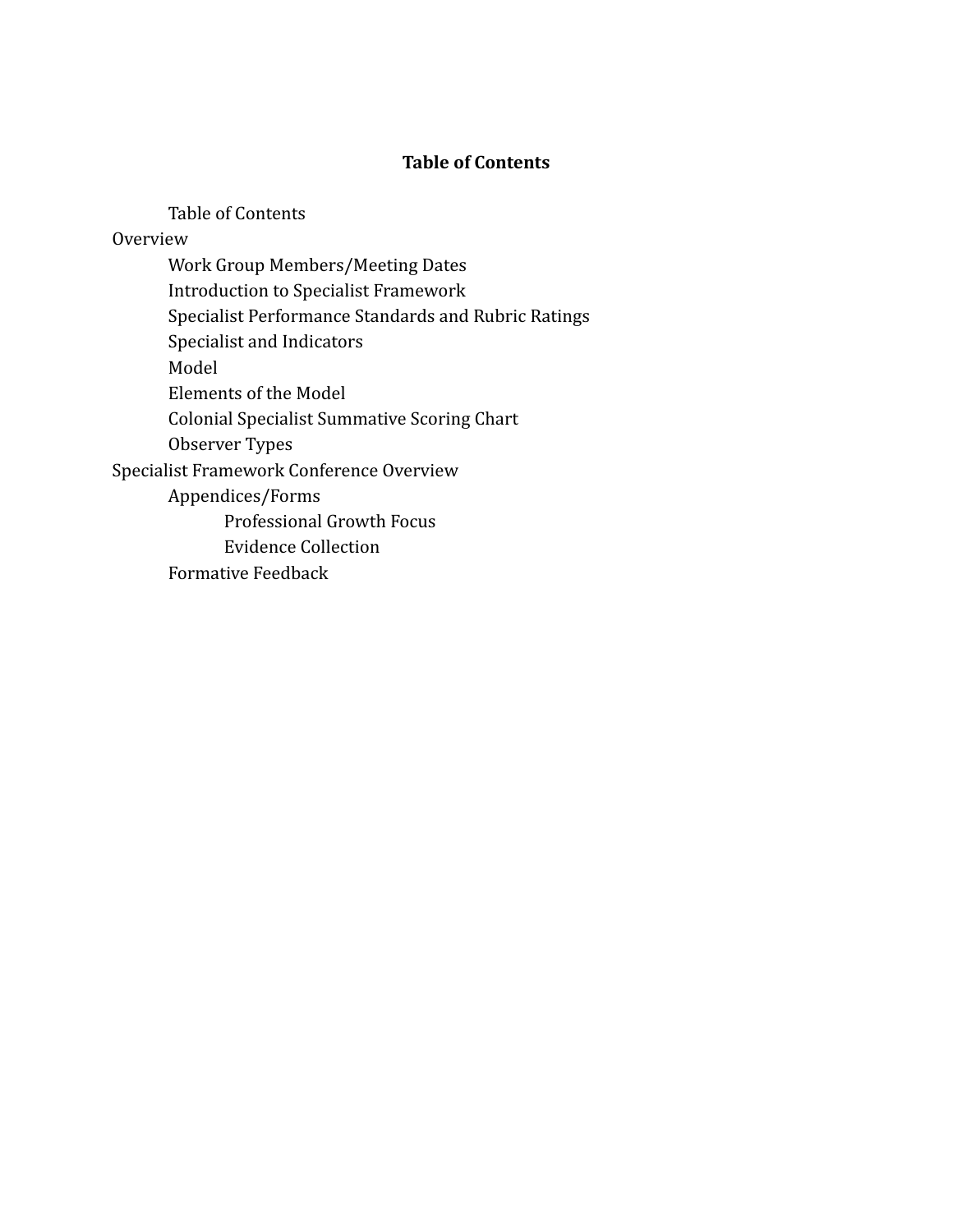### **Overview**

In theory, the structures, operations, and performance descriptors of the Delaware Performance Appraisal System II (DPAS-II) provide a logical and comprehensive basis for evaluating specialists. Since its inception and over the course of its implementation; however, educators and observers in the Colonial School District have regularly voiced concerns about the system's effectiveness with regard to its primary mission of advancing professional practice. Where many Colonial specialists would agree the current DPAS-II can work fairly well as an evaluation tool, its vagueness with respect to the responsibilities of the myriad of specialists produces burdens that actually limits the quality of practice-improving discussion and coaching—a reality that leaves large numbers of professionals to question the system's overall value.

Seeking to improve the quality of practice-improving discussion and coaching via the required evaluation processes, a cross-functional work group (comprised of district and building observers, specialists, related-services professionals, and Colonial Education Association representatives) convened in fall of 2016 to design a specialist evaluation system to help them, within a single system, reach their professional-development objectives. Over the course of the six-month long work sessions, this group examined all elements of the current DPAS-II system to identify shortcomings and discuss possible alternatives in light of other models operating nationally. As well, the work group spent considerable time identifying potential implementation obstacles and reaching consensus on best ways forward.

The contents of this guide reflect the work of this group to date.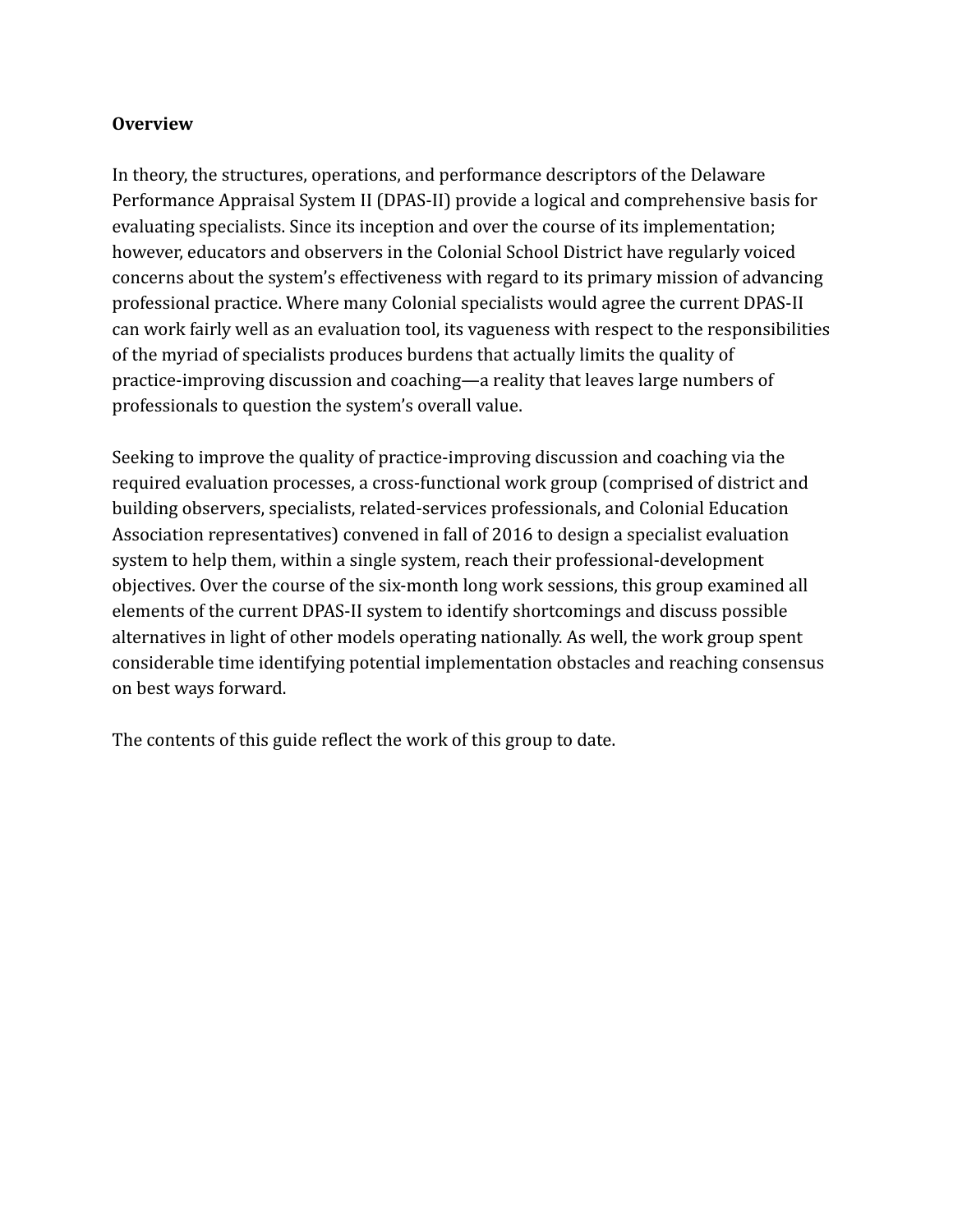### **Specialist Work Group Members**

Jeanne Bratten, Nurse Sandra Campion, School Counselor Kristin Capone, Physical Therapist Andrew Capone, School Counselor Ellen Gallagher, Building ELA Coach Melissa Eger, Speech Language Pathologist Jeffory Gibeault, Assistant Principal Katie Gutowski, District Instructional Coach Christine Holdren, Occupational Therapist Emily Klein, School Psychologist Pete Leida, Director of Schools (Facilitator) Jeff Menzer, Director of Schools (Facilitator) Mandy Munson, Special Education Coordinator Claudia Peters, Nurse Holly Sage, Principal Allison Sheppard, School Counselor Tamara Wales, PreK Coordinator Jon Cooper, Director of Student Services

### **Work Session Meeting Dates**

November 13, 2015 December 10, 2015 February 17, 2016 March 23, 2016 April 7, 2016 February 25, 2019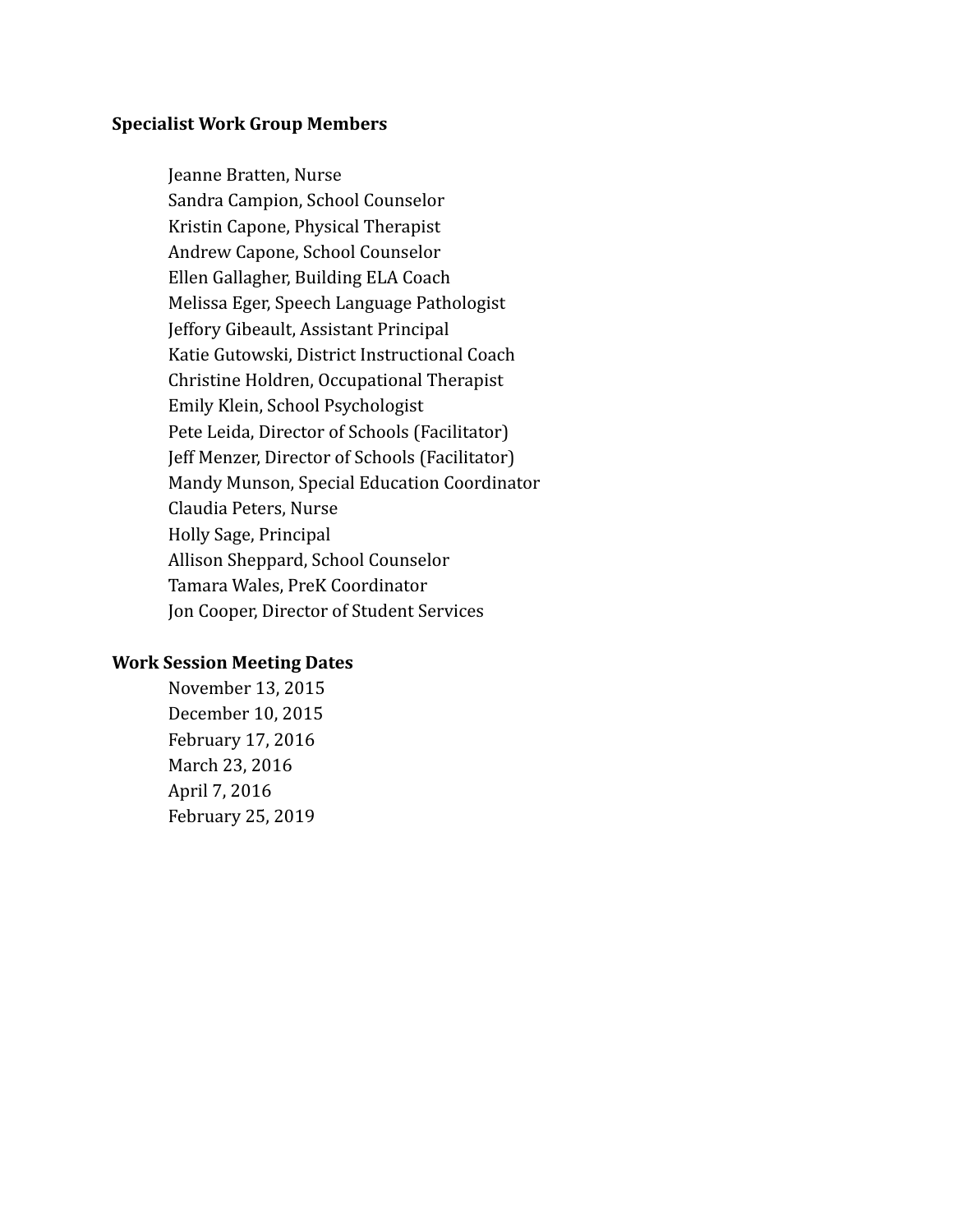# **Introduction to the Specialist Framework**

# *Vision for the SF*

- 1. Improving the quality of feedback to specialists
- 2. Increasing the frequency of feedback to specialists
- 1. Continuing to grow as professionals and specialists

The ultimate goal is to make the evaluation and feedback process more effective and efficient for specialists and observers in Colonial.

# *Guiding Principles*

Through adoption of the Specialist Framework (SF), Colonial Specialists and Observers seek to improve instruction and learning in the Colonial School District. As such, SF was developed with the following values and guiding principles:

1. Genuine commitments to both developing professionals' practice and assessing professionals' performance

2. Generation of more meaningful, timely, and actionable feedback for all system professionals

3. Improved support and development of the district's less-experienced professionals

4. Streamlined and flexible (where possible) process elements, in order to focus on most important, highest-leverage elements of professional practice

5. Enable higher-quality discussion about instruction, learning, professional practice and actions system-wide—from educator to educator, educator to observer, and observer to observer—toward a stronger learning culture

This guide describes the elements of the SF, their connection and interplay to best provide feedback to specialists and evaluate performance. These elements include SF Performance Standards, Indicators, Rubrics and the Model.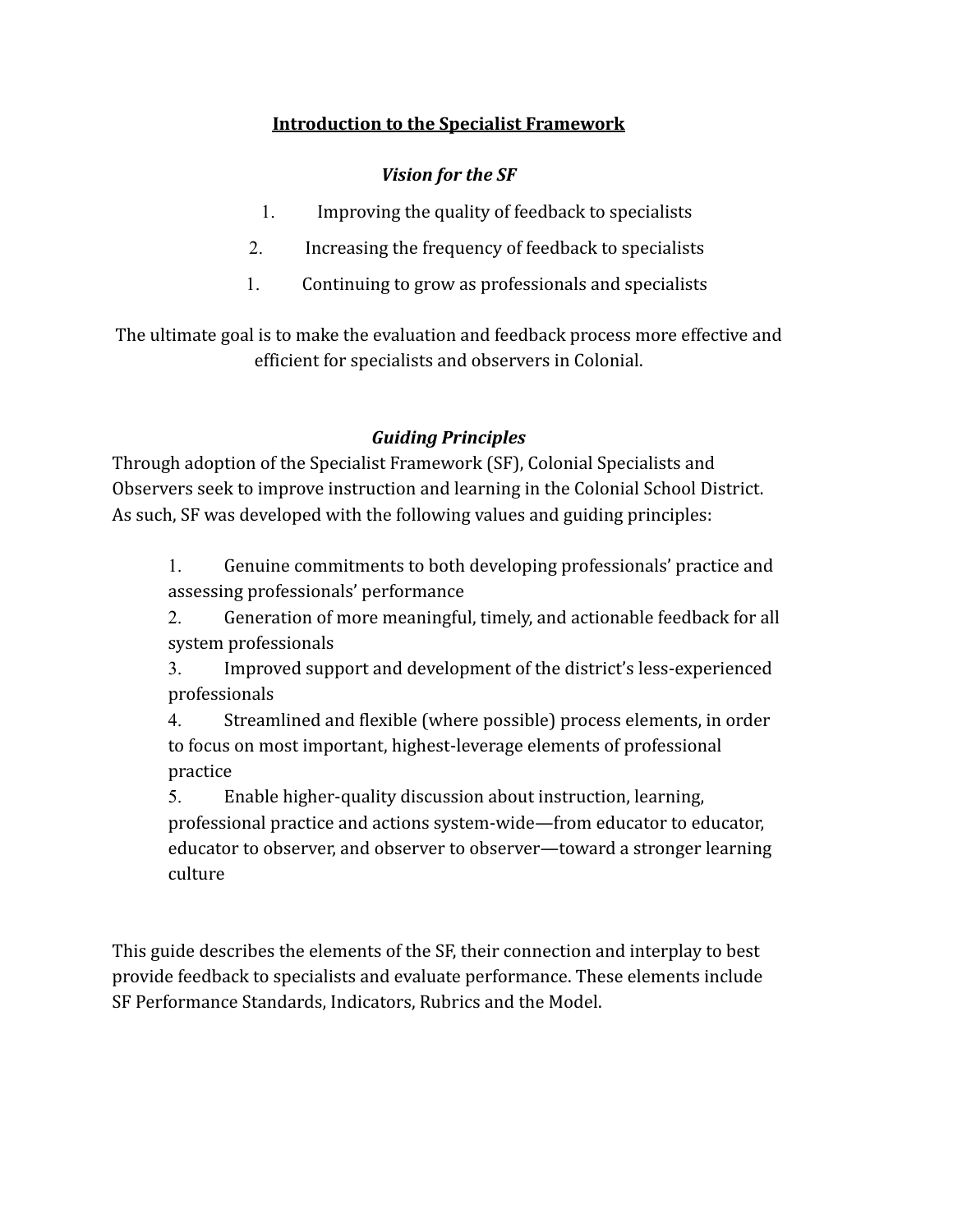### **SF: Process At-A Glance**

*Each of the steps below is described in depth later in this handbook. Please refer to those sections for specific details.*

# **Evaluation Timeline**

Evidence collection/observations **may** begin before the students have been in attendance for five (5) full school days, as many Specialists begin their job responsibilities before the school year officially starts. Therefore, the timeline for the Specialist Framework will be different from the Teaching and Learning Framework.

# **Step 1: Measures/Target Selection and Professional Growth Focus Conferences (forms are in DSC)**

# **Component Five Forms/Online Tool and Conference**

The Component Five Forms/Online Tool and conference provide the specialist and observer with information about how the specialist's Component Five rating will be determined.

It is recommended that this conference be completed by October 31st each year. The observer may choose to meet with groups of specialists with common measures or the observer may schedule individual conferences to address both Measures/Target Selection (Component V) and Professional Growth Focus. When possible, measures should be agreed upon collaboratively.

# **Professional Growth Focus Form and Conference**

The purpose of the form and conference is to provide a Professional Growth Focus for the coming school year. It should be connected to one or more of the Performance Standards and be used as a starting point of conversation and feedback between the specialist/specialist and observer. It allows the specialist and observer to plan appropriate and relevant professional growth activities.

The Professional Growth Conference is highly recommended to be held by September 30th each year.

# **Step 2: Evidence Collection - Ongoing**

An evidence collection process should be collaboratively decided upon between the specialist and the observer. Both parties will add to the collection of supporting documentation of each of the four performance standards. (see evidence collection portion of this document for further details)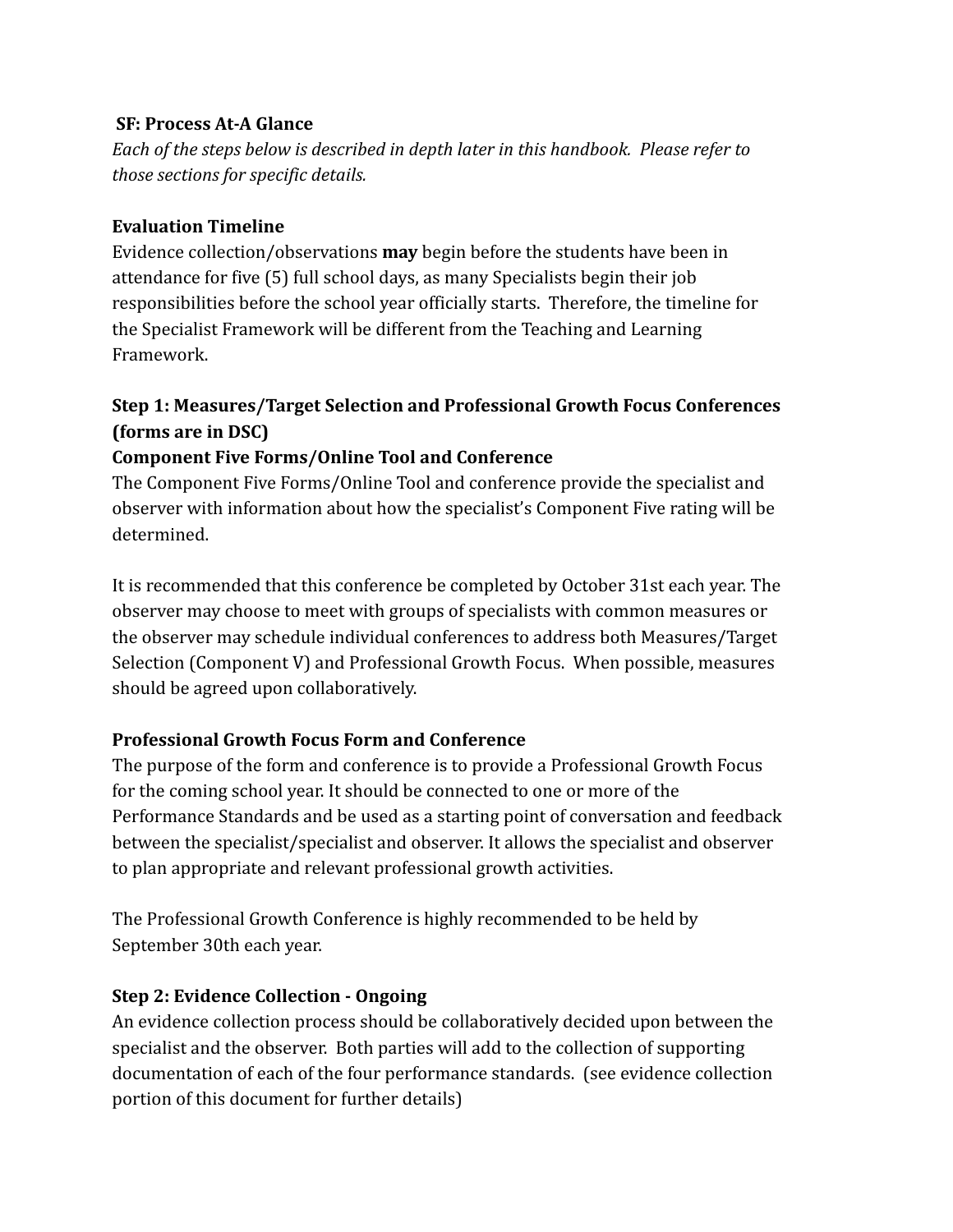### **Step 3: Formative Feedback Conference**

The purpose of the feedback conference is to review evidence of Performance Standards 1-4. Ratings are assigned to each standard during the conference. This process is the same for both Novice and Experienced specialists. Prior to the conference, the specialist should:

6. Review the Specialist Framework, indicators and rubric ratings, including student performance and professional growth focus areas

7. Reflect on the quality of his or her own specialist practices, especially on the indicators identified as professional growth focus areas

8. Examine interim student data and determine progress-to-date

9. Consider if any circumstances have arisen that would suggest a need to adjust delivery of services and professional growth focus areas

### **Step 4: Continued Evidence Collection**

### **Step 5: Summative Conference**

The Summative Evaluation process occurs at the end of the evaluation cycle. It will be conducted yearly for Novice and Experienced specialists.

The first step is the Summative Evaluation Conference, followed by completion of the Summative Evaluation documentation. This process is the same for both Novice and Experienced specialists.

At the Summative Evaluation Conference, the observer shares overall impressions of a specialist's practice based upon previously shared evidence, as well as a summary of the specialist's performance as it relates to all Performance Standards. It is an opportunity for a rich conversation between the observer and the specialist, where clarification and additional information may be provided, and where the observer and the specialist may discuss future professional development goals that support continuous professional growth. In addition, professional growth goals will be discussed. Student improvement goals will be rated for component five.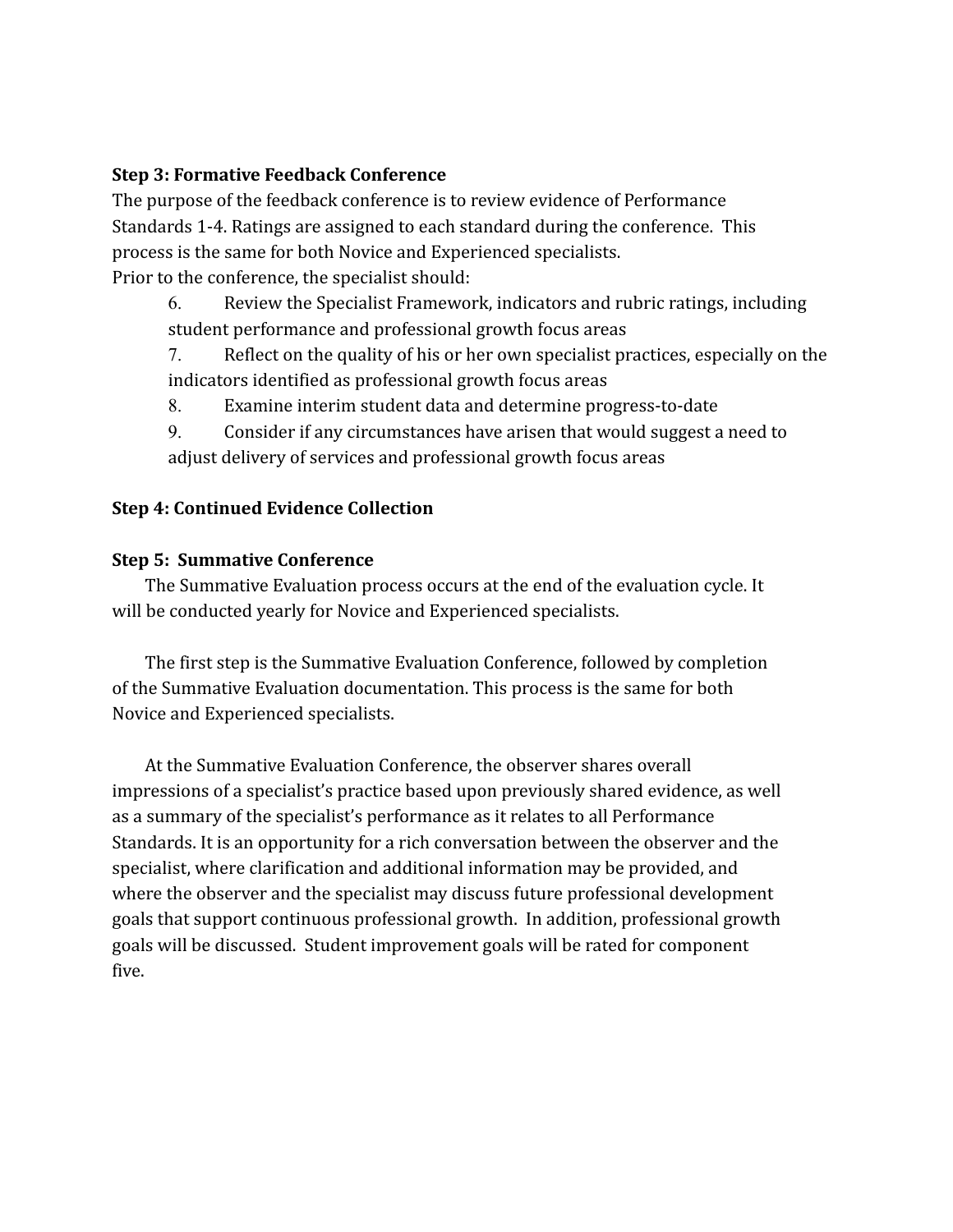# **Specialist Performance Standards and Ratings**

The performance levels for **ALL** specialists fall within four performance standards aligned to rubrics with four levels of performance. A specialist receives formative feedback on performance level within the four performance standards during the school year as well as a summative rating in conjunction with the rating from Component V.

# *Specialist Performance Standards*

The performance levels for **ALL** specialists fall within four performance standards aligned to rubrics with four levels of performance.

*1.* Professional Knowledge and Preparation: *The specialist demonstrates relevant knowledge of their discipline to create plans to support the needs of the learning community.*

*2.* Data Driven Decision Making: *The specialist systematically gathers, analyzes, and uses relevant data to drive delivery of services and to provide support to the learning community.*

*3.* Supporting the Learning Community: *The specialist uses direct and/or indirect services to support student access and participation in the learning community.*

*4.* Professionalism: *The specialist exhibits a commitment to professional ethics and the school's mission, participates in professional growth opportunities to support student learning, and contributes to the profession.*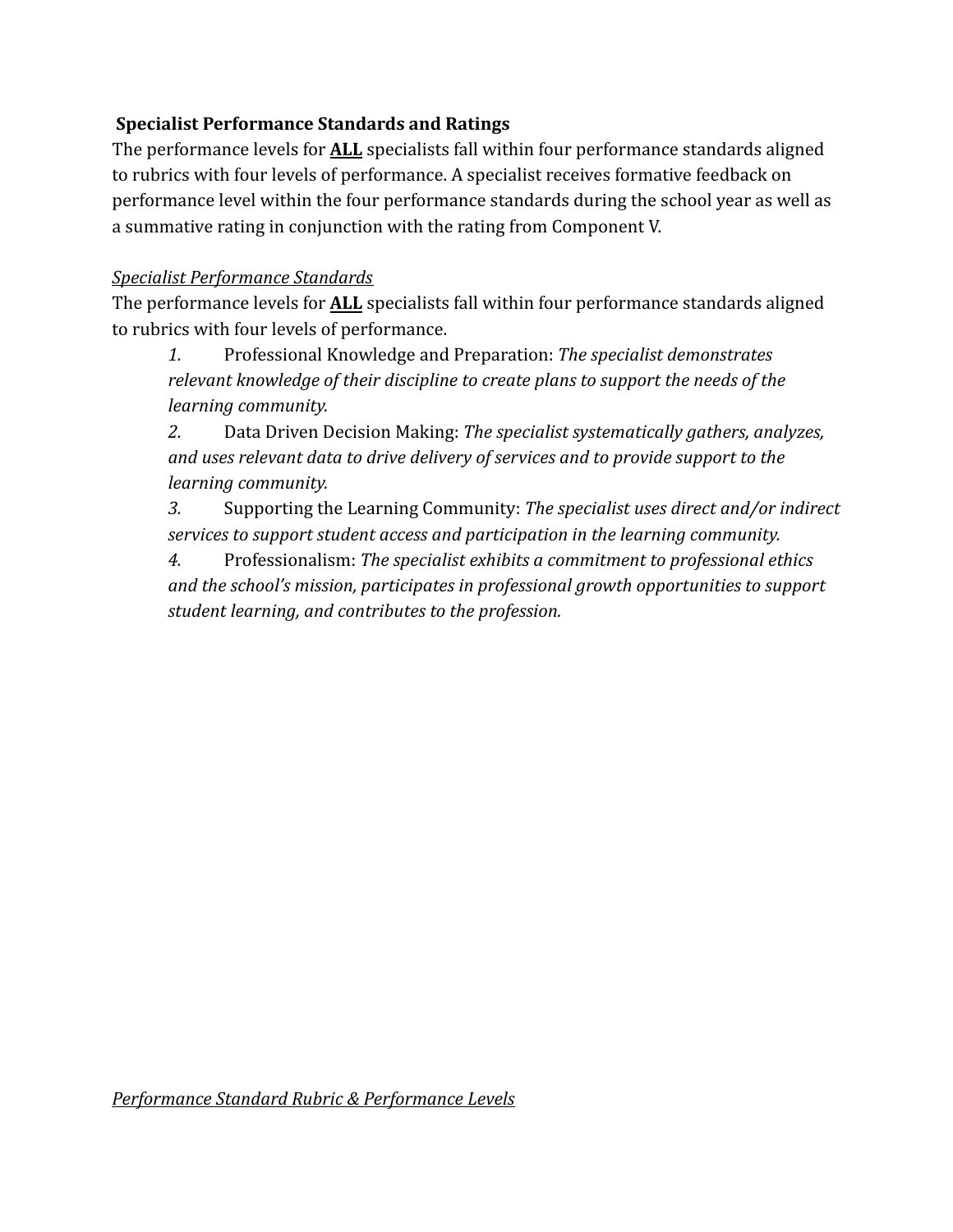A specialist receives formative feedback on performance level within the four performance standards during the school year as well as a summative rating in conjunction with the rating from Component V.

# **Performance Standard 1: Professional Knowledge and Preparation**

The specialist demonstrates relevant knowledge of their discipline to create plans to support the needs of the *learning community.*

| The specialist continually<br>ldemonstrates extensive<br>professional knowledge, uses<br>multiple data sources and<br>seeks resources to meet the<br>lneeds and interests of<br>stakeholders and support the<br>learning community. | The specialist demonstrates<br>professional knowledge, uses<br>data sources and seeks resources<br>to meet the needs and interests of uses data sources OR<br>stakeholders and support the<br>learning community. | The specialist inconsistently<br>demonstrates professional<br>knowledge OR inconsistently resources/information<br>inconsistently seeks<br>resources to meet the needs<br>and interests of stakeholders inadequate<br>and support the learning<br>community. | The specialist provides<br>support based on<br>that is<br>inaccurate/out-of-date<br>OR demonstrates<br>understanding of the<br>profession OR does not<br>utilize resources to<br>meet the needs and<br>interests of |
|-------------------------------------------------------------------------------------------------------------------------------------------------------------------------------------------------------------------------------------|-------------------------------------------------------------------------------------------------------------------------------------------------------------------------------------------------------------------|--------------------------------------------------------------------------------------------------------------------------------------------------------------------------------------------------------------------------------------------------------------|---------------------------------------------------------------------------------------------------------------------------------------------------------------------------------------------------------------------|
|                                                                                                                                                                                                                                     |                                                                                                                                                                                                                   |                                                                                                                                                                                                                                                              | stakeholders and<br>support the learning<br>community.                                                                                                                                                              |
| Level IV*                                                                                                                                                                                                                           | Level III (Expected Level of<br>Performance)                                                                                                                                                                      | <b>Level II</b>                                                                                                                                                                                                                                              | <b>Level I</b>                                                                                                                                                                                                      |

*\*Oftentimes for a specialist to be rated as a Level IV, the specialist serves as a leader in his/her school community and/or specialist area.*

# **Performance Standard 2: Data-Driven Decision Making**

The specialist systematically gathers, analyzes, and uses relevant data to drive delivery of services and to provide *support to the learning community.*

| The specialist continually<br>demonstrates expertise<br>in gathering, analyzing,<br>and using data to drive<br>delivery of services and<br>to provide support to the<br>learning community. | The specialist<br>systematically gathers,<br>analyzes, and uses<br>relevant data to drive<br>delivery of services and to<br>provide support to the<br>learning community. | The specialist<br>inconsistently gathers,<br>analyzes, and uses<br>relevant data to drive<br>delivery of services and to<br>provide support to the<br>learning community. | The specialist<br>inadequately OR<br>ineffectively gathers,<br>analyzes, and uses<br>relevant data to drive<br>delivery of services and to<br>provide support to the<br>learning community. |
|---------------------------------------------------------------------------------------------------------------------------------------------------------------------------------------------|---------------------------------------------------------------------------------------------------------------------------------------------------------------------------|---------------------------------------------------------------------------------------------------------------------------------------------------------------------------|---------------------------------------------------------------------------------------------------------------------------------------------------------------------------------------------|
| Level IV*                                                                                                                                                                                   | Level III (Expected Level<br>of Performance)                                                                                                                              | <b>Level II</b>                                                                                                                                                           | Level I                                                                                                                                                                                     |

*\*Oftentimes for a specialist to be rated as a Level IV, the specialist serves as a leader in his/her school community and/or specialist area.*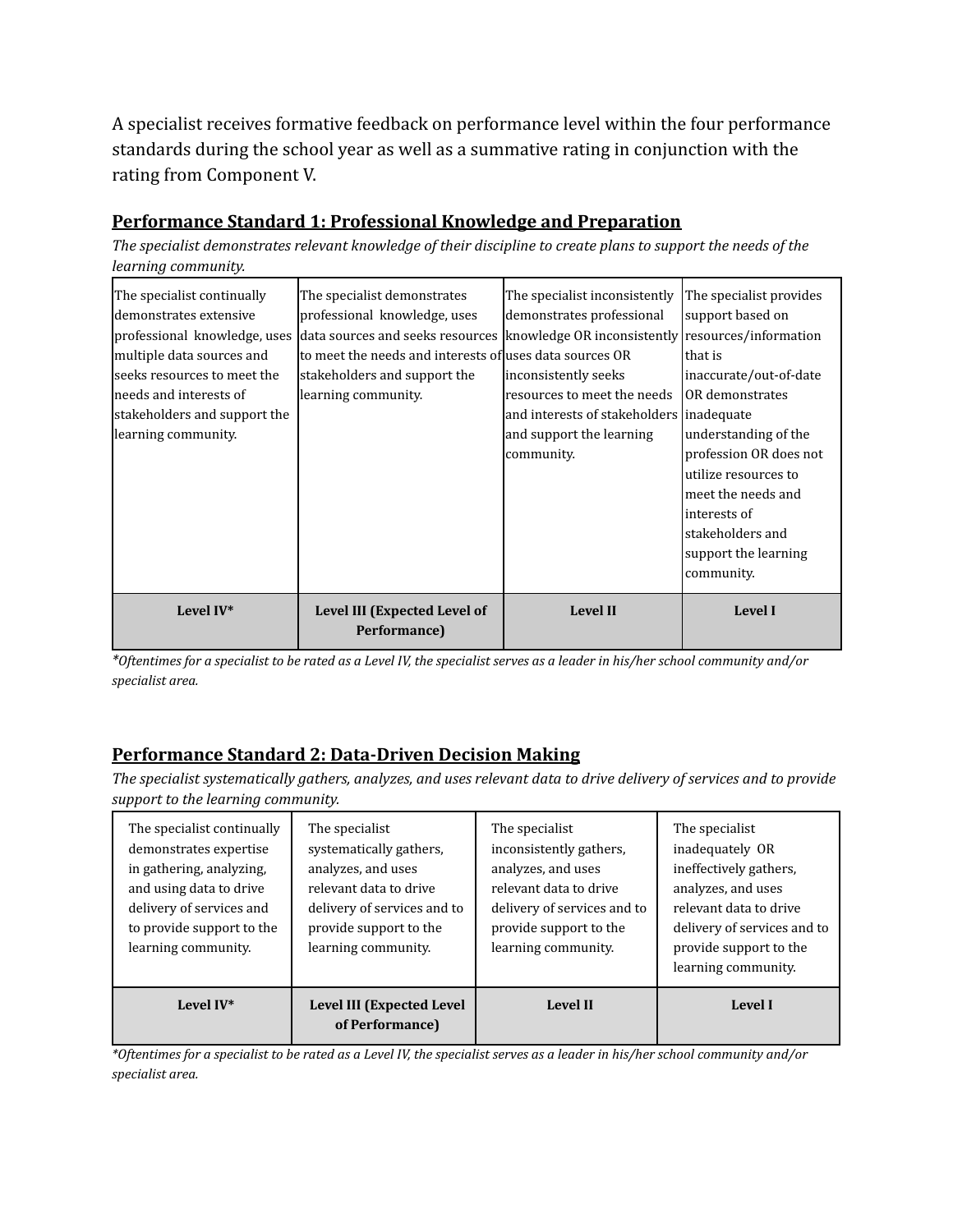# **Performance Standard 3: Supporting the Learning Community**

The specialist consistently uses direct and/or indirect services to support student access and participation in the *learning community.*

| The specialist skillfully<br>uses direct and/or<br>indirect services AND<br>creates an atmosphere of<br>trust and collaboration to<br>support student access<br>and participation in the<br>learning community. | The specialist consistently<br>uses direct and/or<br>indirect services to<br>support student access<br>and participation in the<br>learning community. | The specialist<br>inconsistently uses direct<br>and/or indirect services<br>to support student access<br>and participation in the<br>learning community. | The specialist<br>inadequately OR<br>ineffectively provides<br>direct and/or indirect<br>services to support<br>student access and<br>participation in the<br>learning community. |
|-----------------------------------------------------------------------------------------------------------------------------------------------------------------------------------------------------------------|--------------------------------------------------------------------------------------------------------------------------------------------------------|----------------------------------------------------------------------------------------------------------------------------------------------------------|-----------------------------------------------------------------------------------------------------------------------------------------------------------------------------------|
| Level IV*                                                                                                                                                                                                       | Level III (Expected Level<br>of Performance)                                                                                                           | <b>Level II</b>                                                                                                                                          | Level I                                                                                                                                                                           |

*\*Oftentimes for a specialist to be rated as a Level IV, the specialist serves as a leader in his/her school community and/or specialist area.*

# **Performance Standard 4: Professionalism**

*The specialist exhibits a commitment to professional ethics and the school's mission, participates in professional growth opportunities to support student learning, and contributes to the profession.*

| The specialist continually<br>engages in a high level of<br>professional growth and<br>application of skills and<br>contributes to the<br>development of others and<br>the well-being of the school<br>and community. | The specialist exhibits a<br>commitment to professional<br>ethics and the school's<br>mission, participates in<br>professional growth<br>opportunities to remain<br>current in their profession,<br>and contributes to the<br>profession. | The specialist inconsistently<br>supports the school's<br>mission OR seldom<br>participates in professional<br>growth opportunities. | The specialist shows a<br>disregard toward<br>professional ethics or the<br>school's mission OR rarely<br>takes advantage of<br>professional growth<br>opportunities. |
|-----------------------------------------------------------------------------------------------------------------------------------------------------------------------------------------------------------------------|-------------------------------------------------------------------------------------------------------------------------------------------------------------------------------------------------------------------------------------------|--------------------------------------------------------------------------------------------------------------------------------------|-----------------------------------------------------------------------------------------------------------------------------------------------------------------------|
| Level IV*                                                                                                                                                                                                             | Level III (Expected Level<br>of Performance)                                                                                                                                                                                              | <b>Level II</b>                                                                                                                      | Level I                                                                                                                                                               |

*\*Oftentimes for a specialist to be rated as a Level IV, the specialist serves as a leader in their school community and/or specialist area.*

### *Student Improvement Component V*

Student Performance Goals are established through the existing DPAS II for Specialist Component V process. Specialist and evaluators should refer to the appropriate sections of the Delaware Department of Education's DPAS II Process for Specialist for details regarding this process.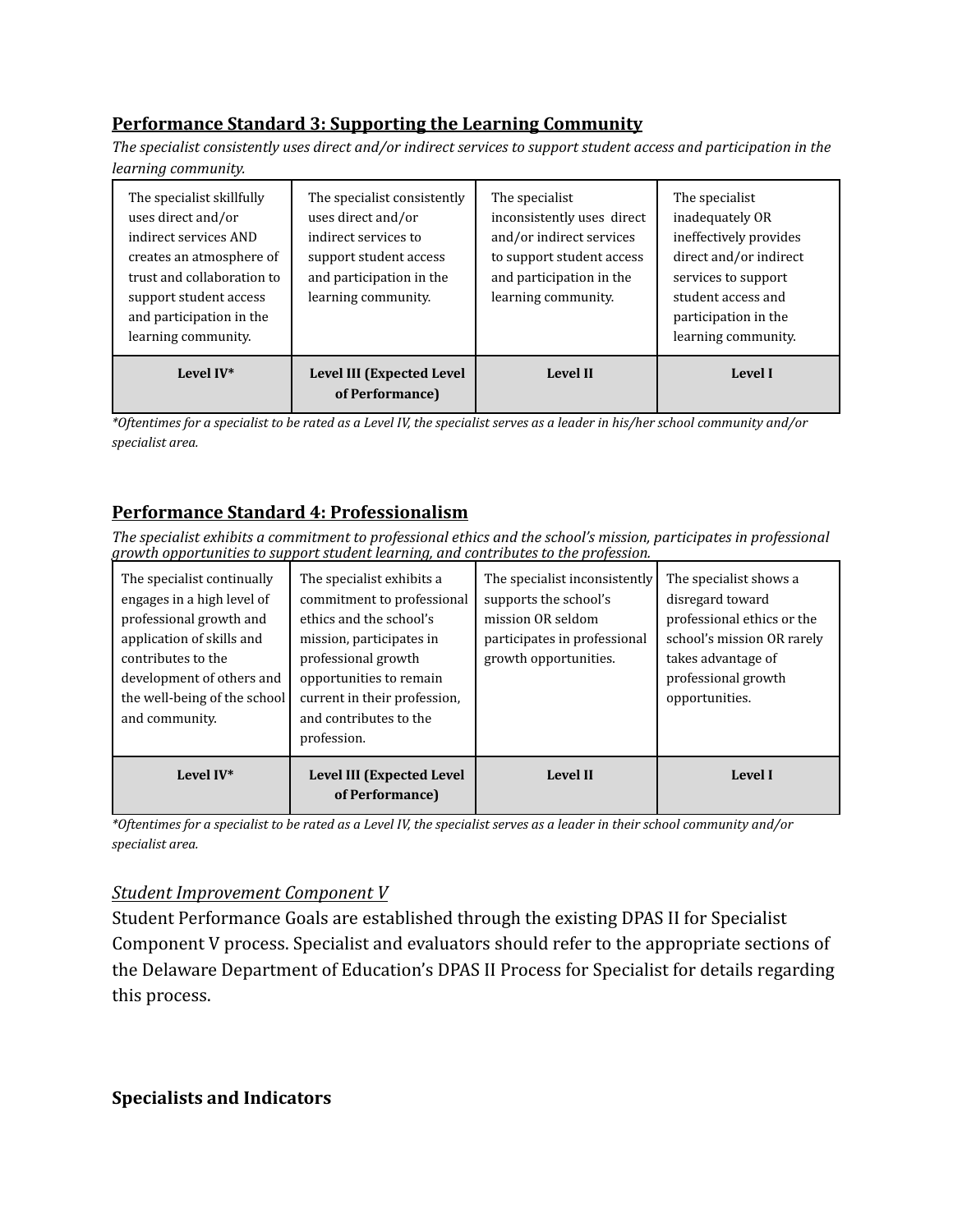Specialist in Colonial School District create and sustain an educational environment conducive to the fulfillment of the District's Mission and Vision so that maximum positive impact on the education of children can be realized. A specialist is responsible for planning, organizing, and delivering services based on the recognized professional standards of care and National Standards to help students overcome problems that impede learning and to assist them in attaining educational success. In Colonial there are six categories of Specialists:

Coach Nurse School Psychologist School Counselor Special Education Coordinator/Program Coordinator Therapist

Each category of specialist has its own unique set of indicators that fall under the common performance standards and rubrics. The indicators are not meant to be all inclusive or seen as a checklist of look fors. These indicators are a sample of possibilities that have been developed by Colonial Specialists to reflect the values of the District and best practices and standards of care. The specific performance indicators are contained in the following pages.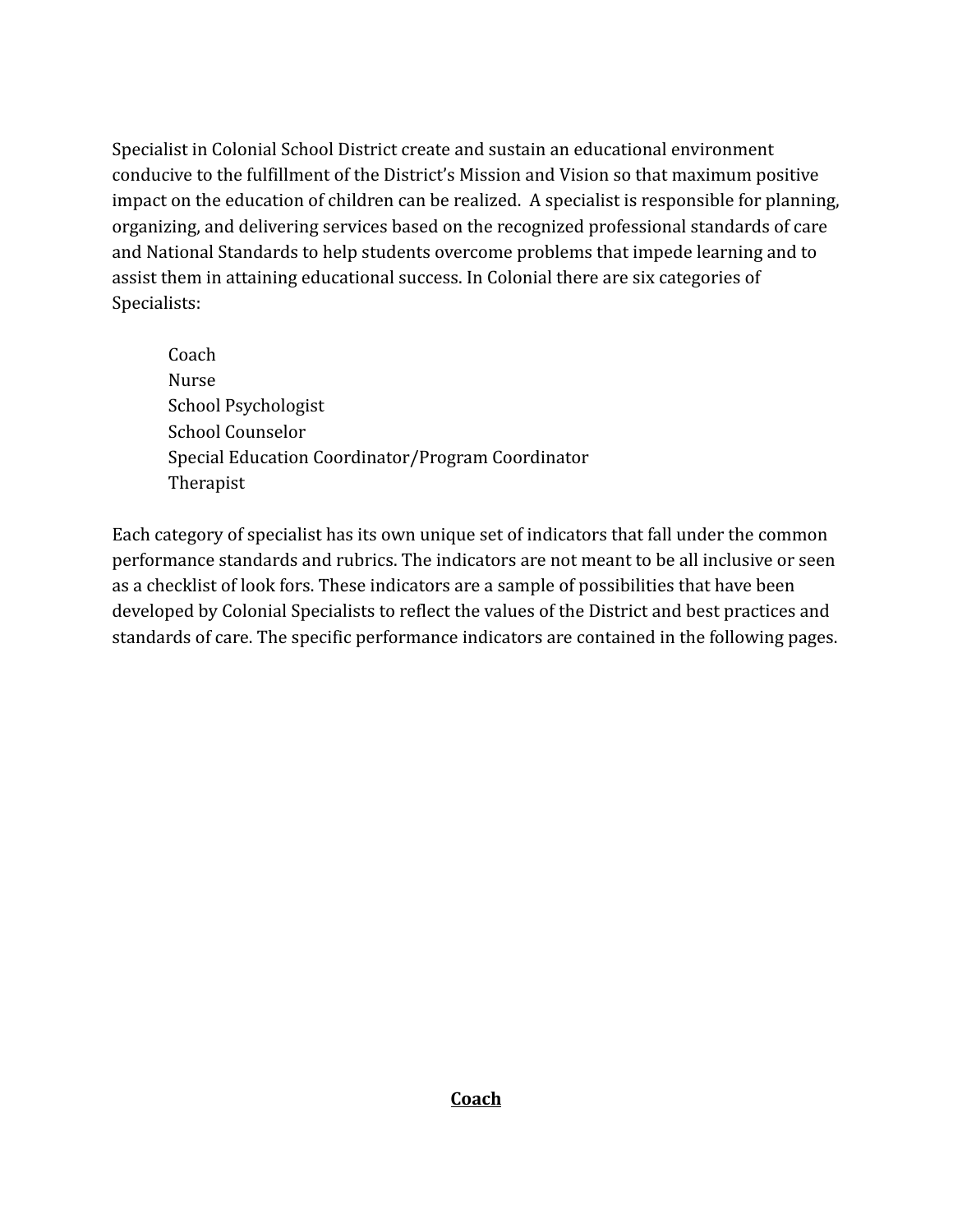### Professional Knowledge and Preparation

The specialist demonstrates relevant knowledge of their discipline to create plans to support the needs of the *learning community.*

#### Indicators:

1. Demonstrates a deep understanding of subject matter and pedagogy.

2. Integrates key content, higher-level thinking skills, and discussions during professional learning situations with colleagues (e.g. PD, PLC, meetings, etc.).

3. Connects present content with past and future learning experiences, cross-curricular awareness, and/or real-world experiences and applications.

4. Displays an understanding of developmental needs of learners for instructional planning.

5. Uses data and/or analytics to inform professional learning, identify resource needs, and support planning.

6. Aligns and connects professional learning and planning objectives to state and local school district curricula and standards, and specialist and student needs.

#### Data-Driven Decision Making

The specialist systematically gathers, analyzes, and uses relevant data to drive delivery of services and to provide support to the learning community.

Indicators:

1. Provides multiple opportunities for specialists to demonstrate understanding of best practices, state standards, and data driven instruction.

2. Utilizes various types of data sources (progress monitoring, DSC, ESchool, etc.) to assist/consult with staff in making decisions addressing areas of need.

3. Uses diagnostic, formative, and summative assessment data to plan professional learning

for specialists, provide PLC support and planning, and make curricular revisions.

4. Uses data from specialist surveys and/or feedback to plan for future professional learning needs and make curricular revisions.

#### Supporting the Learning Community

The specialist uses direct and/or indirect services to support student access and participation in the learning community.

#### Indicators:

1. Builds a supportive and challenging learning environment.

2. Actively listens and responds to specialists' needs.

3. Promotes respect for and understanding of learners' needs and diverse learning styles.

4. Establishes clear expectations for professional conversations and learning opportunities.

5. Provides a climate of trust and collaboration to build a relationship within the learning community.

6. Facilitates PLC conversations with a focus on student data and proficiency toward achievement of the standards.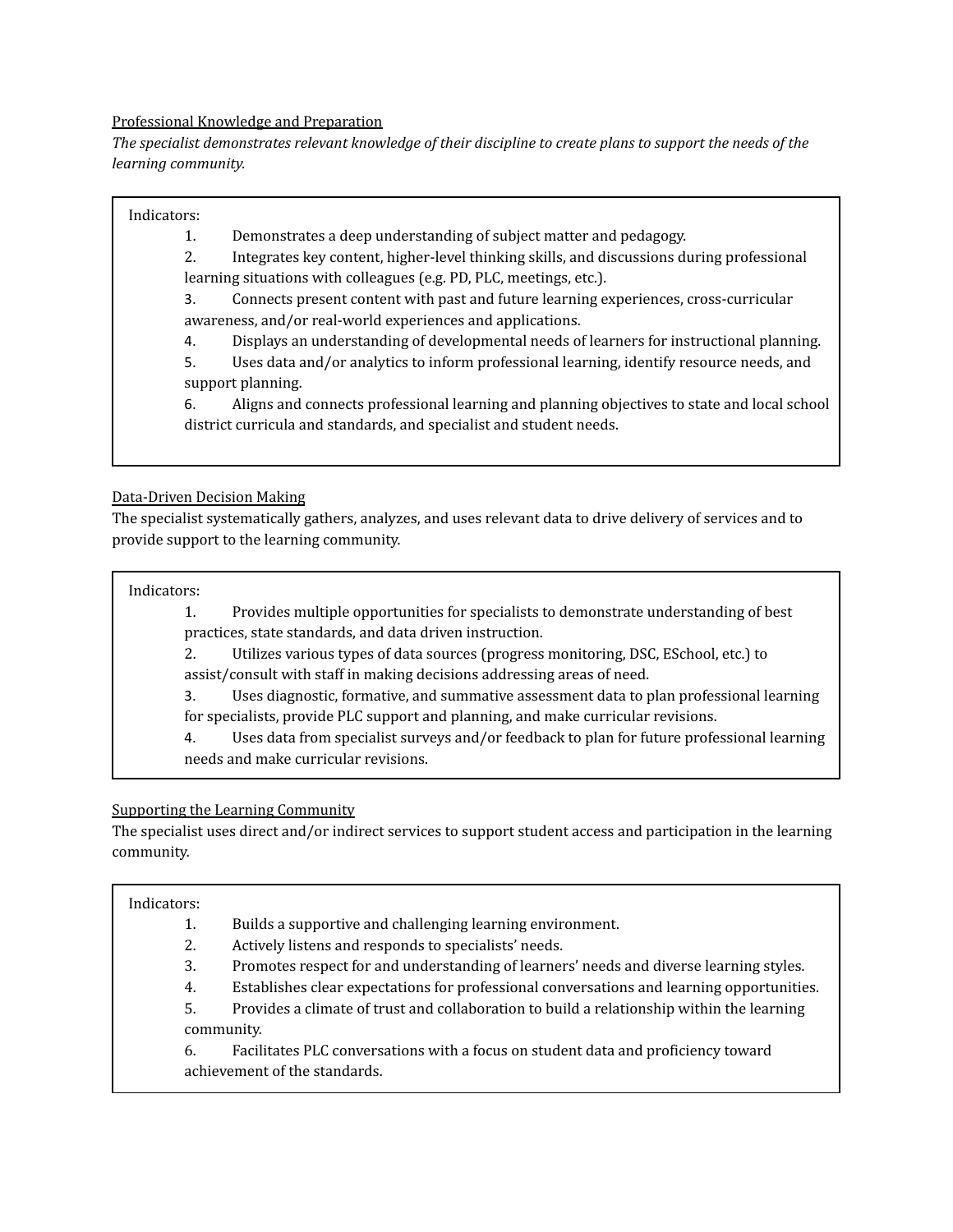7. Delivers professional learning opportunities aligned with the needs of the learning community.

8. Communicates with families using appropriate and family friendly terminology/explanations to support student success.

#### Professionalism

The specialist exhibits a commitment to professional ethics and the school's mission, participates in professional growth opportunities to support student learning, and contributes to the profession.

#### Indicators:

1. Maintains professional demeanor, behavior, and communication (e.g., appearance, punctuality, attendance, and language).

2. Participates in ongoing professional growth activities based on relevant areas (e.g., knowledge of content area, most updated research, conferences, etc.) and incorporates learning into professional development activities.

3. Collaborates and networks with colleagues and community to reach educational decisions that enhance and promote learning.

4. Creates a climate of accessibility for specialists by demonstrating a collaborative and approachable style.

5. Listens and responds with cultural awareness, empathy, and understanding to the voice and opinions of stakeholders (parents, community, students, and colleagues).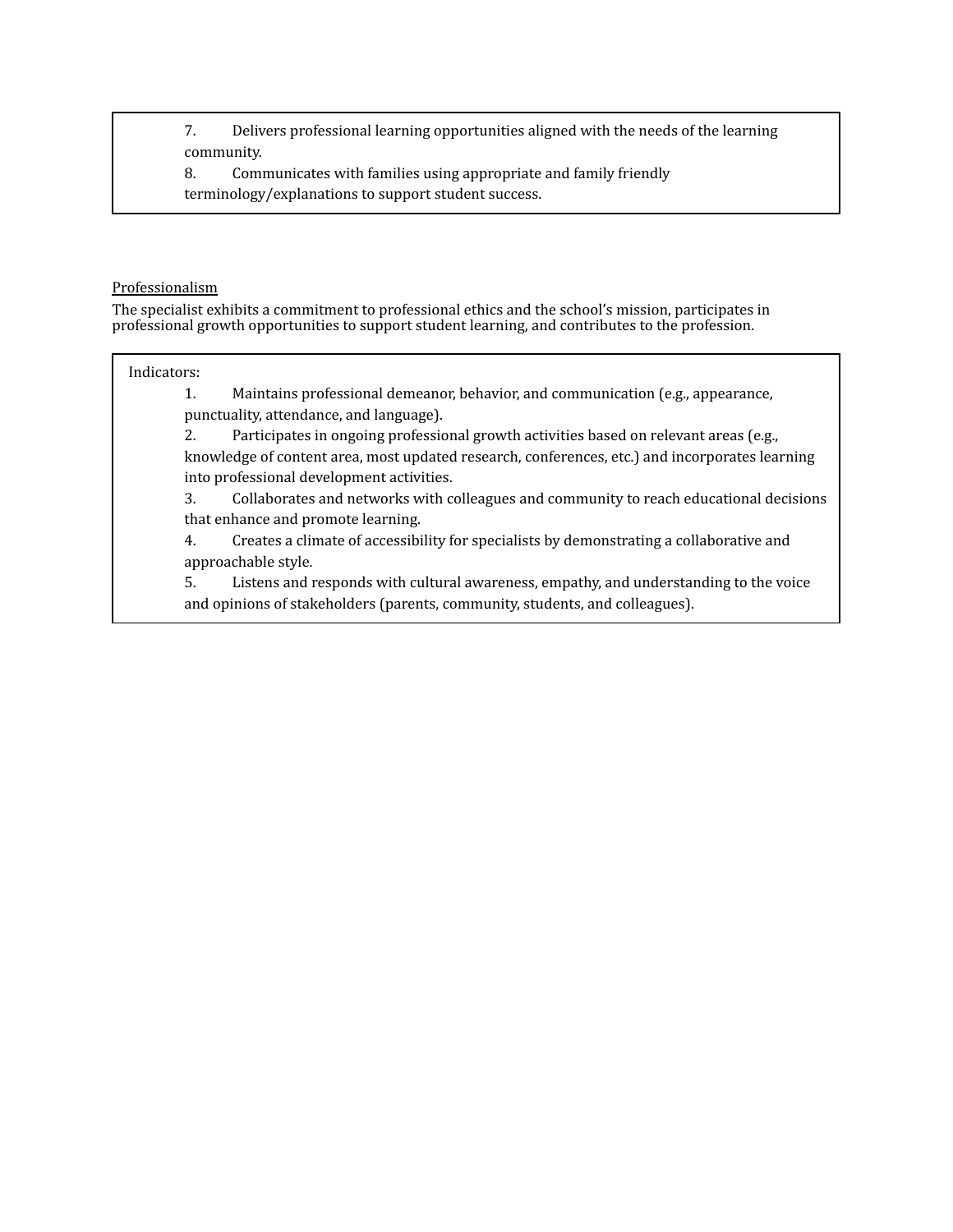### **Nurse**

#### Professional Knowledge and Preparation

The specialist demonstrates relevant knowledge of their discipline to create plans to support the needs of the learning community.

#### Indicators:

1. Follows and transcribes physician orders per Delaware state board of nursing and DOE standards

2. Coordinates care with outside agencies (examples:dental clinic, vision to learn, school health)

3. Serves as a resource for the building in terms of medical and/or hygiene needs to ensure the safety and health of students and staff.

4. Ensures compliances with DOE regulations as it concerns emergency equipmentment

5. Understands and abides by all protocols for storing and accounting for all medications per Delaware state board of nursing and DOE

#### Data-Driven Decision Making

The specialist systematically gathers, analyzes, and uses relevant data to drive delivery of services and to provide support to the learning community.

#### *Indicators:*

1. Analyze pertinent student information such as allergies, acute and chronic illnesses, and activity restrictions to communicate student needs with appropriate school staff

2. Utilized findings from screenings to notify families of atypical findings and make appropriate referrals

3. Monitor immunization records of all students to make appropriate steps to bring all students into compliance with all state guidelines

4. Utilize information from healthcare providers and families to analyze and create a plan of care of individual students

#### Supporting the Learning Community

The specialist uses direct and/or indirect services to support student access and participation in the learning community.

#### Indicators:

1. Provides the school community with resources and guidance to promote an optimal level of wellness.

2. Collaborates with families, staff and outside agencies to identify and support high need/at risk students.

3. Uses professional knowledge to assist in the development of IEP, OHI, and/or 504 plans to promote student success.

4. Renders direct nursing services to ill and/or injured students, staff, and visitors.

5. Promotes respect for and understanding of students' diversity, including – but not

limited to – race, color, religion, sex, national origin, or disability.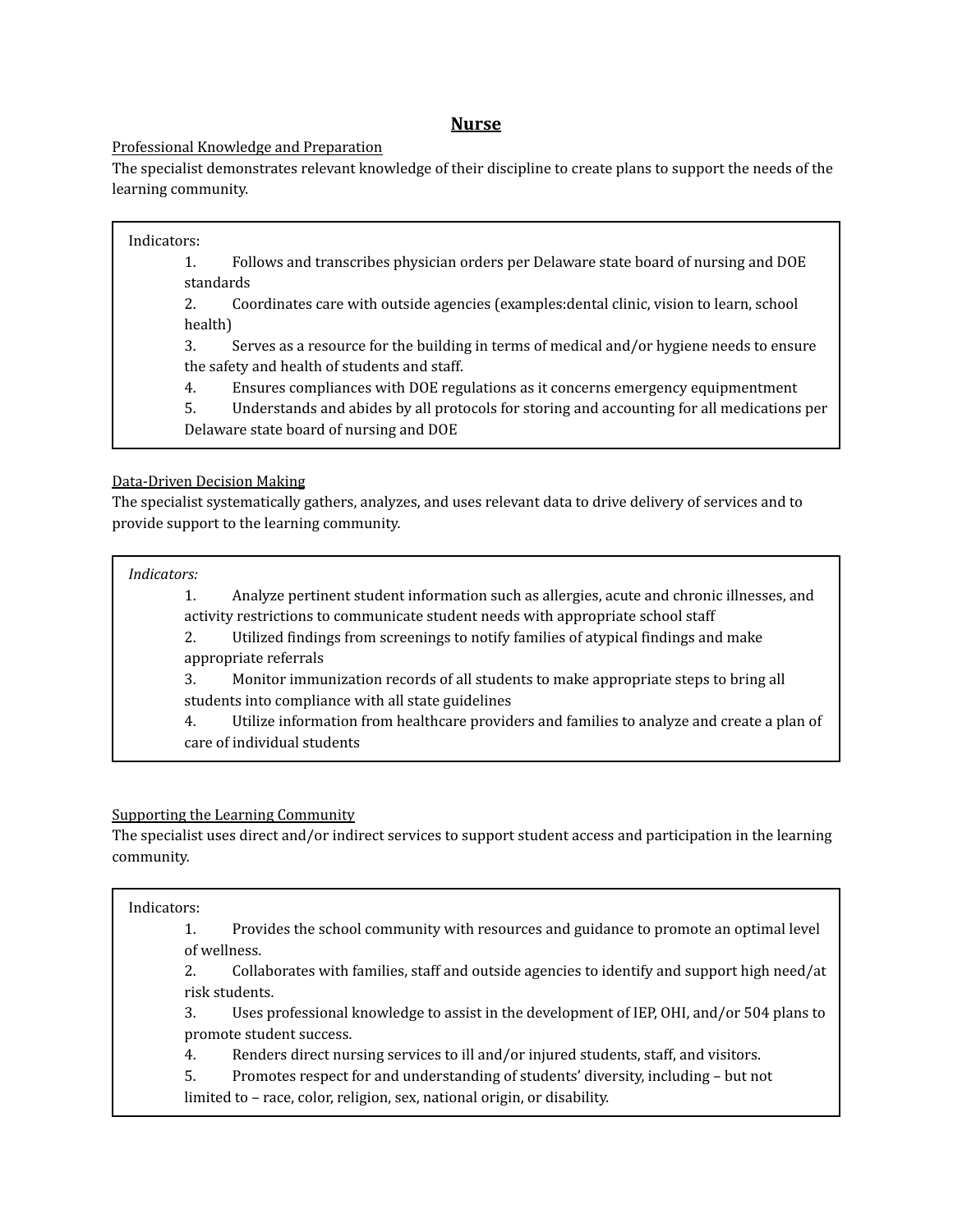6. Communicate with all stakeholders regarding health issues that affect the school community.

#### Professionalism

The specialist exhibits a commitment to professional ethics and the school's mission, participates in professional growth opportunities to support student learning, and contributes to the profession.

#### *Indicators:*

- 1. Maintains current state nursing license and Delaware School Nurse certification and other national nursing certifications
- 2. Maintains professional demeanor and behavior (e.g., appearance, punctuality and attendance).
- 3. Evaluates and identifies areas of personal strengths and weaknesses related to professional skills and their impact on the learning community and sets goals for improvement.
- 4. Participates in ongoing professional growth activities to expand nursing knowledge, *(other* coursework, conferences, working with an outside consultant, book study, supervision of volunteers/nursing students) and incorporates learning into services provided to the school community.
- 5. Collaborates and networks with colleagues and community to reach educational decisions that support the learning community.(examples: building liaison for McKinney-Vento, DFS referrals, completing and maintaining student accident forms, maintains workmen's compensation forms)
- 6. Uses precise language, correct vocabulary and grammar, and appropriate forms of oral and written communication.
- 7. Creates a climate of accessibility for families and students by demonstrating a collaborative and approachable style.
- 8. Listens and responds with cultural awareness, empathy, and understanding to the voice and opinions of stakeholders (parents, community, students, and colleagues).
	- 9. Maintains all nursing notes in Health Accounting in DSC per Delaware State board of nursing and DOE standards.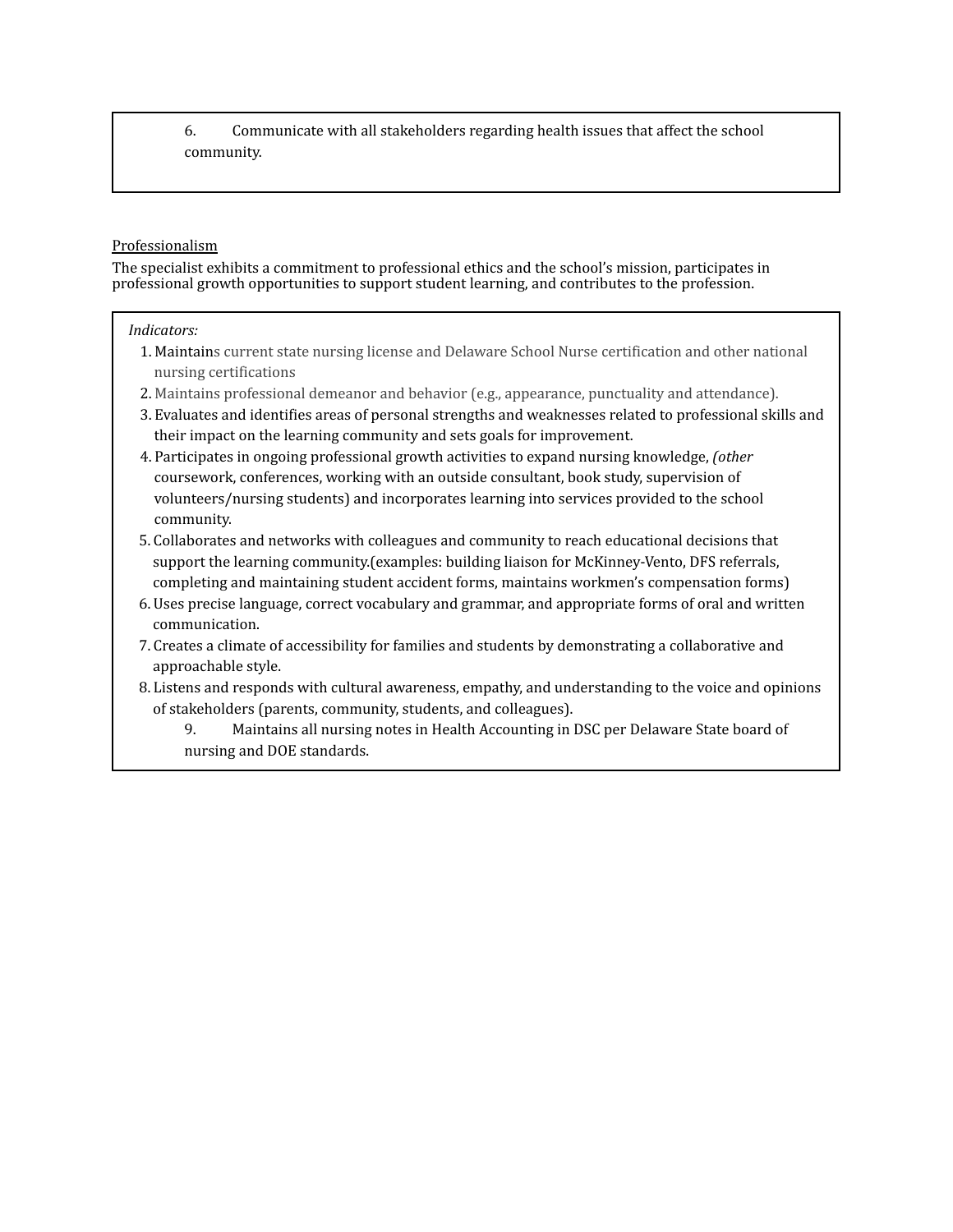### **School Psychologist**

#### Professional Knowledge and Preparation

The specialist demonstrates relevant knowledge of their discipline to create plans to support the needs of the *learning community.*

#### *Indicators:*

1. Is knowledgeable about and skillful in the use of various evaluation techniques to assess social, emotional, cognitive, and academic functioning.

- 2. Engages in reflective practices for continuous improvement of professional skills.
- 3. Stays current in best practices, and uses evidence-based practices when possible.

4. Uses school and student learning data to inform recommendations for planning and meeting needs of all students.

5. Displays an understanding of intellectual, social, emotional and physical development.

6. Plans comprehensive evaluations and uses a variety of assessment tools/methods based on referral question and student needs.

**7.** Participates in ongoing professional growth activities to expand professional knowledge (e.g., mentoring, peer coaching, coursework, conferences, working with an outside consultant, book study, supervision of students/interns) and incorporates learning into practice.

### Data-Driven Decision Making

The specialist systematically gathers, analyzes, and uses relevant data to drive delivery of services and to provide *support to the learning community.*

#### *Indicators:*

1. Uses a problem-solving framework as the basis for all professional activities.

2. Uses diagnostic, formative and summative assessment data to assist in developing educational goals.

3. Collaborates with other members of the interdisciplinary team to conduct assessments and create Evaluation Summary Reports (ESRs) that answer the referral question, assist the team in determining eligibility for special education services, and provide data-based

recommendations for individualizing the child's educational programming to target their specific needs.

4. Supports school staff in collection, management and analysis of data.

5. Organizes and presents data in a format appropriate for use by members of the learning community.

6. Maintains an effective management system for student data.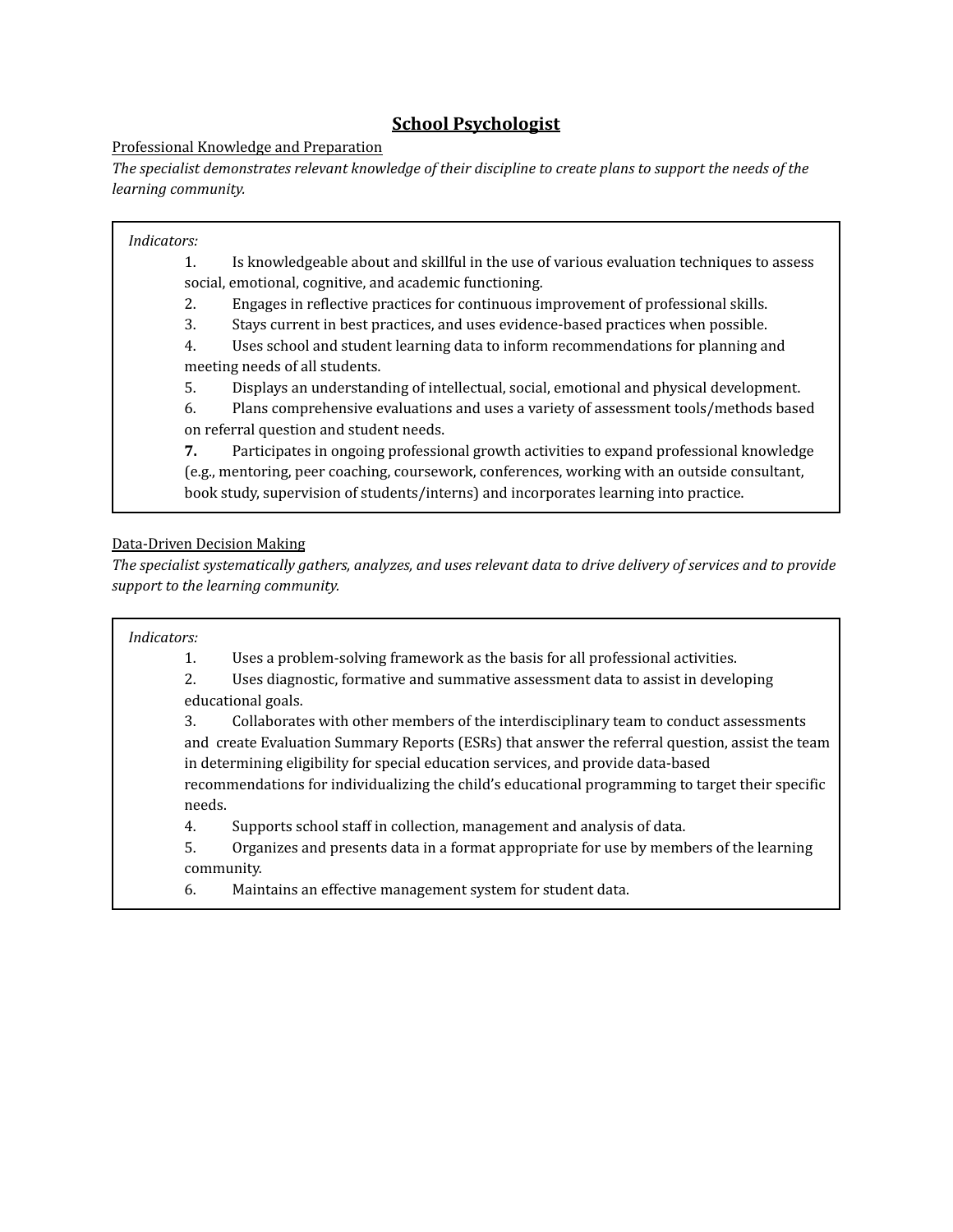#### Supporting the Learning Community

*The specialist uses direct and/or indirect services to support student access and participation in the learning community.*

### *Indicators:*

1. Supports school-wide efforts to build a supportive and challenging learning environment that maximizes instructional time and minimizes disruptions.

2. Promotes a climate of trust and teamwork within the learning community.

3. Promotes respect for and understanding of students' diversity, including - but not limited

to - age, race, color, religion, national origin, sexual orientation, gender identification, and disability.

4. Actively listens and pays attention to students' needs and responses.

5. Differentiates services/practice to meet unique student needs.

6. Integrates behavior supports and mental health services with academic and learning goals for children.

7. Provides professional development and/or consultation for members of the learning community to better support the needs of students.

8. Actively participates on schoolwide teams that support the learning environment (e.g., SBT, School Climate, PBS, crisis teams, etc.).

9. Helps families and specialists find and access services within and beyond the school; creates linkages between schools, families and community providers and helps coordinate services when programming for children involves multiple agencies.

10. Consults with teams regarding compliance with applicable laws and regulations.

11. Uses data-based decision making methods, problem-solving strategies, consultation,

collaboration and direct services in the context of crisis prevention, preparation, response and recovery to support the learning community.

12. Supports the implementation and evaluation of programs that promote safe and violence-free schools and communities.

13. Collaborates with teams to develop transition plans for students.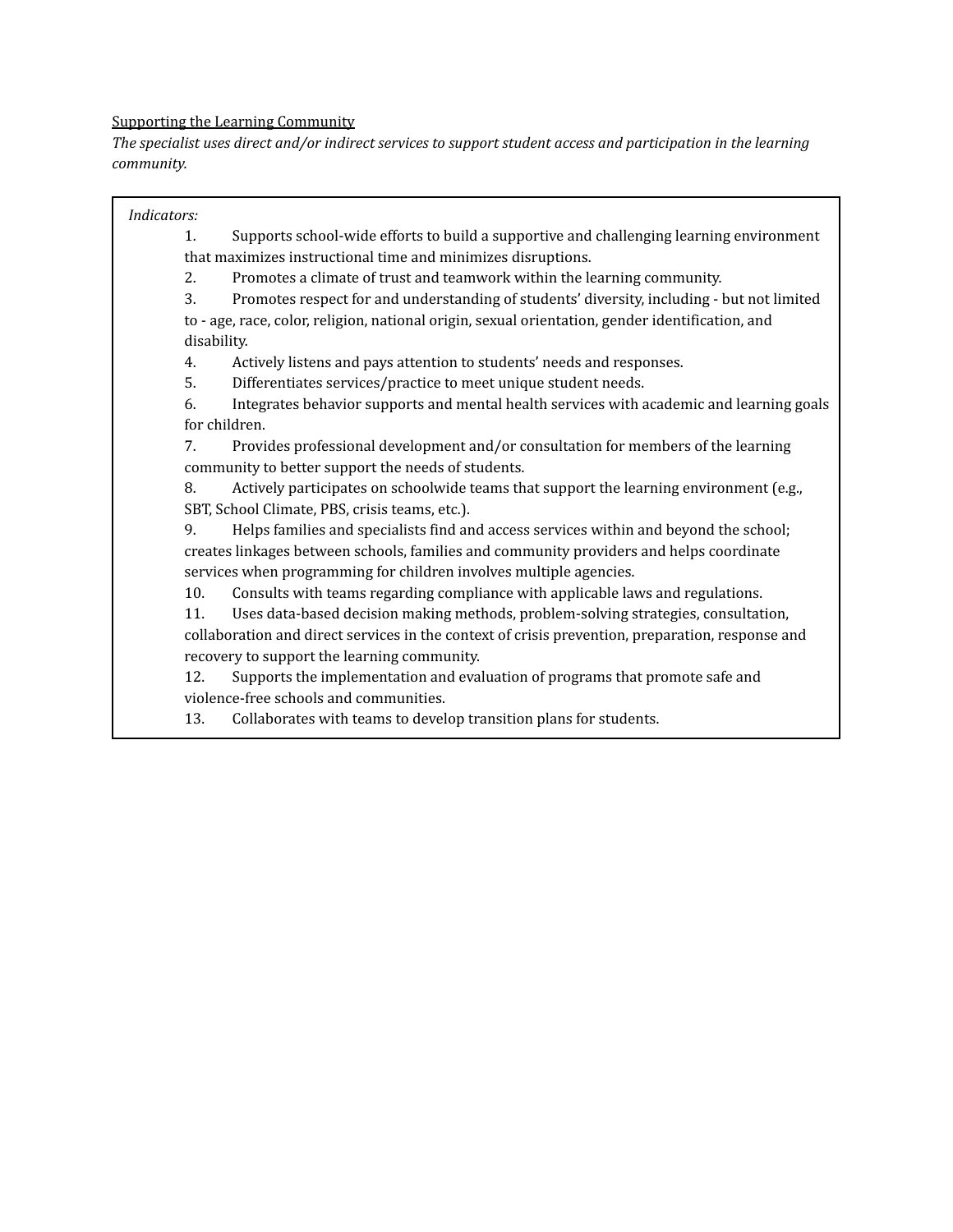#### Professionalism

*The specialist exhibits a commitment to professional ethics and the school's mission, participates in professional growth opportunities to support student learning, and contributes to the profession.*

### *Indicators:*

**1.** Carries out responsibilities in accordance with federal and state laws and regulations, NASP Principles for Professional Ethics, the NASP Model for Comprehensive and Integrated School Psychological Services, and established state and national credentialing/licensing guidelines.

**2.** Maintains professional demeanor and behavior (e.g., appearance, punctuality and attendance).

**3.** Identifies personal strengths/weaknesses related to professional skills, their impact on the learning community and sets goals for improvement.

**4.** Collaborates and networks with colleagues and community to reach educational decisions that support the learning community.

**5.** Effectively communicates information for diverse audiences, using appropriate forms of oral and written communication.

**6.** Creates a climate of accessibility for families and students by demonstrating a collaborative and approachable style.

7. Listens and responds with cultural awareness, empathy, and understanding to the opinions of stakeholders (e.g., parents, community, students, colleagues).

8. Dedicates space and focus to students to promote a sense of engagement and trust.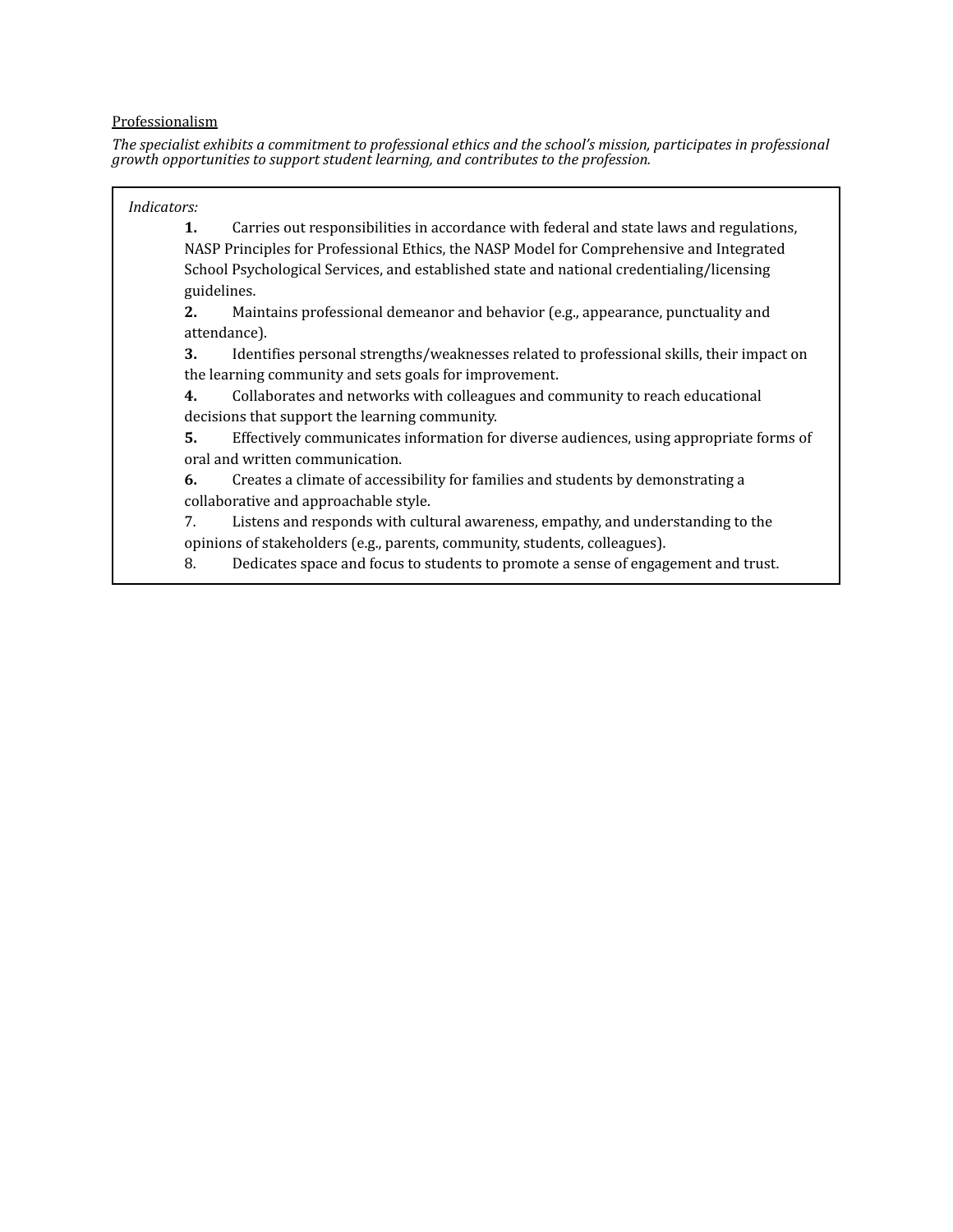### **School Counselor**

### Professional Knowledge and Preparation

The specialist demonstrates relevant knowledge of their discipline to create plans to support the needs of the learning community.

Indicators: 1. Understanding of the intellectual, social emotional and physical development of the age group 2. Relevant, current knowledge of college and career readiness K-12 3. Knowledge of community based services that are available to students (i.e mental health agencies) 4. Knowledge of school-wide crisis plans 5. Knowledge of student specific crisis plans 6. Knowledge of barriers to student learning and preparation of accommodations and behavior plans 7. Knowledge of academic, career and social domains of student development 8. Aligns and connects lesson objectives to State, District, School and ASCA Standards 9. Displays an understanding of the appropriate academic, personal and social/emotional development of the age of student 10. Demonstrates awareness of current (adapting) changing world events/ and applies appropriate skills and strategies 11. School Counseling Action Plans are utilized for school counseling curriculum, small groups and closing the gap activities 12. School Counselor develops a program vision statement, mission statement, and annual calendar 13. Collaborates to facilitate a comprehensive and developmentally appropriate school counseling program that meets the needs of all students.

#### Data-Driven Decision Making

The specialist systematically gathers, analyzes, and uses relevant data to drive delivery of services and to provide support to the learning community.

#### Indicators:

1. Knowledge of how to use data systems to establish goals and activities to close the achievement gap

2. Uses perception, process and outcome data to set goals and drive counseling program, this data is collected and reviewed to inform program decisions

3. Utilizes multiple data sources to assist in making decisions about programing and addressing student needs.

- 4. Collaborating with staff and families to discuss student data and/or progress
- 5. Organizes and shares data/results in a user-friendly format
- 6. School Counseling Action Plans are consistent with the program goals and competencies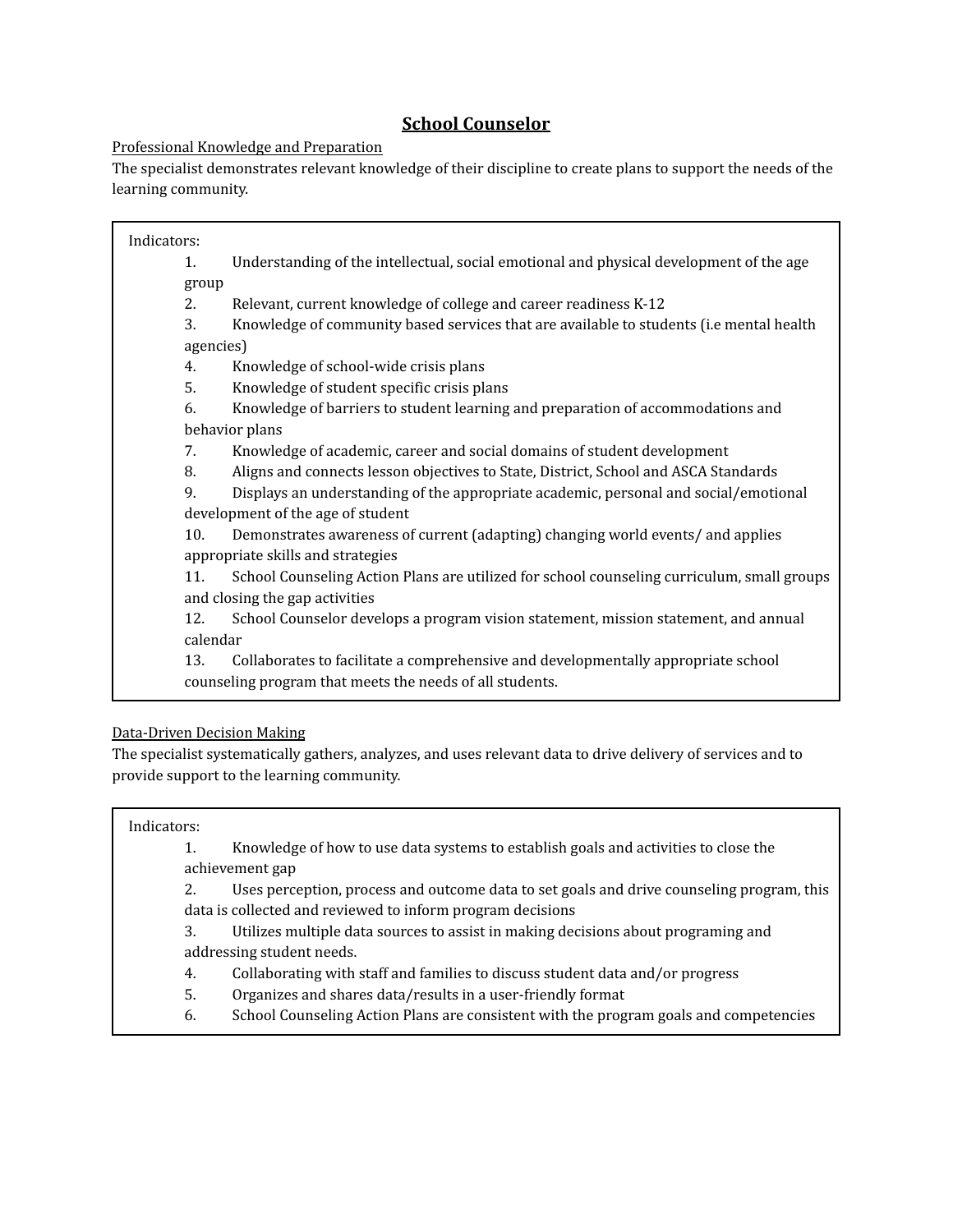#### Supporting the Learning Community

The specialist uses direct and/or indirect services to support student access and participation in the learning community.

#### Indicators:

1. Introduce students to "outside learning" opportunities (extra-curriculars, clubs, tutoring, sports, in-district programming)

- 2. Encourage use of internet access by parents and students (HAC, websites, DIAA forms)
- 3. Provide assistance with college and career planning/readiness with students and parents
- 4. School counselor develops and provides small counseling groups based on student needs

5. School counselor provides classroom guidance lessons to support school climate and student needs

6. School counselor provides individual counseling to promote student academic, social/emotional, and career development

7. School counselor assists as a member of crisis team to provide crisis response services

8. School counselor collaborates with outside/community resources, parents, specialists, and other educators to promote the development of academic, social/emotional and career growth

9. School counselor directs students and parents to school or community resources for a additional assistance or information through referrals

10. School counselors share strategies that support student achievement with parents, specialists, other educators, or community organizations through consultation.

11. School counselor is an active participant on school teams to plan for student needs and reach educational decisions

12. Collaborates and consults with colleagues and community agencies to enhance and promote student learning

#### Professionalism

The specialist exhibits a commitment to professional ethics and the school's mission, participates in professional growth opportunities to support student learning, and contributes to the profession.

#### Indicators:

- 1. Carries out responsibilities in accordance with federal and state laws, ASCA ethical standards, and established state regulations, and practices.
- 2. Maintains professional demeanor and behavior (e.g., appearance, punctuality and attendance).
- 3. Identifies personal strengths/weaknesses related to professional skills, their impact on the learning community and sets goals for improvement.
- 4. Participates in ongoing professional growth activities to expand school counselors' knowledge (coursework, conferences, working with an outside consultant, book study, supervision of volunteers/students) and incorporates learning into classroom activities and/or student programming.
- 5. Collaborates and networks with colleagues and community to reach educational decisions that support the learning community.
- 6. Uses precise language, correct vocabulary and grammar, and appropriate forms of oral and written communication.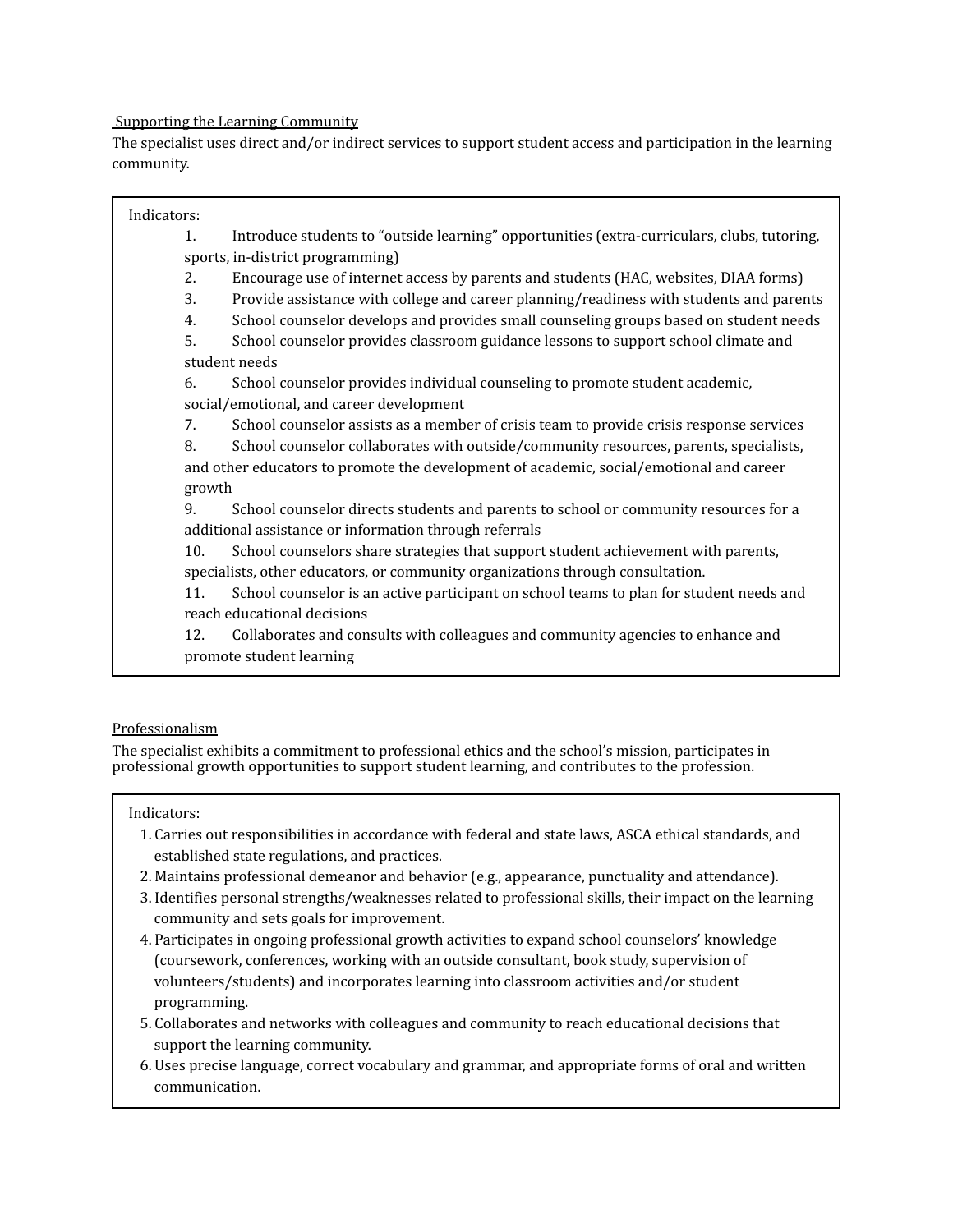- 7. Creates a climate of accessibility for families and students by demonstrating a collaborative and approachable style.
- 8. Listens and responds with cultural awareness, empathy, and understanding to the voice and opinions of stakeholders (parents, community, students, and colleagues).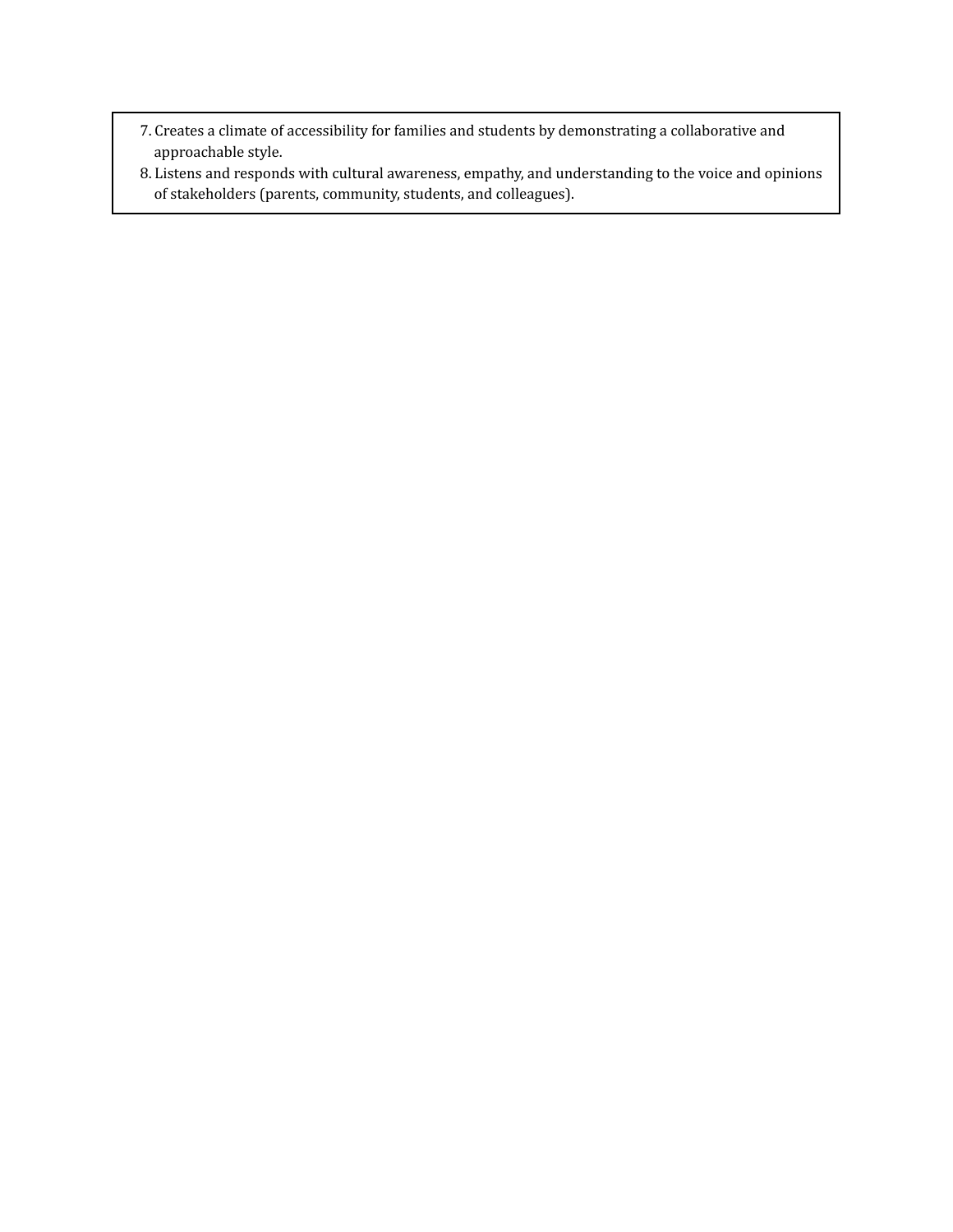### **Special Education Coordinator/Program Coordinator**

### Professional Knowledge and Preparation

The specialist demonstrates relevant knowledge of their discipline to create plans to support the needs of the learning community.

#### Indicators:

1. Demonstrate a thorough understanding of all portions of the standards based individual educational plans when meeting with stakeholders

2. Demonstrate deep and current knowledge of state and federal regulations (including but not limited to manifestations, eligibility, classification of students)

3. Develops and maintains compliant files

4. Uses time, space, and meeting etiquette to promote a meeting environment that demonstrates knowledge of relevant factors (including but not limited to availability of families and staff, schedule changes, coverages) in order to schedule various types of meetings

5. Provide constructive, frequent, and timely feedback on content of individual educational plans for staff

6. Engages in on-going communication and shares relevant information to all stakeholders in a timely manner

7. Understanding of the intellectual, social emotional and physical development of the age group

### Data-Driven Decision Making

The specialist systematically gathers, analyzes, and uses relevant data to drive delivery of services and to provide support to the learning community.

#### Indicators:

1. Utilizes various types of data sources (progress monitoring, Cognos, NBF, DSC, ESchool, etc.) to assist/consult with staff in making decisions about programming and addressing student needs

2. Collaborates with staff to develop and/or implement interventions and strategies to address needs after reviewing multiple data sources

3. Analyzes data to determine eligibility for special educational services as per IDEA regulations

4. Analyzes progress monitoring data to determine need for individual educational plan revisions and/or student supports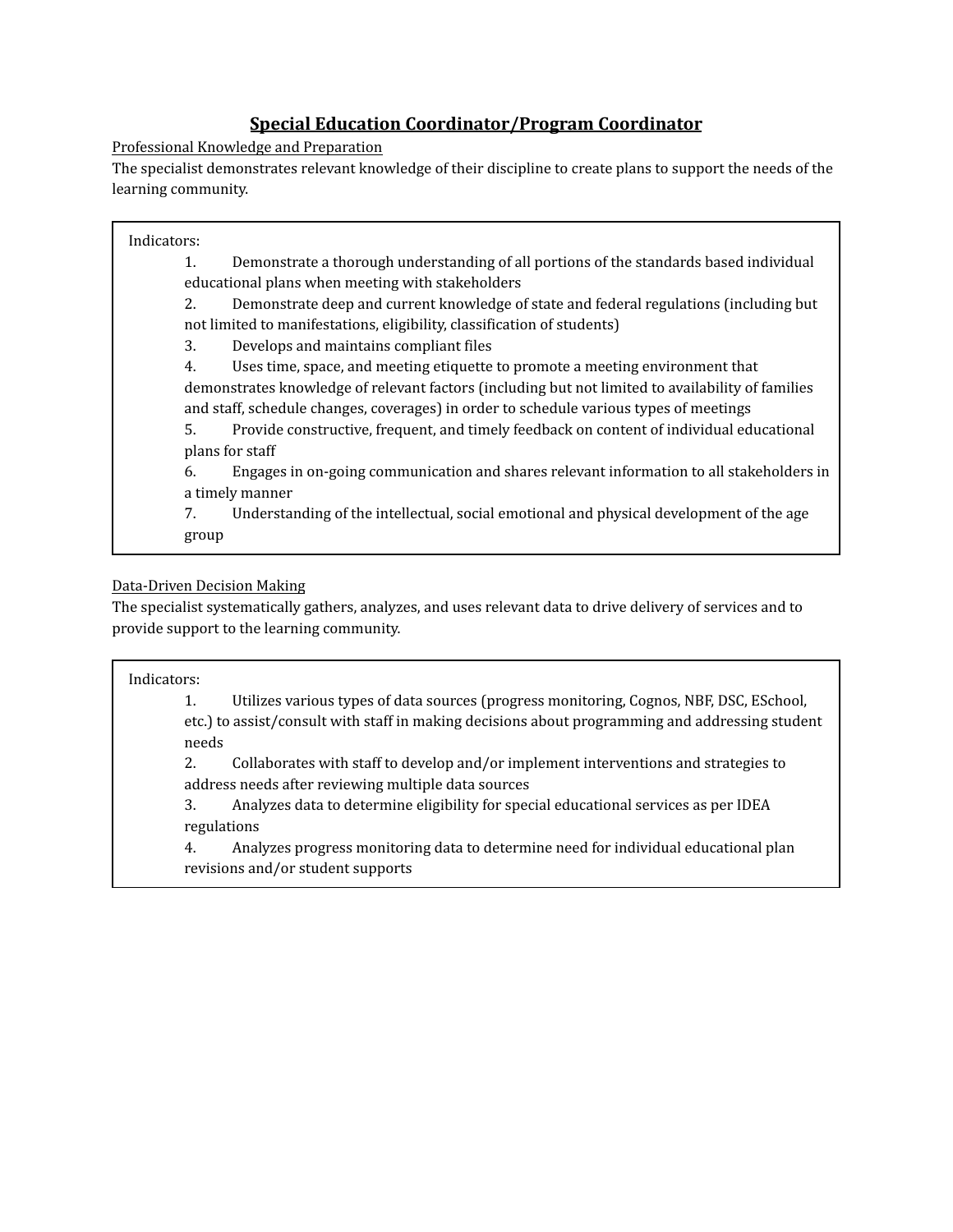#### Supporting the Learning Community

The specialist uses direct and/or indirect services to support student access and participation in the learning community.

### Indicators:

1. Actively participates in the development of the individual educational plan

2. Actively listens to students, families, and staff in terms of needs and responses

3. Promotes respect and understanding of students' diversity, including but not limited to race, color, religion, sex, national origin and/or disability.

4. Provide relevant and ongoing training to all staff

5. Establish clear expectations for timelines, routines, and procedures in regards to District, State and Federal guidelines.

6. Communicates with families using appropriate and family friendly

terminology/explanations to support student success.

#### Professionalism

The specialist exhibits a commitment to professional ethics and the school's mission, participates in professional growth opportunities to support student learning, and contributes to the profession.

#### Indicators:

1. Carries out responsibilities in accordance with federal and state laws, regulations, and practices.

2. Maintains professional demeanor and behavior (e.g., appearance, punctuality and attendance).

3. Identifies personal strengths/weaknesses related to professional skills, their impact on the learning community and sets goals for improvement.

4. Participates in ongoing professional growth activities to expand special education coordinator knowledge (coursework, conferences, working with an outside consultant, book study, supervision of volunteers/students) and incorporates learning into all interactions.

5. Collaborates and networks with colleagues and community to reach educational decisions that support the learning community.

6. Uses precise language, correct vocabulary and grammar, and appropriate forms of oral and written communication.

7. Creates a climate of accessibility for families and students by demonstrating a collaborative and approachable style.

8. Listens and responds with cultural awareness, empathy, and understanding to the voice and opinions of stakeholders (parents, community, students, and colleagues).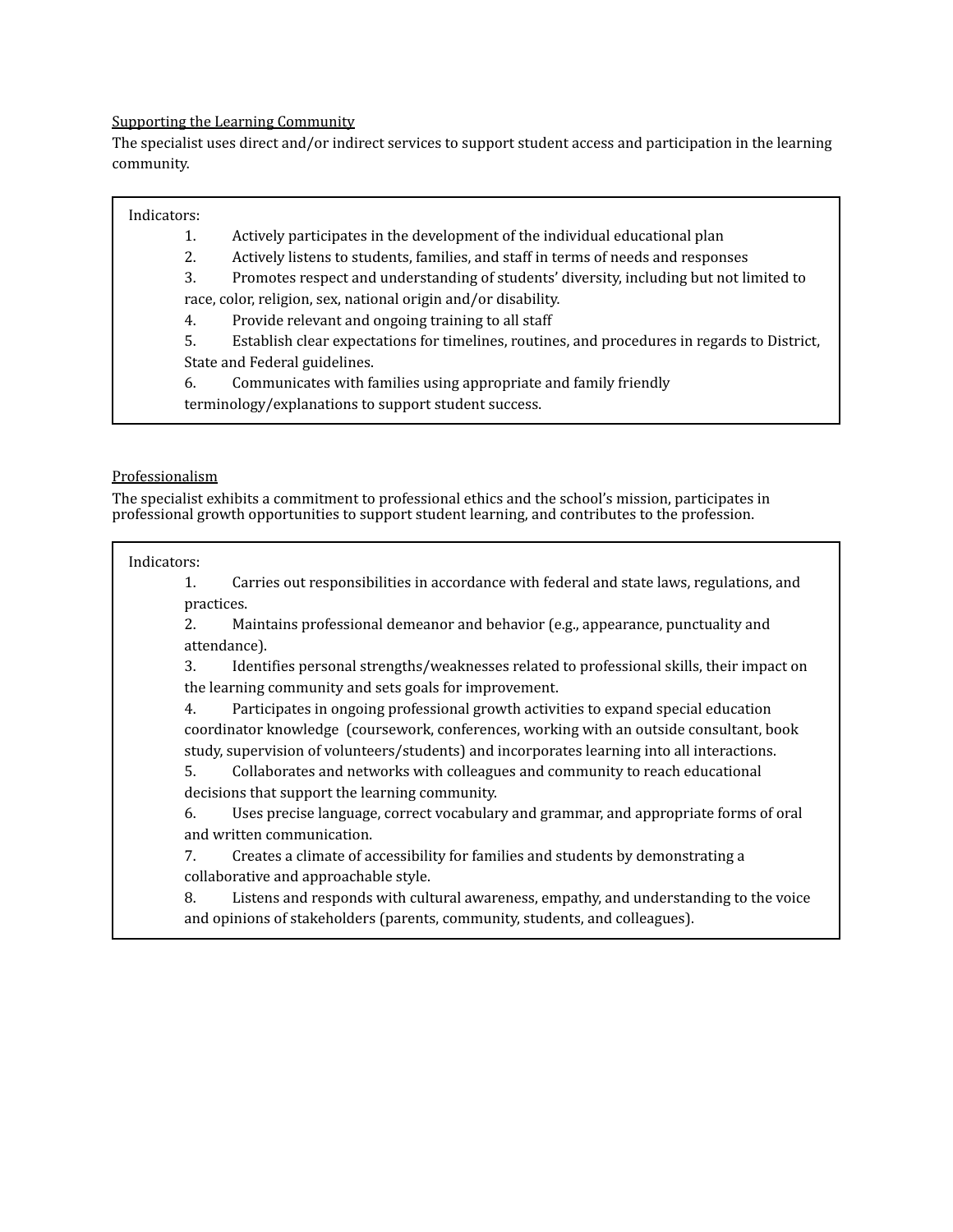### **Therapists**

### Professional Knowledge and Preparation

The specialist demonstrates relevant knowledge of their discipline to create plans to support the needs of the learning community.

Indicators: 1. Maintains current documentation that meets requirement of national/state licensing boards. 2. Understanding of the intellectual, social emotional and physical development of the age group 3. Demonstrates knowledge of educational model of service delivery as a school-based therapist (vs medical based therapist ). 4. Use research (evidence) based resources and/or clinical reasoning for all aspects of assessment and program planning. 5. Demonstrates knowledge of resources and/or seeks out assistance both within and beyond the school district. 6. Participates in the development of Standards Based IEPs including contributing to: data considerations, areas of need, supports, accommodations, modifications, and service delivery. 7. Effectively manages responsibilities with both caseload and workload necessary to support student programs. 1. Caseload looks solely at the special education students services listed on the IEP 2. Workload is everything beyond the IEP and may include: traveling to other schools, performing assigned duties, serving on school wide committees, training staff or parents, ordering, distributing and maintaining assistive technology/adaptive equipment, Participating in educational initiatives such as SBT, RTI, PBS, attending district trainings, communications with specialists/team members, attending PLC meetings 8. Ability to implement and modify activities for therapeutic intervention within the school setting and routines 9. Knowledge of disabling conditions and how they may impact access and participation in the educational program.

### Data-Driven Decision Making

The specialist systematically gathers, analyzes, and uses relevant data to drive delivery of services and to provide support to the learning community.

#### Indicators:

1. Maintains an effective data management system using DSC (or current district application)

2. Compiles and interprets data from documentation reviews for to determine appropriate therapeutic intervention.

3. Participates in the determination of eligibility for special education and related services and the development of individual student's IEPs.

4. Offers appropriate recommendations for individual student placement and personnel needs based on the least restrictive educational setting.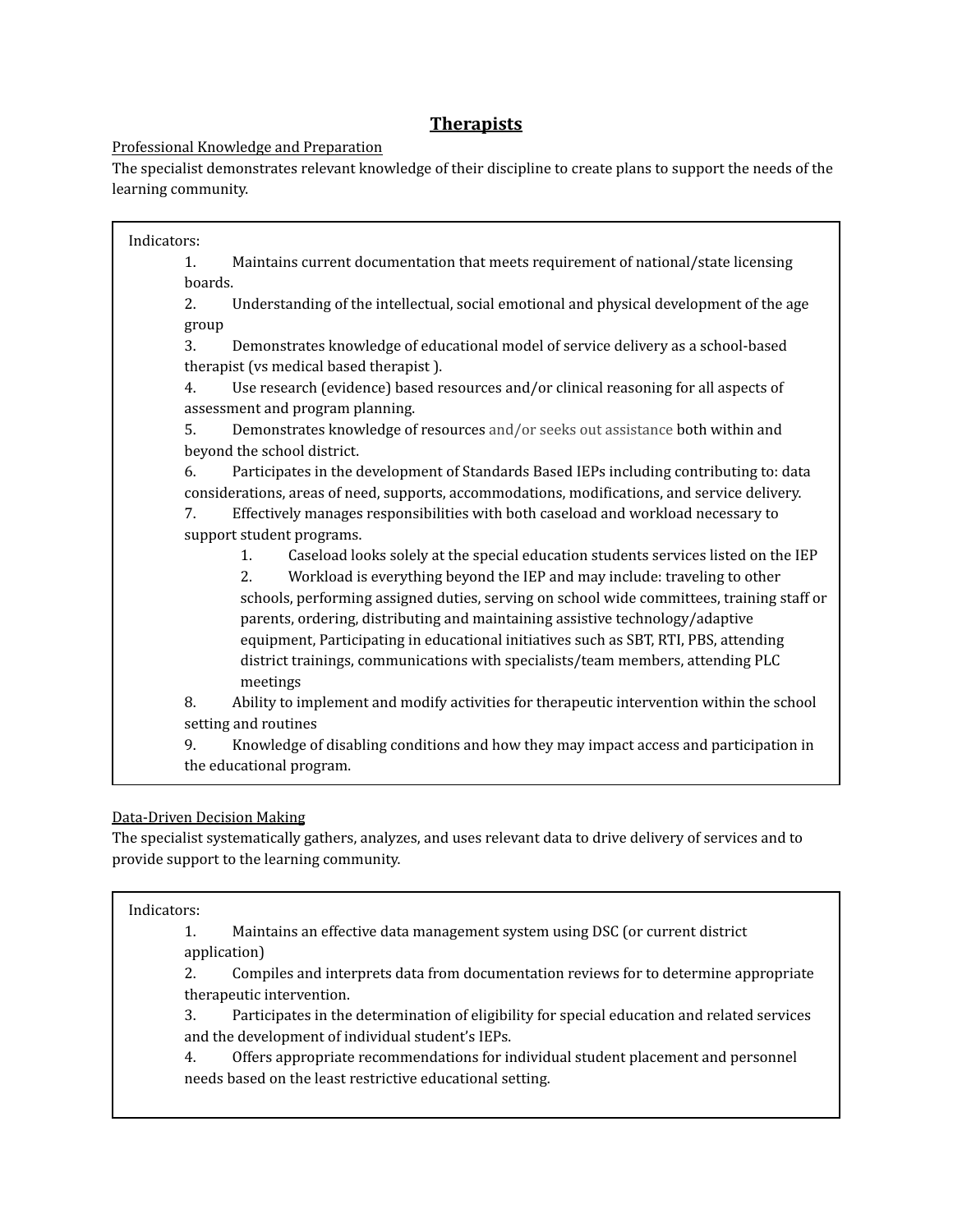5. Collects baseline and ongoing data on individual student progress toward IEP outcomes, participation and functional status.

6. Utilizes various types of data sources to assist/consult with staff in making decisions about programming and addressing student needs

#### Supporting the Learning Community

The specialist uses direct and/or indirect services to support student access and participation in the learning community.

#### Indicators:

1. Communicates with families using appropriate and family friendly

terminology/explanations to support student success.

2. Uses various types and methods of service provision (I.E. photos, videos, object representation etc) to meet the needs of the learning community.

3. Serves as resource regarding disabilities and the impact they have on the educational environment and student learning; provides expertise to develop informational resources

4. Uses knowledge of evidence based practice and/or clinical expertise and experience to develop and implement educationally appropriate intervention strategies and accommodations.

5. Supports student to access and participate in educational environments through the use of specialized assistive technology and adaptive equipment.

6. Collaborates with and/or trains school staff members and/or families to address student needs.

7. Demonstrates flexibility and adaptability to provide services to assist in other areas of programming.

### Professionalism

The specialist exhibits a commitment to professional ethics and the school's mission, participates in professional growth opportunities to support student learning, and contributes to the profession.

- 1. Carries out responsibilities in accordance with federal and state laws, Code of Ethics, and established state and national licensing board, regulations, and practices.
- 2. Maintains professional demeanor and behavior (e.g., appearance, punctuality and attendance).
- 3. Identifies personal strengths/weaknesses related to professional skills, their impact on the learning community and sets goals for improvement.
- 4. Participates in ongoing professional growth activities to expand therapist knowledge (coursework, conferences, working with an outside consultant, book study, supervision of volunteers/students) and incorporates learning into classroom activities and/or student programming.
- 5. Collaborates and networks with colleagues and community to reach educational decisions that support the learning community.
- 6. Uses precise language, correct vocabulary and grammar, and appropriate forms of oral and written communication.
- 7. Creates a climate of accessibility for families and students by demonstrating a collaborative and approachable style.
- 8. Listens and responds with cultural awareness, empathy, and understanding to the voice and opinions of stakeholders (parents, community, students, and colleagues).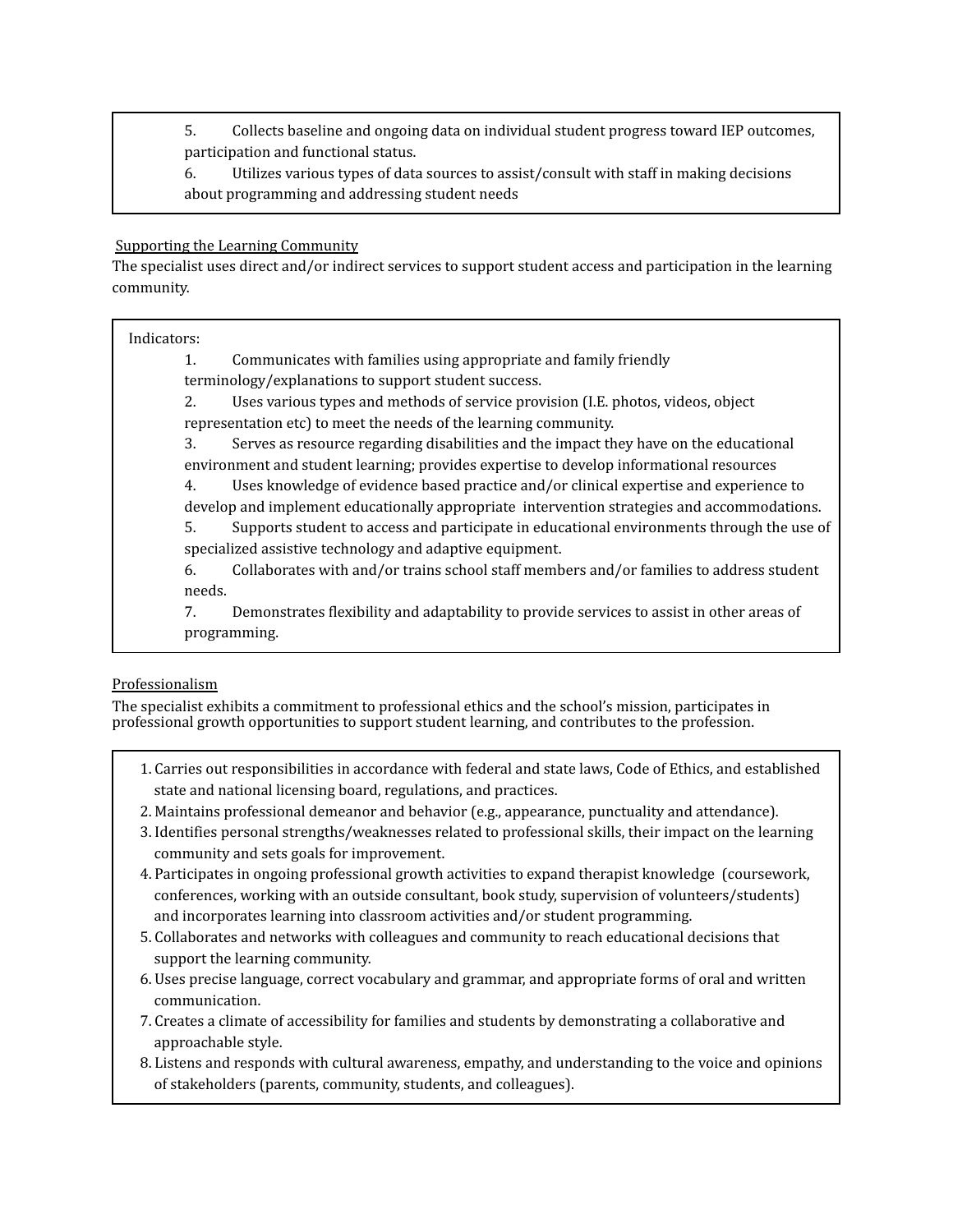### **Model**

The Specialist Framework Model is designed to provide support and feedback to specialists based on their level of experience and evidence collected throughout the school year. Collaborative discussions between the evaluator and the specialists provide the vehicle for feedback, growth, and evaluation.

Definition of Experienced Specialist Experienced-3+ years of experience

Definition of Novice Specialist New to Role Novice-1 year New to District Novice-1 year (previous experience in role outside of district) New to Career Novice-3 years (no previous experience in role)

The followings contain a visual as well as a narrative overview of the Model for both Experienced and Novice Specialists.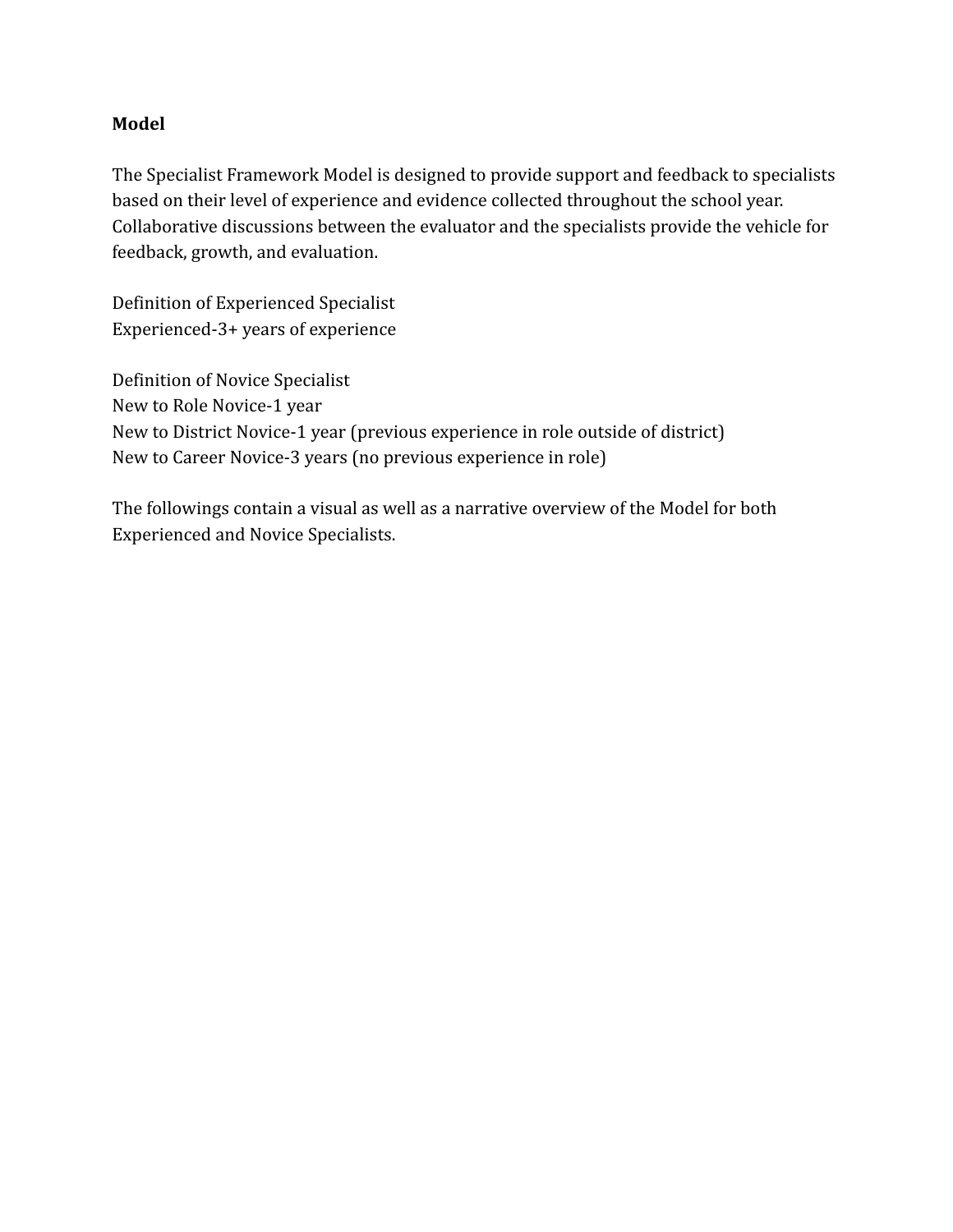### **Experienced Specialists Model in Motion**



### *Overview for Experienced Specialist*

### **Beginning of the Year Conference**

*Student Performance Goals(Component V) Professional Growth Focus*

# **Evidence Collection (Ongoing)**

### **Formative Feedback Conference (December/January)**

*Rubric Rating Performance Standard 1, 2, 3 & 4 Professional Growth Focus- Progress Student Performance Goals- Progress*

### **Evidence Collection (Ongoing)**

### **End of Year Conference (May/June)**

*Summative Evaluation Rubric Rating Performance Standards 1, 2, 3 & 4 Student Performance Goals (Component V) Overall Specialist Rating (Rubric and Component V) Professional Growth Focus*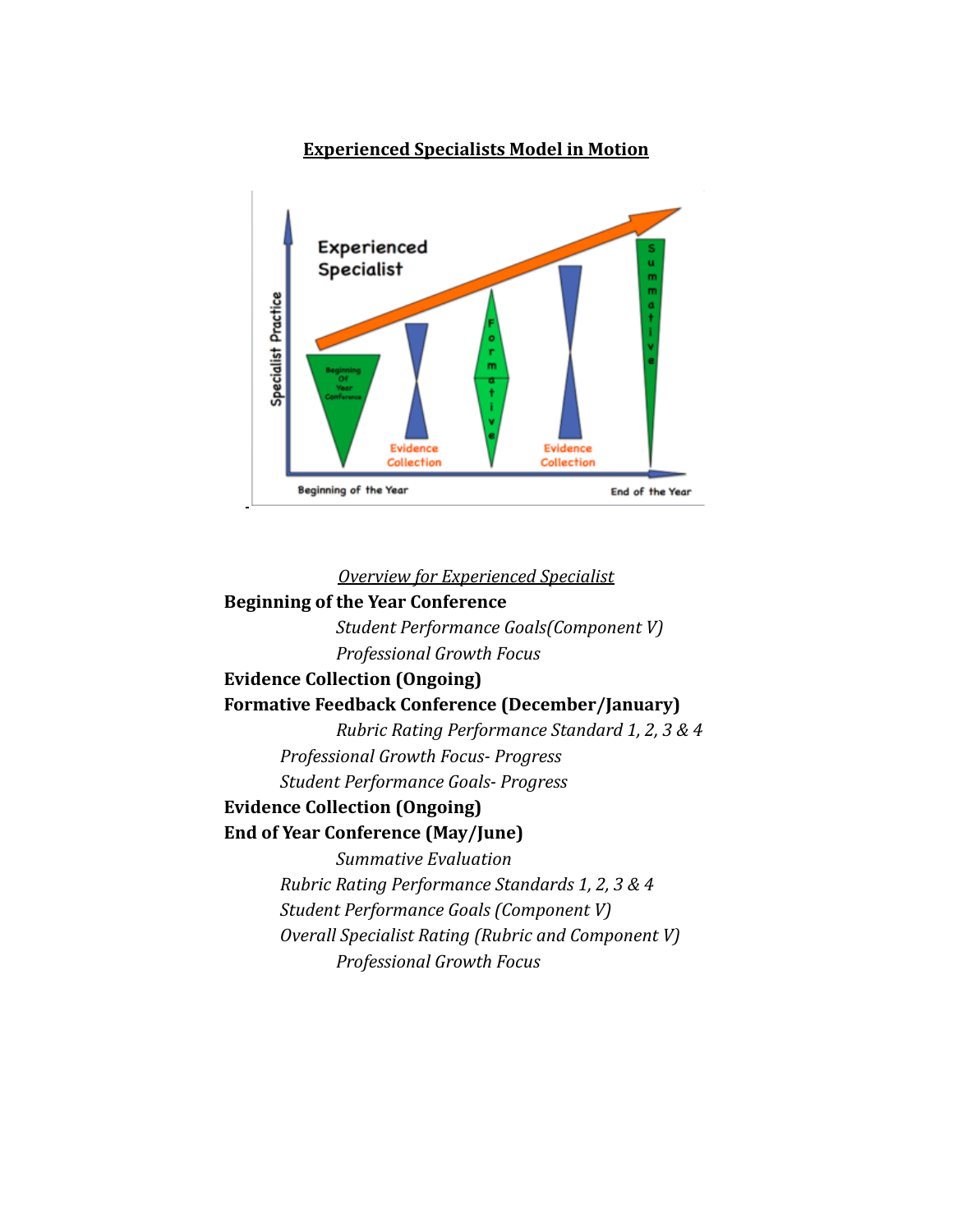### **Novice Model in Motion**



Beginning of the Year

End of the Year

#### *Overview for Novice Specialist*

# **Beginning of the Year Conference** *Student Performance Goals (Component V) Professional Growth Focus* **Evidence Collection (ongoing) Formative Feedback 1-Conference (December/January)** *Rubric Rating Performance Standard 1, 2, 3 & 4 Professional Growth Focus- Progress Student Performance Goals- Progress* **Evidence Collection (Ongoing) Formative Feedback 2-Conference (March)** *Rubric Rating Performance Standard 1, 2, 3 & 4 Professional Growth Focus- Progress Student Performance Goals- Progress* **End of Year Conference (May/June)** *Summative Evaluation Rubric Rating Performance Standards 1, 2, 3 & 4 Student Performance Goals (Component V) Overall Specialist Rating (Rubric and Component V) Professional Growth Focus*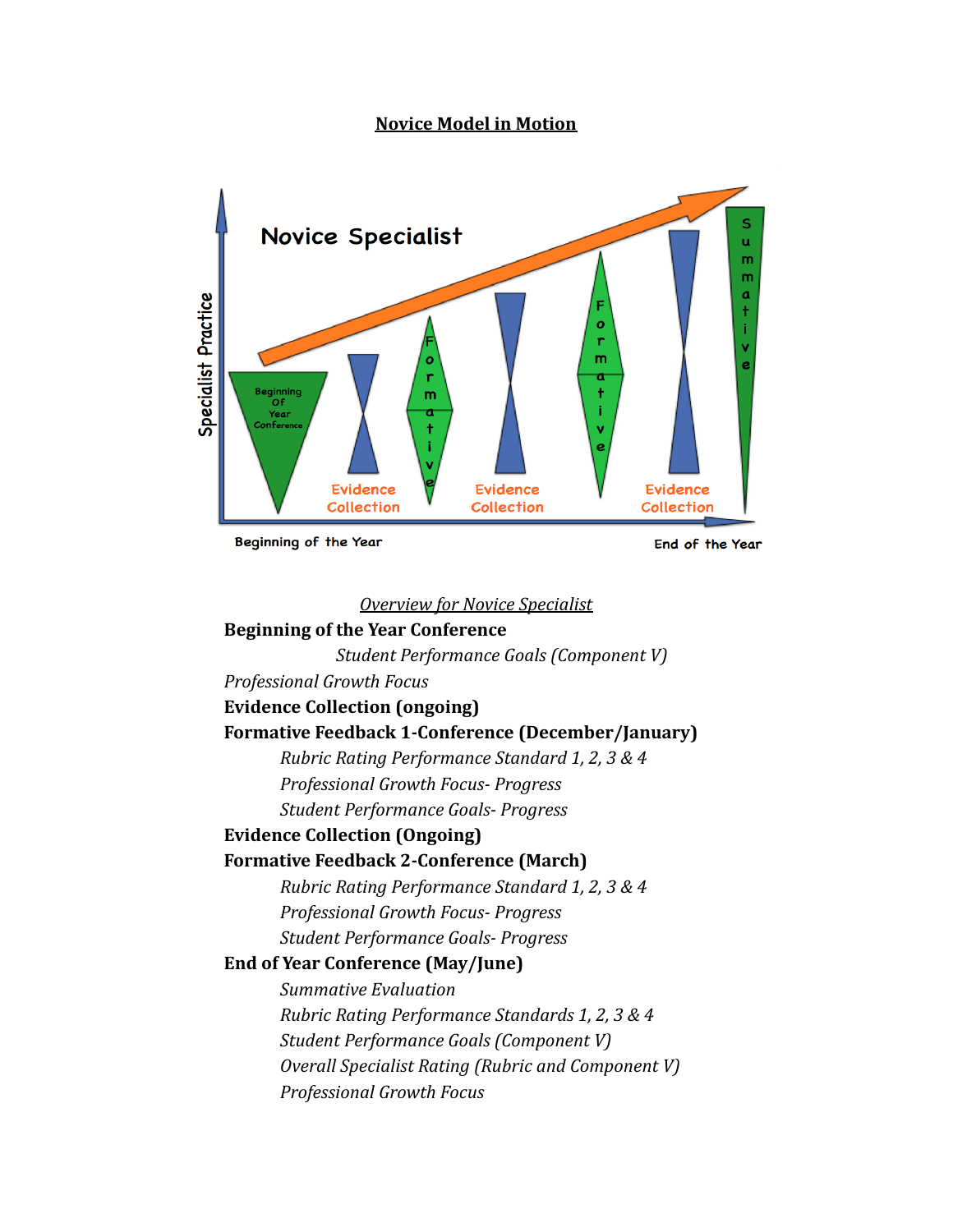# **Elements of the Model**

# *Beginning of the Year Conference*

The evaluation process begins with collaboration between a specialist and his/her supervisor to establish student performance goals and professional growth focus for the specialist. In cases where specialists work in different buildings, the observer of the specialist's home school assignment is responsible for coordinating evidence collection with the administration in specialist's secondary assignments.

# Prior to the conference

Once the date and time for a Beginning of the Year Conference is established, the principal should encourage the specialist to reflect on his/her practice and on student results by reviewing the following, or similar information:

- 1. This Guide and any written materials describing how the appraisal process will be implemented
- 2. His/her most recent evaluation (if applicable)
- 3. Available student data relevant to the specialist's role
- 4. Feedback about his/her specialist practices (including stakeholder feedback) to identify areas of strength and areas of growth
- 5. The school/district's student learning, behavioral, emotional and health priorities for the year

6. The school's improvement plan for the upcoming school year and any information about the effectiveness of the prior year's improvement plan

The specialist reviews and reflects on all of the relevant material and completes a draft of two forms, which can be found in Data Service Center (DSC):

- 1. Student Performance Goal-Setting Form (Required) The specialist chooses specific student performance measures and sets targets for improvement on those measures. These measures are the basis for assessing the specialist in Component V.
- 2. Professional Growth Focus Form (Required) The specialist identifies areas of his/her practice where improvement would contribute both to his/her overall growth as a specialist and to the accomplishment of the student performance goals. The focus areas should align to specific indicators in the Specialist Framework and Rubric

The specialist submits the draft forms (at least 24 hours in advance of the scheduled meeting) to his/her observer the observer reviews and reflects on all of the relevant materials related to the specialist, including the completed forms themselves. As a result,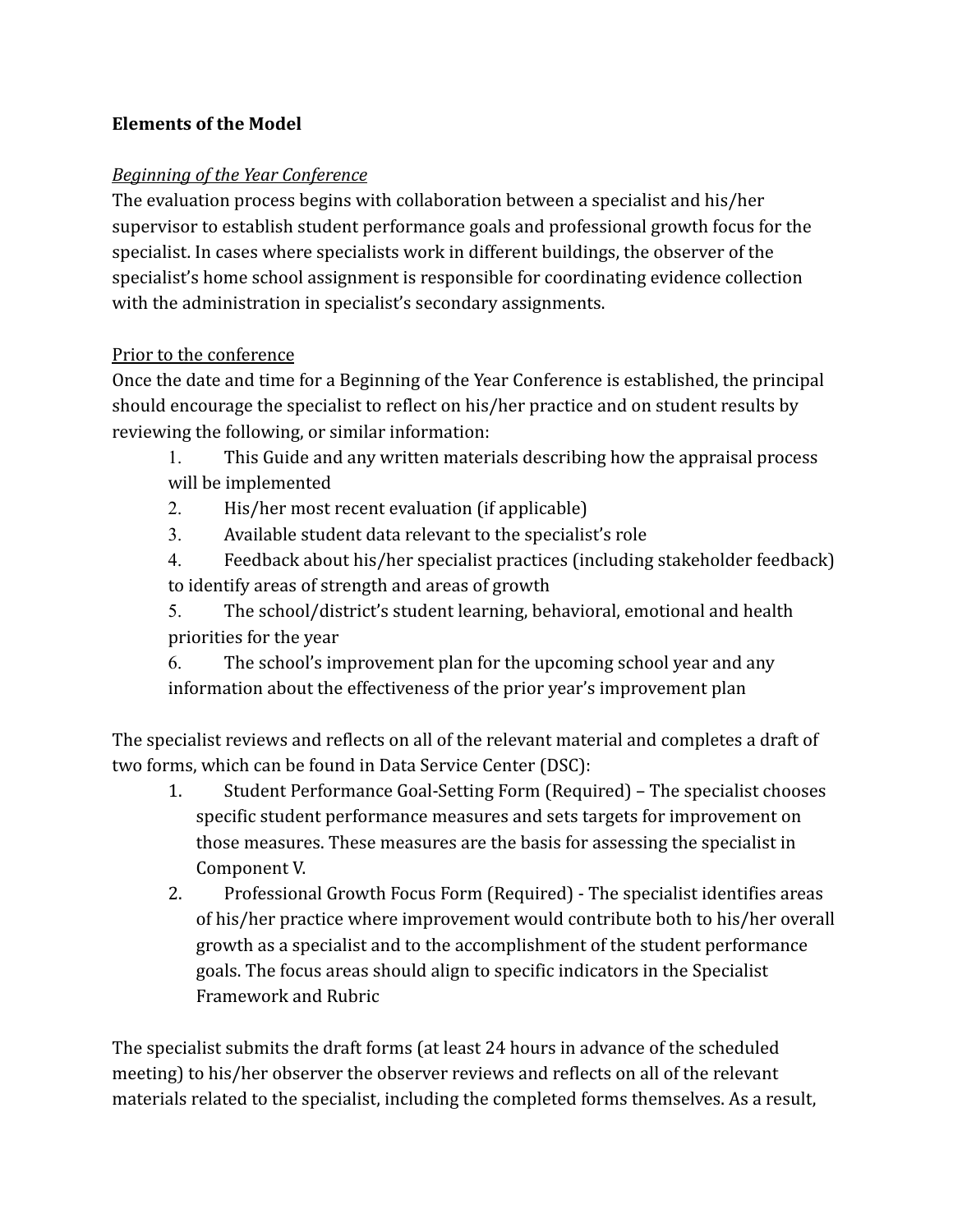both the specialist and the principal are well-prepared for a meaningful beginning of the year conference.

# During the conference

The conference provides an opportunity for the specialist and observer to review performance measures and focus areas together. Questions to explore include:

1. Do the specialist's student performance targets focus on areas of needed improvement? Are they well aligned to building and district priorities?

2. How well does the specialist connect the focus areas and the student performance measures? Is the improvement in the focus area likely to lead to student growth or improvement in performance?

3. How will the specialist and observer proceed together to collect evidence and provide feedback on the specialist's practice (especially in focus area)?

At minimum, the conference includes a discussion of the content of the Student Performance Goal-Setting Form. The conference should also include a discussion of the Professional Growth Focus Form, as well as, an agreement on a plan for evidence collection: how often the observer will conduct on-site visits, when, how and what observer will provide feedback, and what information the specialist is expected to gather as evidence of his or her practice.

At the conclusion of the conference, the observer and specialist agree on any revisions to the focus areas and strategies in the forms. If there is disagreement, the observer makes the final decision on the content of the forms. The specialist makes agreed-upon revisions in the district's online platform and makes the final version available to the observer for approval. The content of the forms becomes the primary basis for evidence collection and feedback conversations.

# *Collecting and Using Evidence*

Once the beginning of the year process is complete, the observer and specialist begin collecting evidence and continue conducting conferences, and observations throughout the year. Collection, analysis, and synthesis of evidence form the basis of an evaluator's assessment of the specialist's practice. This section describes how an observer/observer should (1) organize him or herself to collect evidence and (2) collect and use evidence as a basis for feedback and appraisal.

# Organizing for Evidence Collection

The observer is responsible for evaluating specialist practice across the Performance Standards in the Colonial Specialist Framework in addition to evaluating student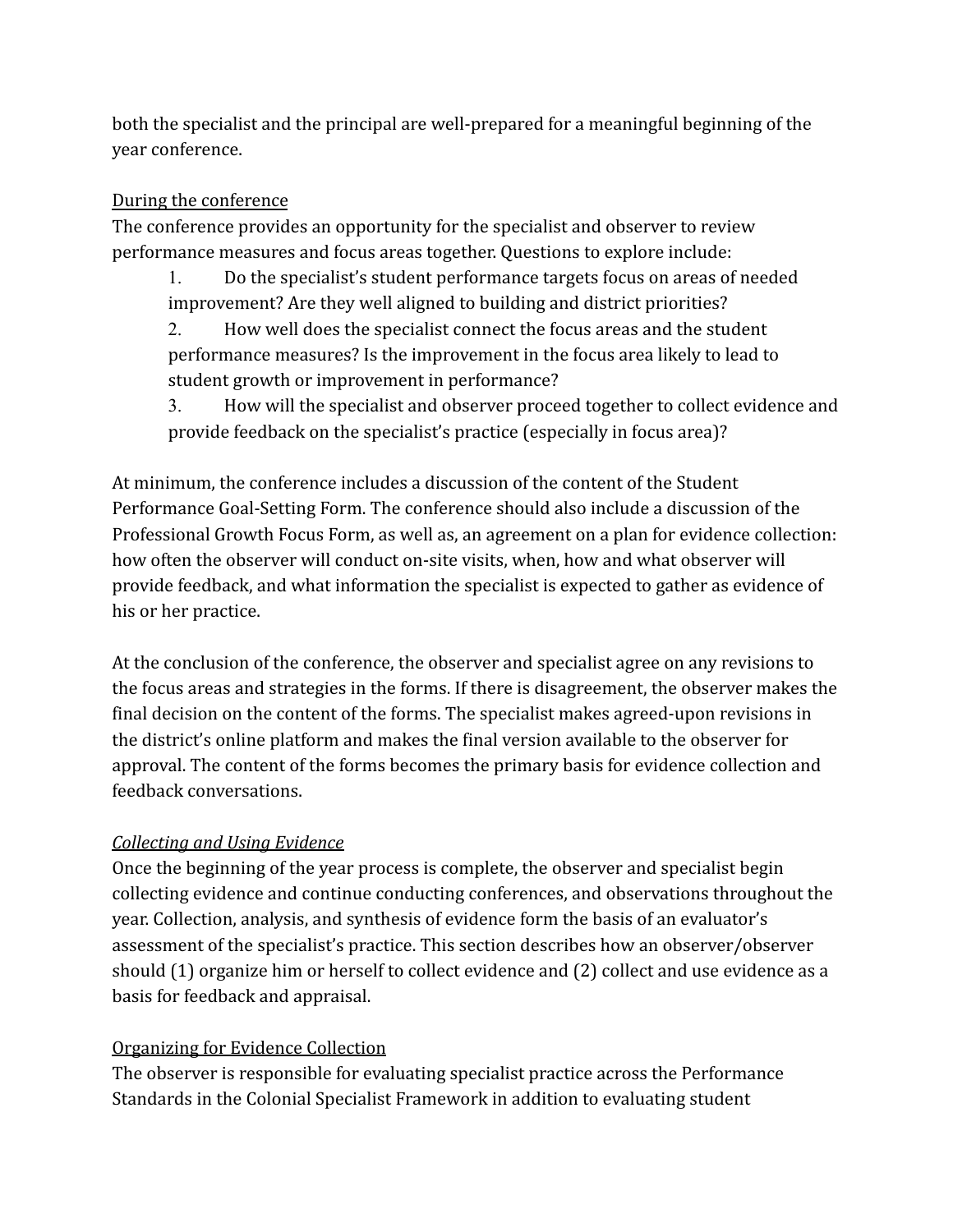improvement. Providing impactful feedback and completing an evaluation that addresses both the breadth (across the performance standards) and depth (within the indicators) requires a focused plan. The observer can begin to construct this plan by answering the following questions:

1. What are the core things I should see and review for all specialists?

2. What things should I be sure to see and review for specialists based on their areas of focus? What do I need to be sure to see and review throughout the year to make the formative conference meaningful? How will I cover all performance standards and indicators during the year?

3. How often will I visit with specialists to reflect on progress? Can I utilize time in meetings I already have scheduled with specialists to focus on their performance? How will I explain my evidence collection process?

As he/she answers these questions, the observer can rely on observable evidence and documented evidence:

# *Observable Evidence*

1. Directly observing a specialist at work, including but not limited to, school based meetings, professional development sessions, parent meetings, and providing direct student support.

2. Observing the systems (indirect services) created or established by a specialist, to improve student access and participation in the learning community. *Documented Evidence*

1. Collecting artifacts, including but not limited to, treatment plans, newsletters, and professional development agendas and materials.

2. Reviewing school data, including but not limited to direct evidence of student performance, and other stakeholder feedback.

The observer uses his/her discretion in determining the quantity and types of evidence collected. Evidence collection should include regular observation of specialist practice to increase the likelihood that a specialist will experience evaluation as a way to support and motivate him/her to improve practice. Not doing so increases the likelihood that evaluation will feel like a compliance exercise to a specialist.

# *Collecting and Using Evidence*

At the heart of effective evaluation is providing high quality feedback based on evidence. This requires a disciplined approach to collecting descriptive evidence (i.e., what is observed) and using that evidence in order to arrive at a conclusion regarding the effectiveness of the specialist's practice. These conclusions are the basis both of specific feedback and ratings of practice.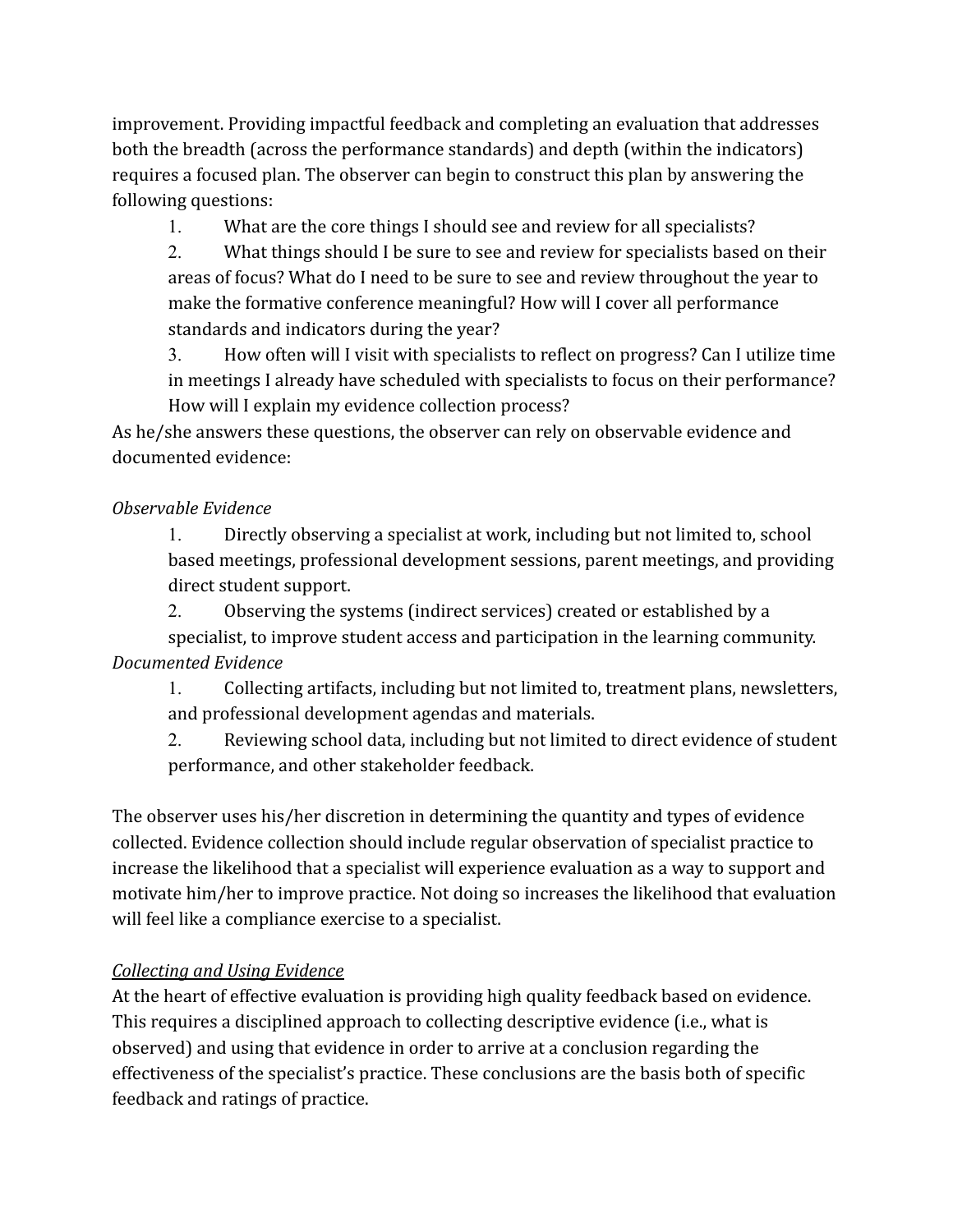With observable evidence, observers proceed as follows:

- 1. Begin with the Colonial Specialist Framework observers should determine which Performance Standard and/or Indicator in the Rubric Framework apply to what they observed.
- 2. Take written notes when observing -- The more specific the notes, the clearer the picture of specialist practice.
- 3. Draw conclusions from the notes Using language from the Colonial Specialist Framework, observers should assess individual pieces of evidence.
- 4. Look for patterns In order to provide strong feedback, observers should draw from multiple sources of evidence.

The Specialist Evidence Collection Form can help observers to proceed through the first three steps. This form is optional. However, Step 4 generally comes after multiple observations and the gathering of evidence.

# *Formative Conference Process*

At regular points throughout the school year, the specialist and observer are required to meet to assess performance within the Specialist Framework, progress towards student performance goals and professional growth focus areas. Using the Formative Conference Form, any feedback, rubric outcomes, or next steps are documented. Experienced specialists should receive a minimum of one formative conference midway through the school year. Novice specialists should receive a minimum of two formative conferences, the first occurring as early as December and the second by end of March. This section describes what should happen before and during the formative conference.

# Prior to the conference:

The observer:

1. Reviews the Specialist Framework, indicators and rubric ratings, including student performance goals and professional growth focus areas

2. Reviews evidence collected to date and prepares a small number of conclusions to share with the specialist about his/her practice, especially within the professional growth focus areas

3. Examines interim student data and determines progress-to-date

The specialist:

1. Reviews the Specialist Framework, indicators and rubric ratings, including student performance and professional growth focus areas

2. Reflects on the quality of his or her own specialist practices, especially on the indicators identified as professional growth focus areas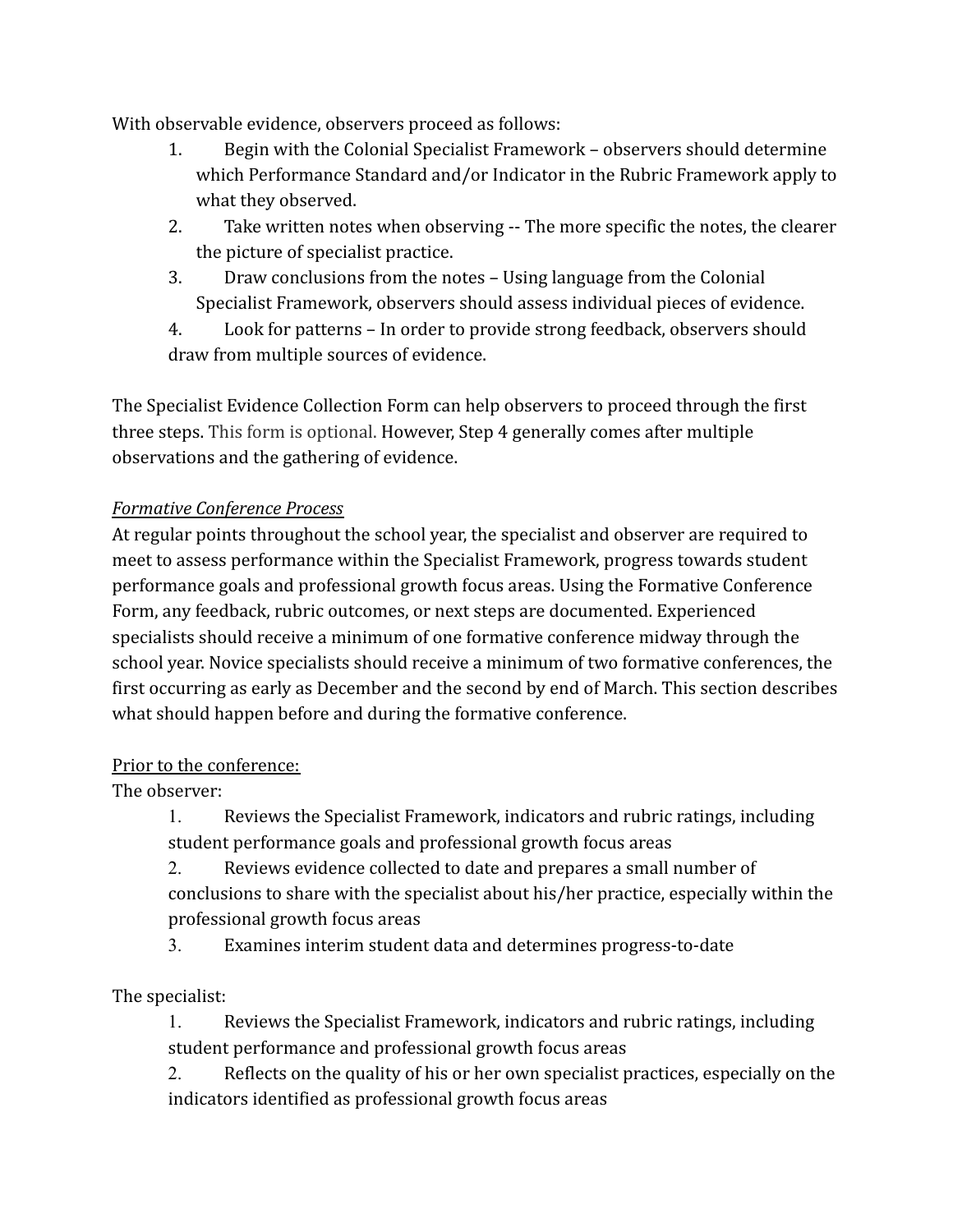- 3. Examines interim student data and determines progress-to-date
- 4. Considers if any circumstances have arisen that would suggest a need to adjust delivery of services and professional growth focus areas

# During the conference:

The conference itself is an opportunity for the specialist to share his/her reflections and for the observer to provide feedback. The conference does result in a rating and should serve as an opportunity for the observer to indicate whether the specialist is on track to meeting student performance goals and focus areas. If necessary, modifications should be made to student performance goals and/or professional growth focus areas.

The Specialist can provide additional evidence through a request to add evidence with an observer.

Questions that might guide the discussion include:

- 1. What actions has the specialist taken to accomplish student performance goals and professional growth focus areas?
- 2. What positive accomplishments would the specialist share?
- 3. What evidence exists as progress toward student performance goals and professional growth focus?

4. What resources/supports does the specialist need to help accomplish their student performance goals and professional growth focus areas?

At the conclusion of the Formative Conference, the specialist and observer should have a common understanding of the specialist's performance during the evaluation period. Evidence and rubric ratings are used to focus the discussion and determine accurate performance levels.

If the specialist and observer disagree about the specialist's performance rating(s), the final determination is made by the observer. The specialist may address any differences through the Formative Feedback Documentation and/or Challenge processes.

If a specialist receives a Performance Level of 1 or 2, the observer may determine that Expectations or an Improvement Plan are necessary.

Expectations are specific actions that must be carried out. If Expectations for improvement are included at any point in the appraisal process, they must be clear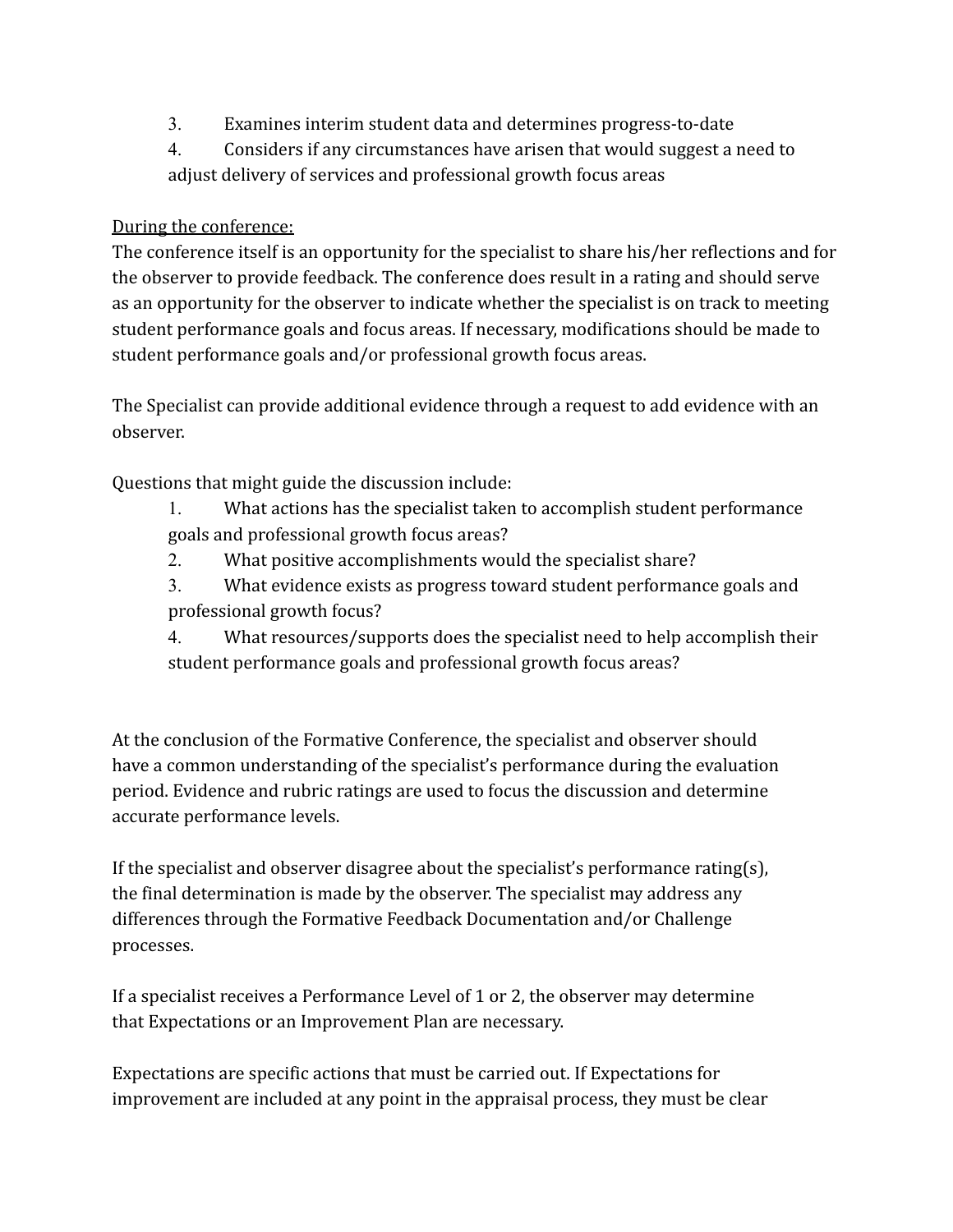and specific and include a description of the evidence the specialist must exhibit/provide. There must also be clear timelines for when the specialist must show evidence of meeting the Expectation.

If a specialist does not adhere to or meet the Expectations, then the observer may decide that an Improvement Plan is necessary.

# *Summative Conference*

All specialist must receive an annual summative rating at one of four levels of performance, representing an aggregation of the ratings across each of the four performance standards. This section outlines the methodology for assigning a rating and the purpose and structure of the summative evaluation conducted at the end of year conference.

# Before Conference

The specialist:

1. Reviews the Student Improvement Goals, Professional Growth Focus Areas, and completed Formative Feedback(s)

2. Reflects on the quality of their own specialist practices, especially within the rubric, indicators and focus areas

3. Examines any student achievement data and determines if expected progress towards student performance measures has been made

The evaluating observer:

1. Reviews the Student Performance Goals, Professional Growth Focus Areas, and completed Formative Feedbacks

2. Examines all evidence collected

3. Completes the Summative Evaluation Form

# During Conference

The conference itself is an opportunity for specialists to share their reflections and for evaluating observers to provide feedback. The evaluating observer should share a copy of the summative evaluation form and review key observations from it.

The Specialist can provide additional evidence through a request to add evidence with an observer.

Questions that might guide the discussion include:

- 1. Did the specialist achieve student performance goals? Why or why not?
- 2. What would the specialist identify as strengths in practice this year?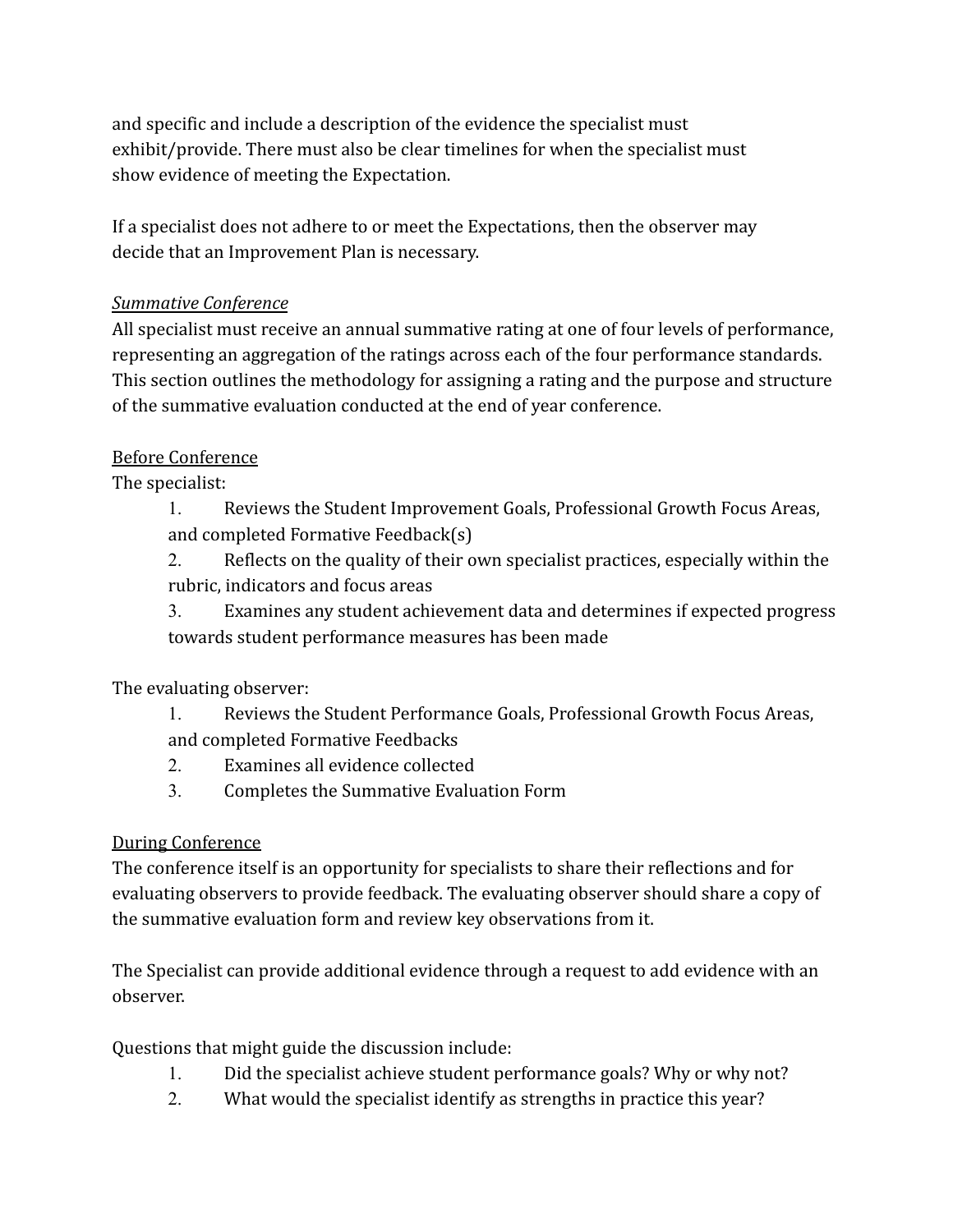3. What would the specialist identify as areas of improvement in practice?

4. Did goal(s) and focus areas lead to strengthened professional practice and improved student outcomes? To what extent? What evidence exists to support those conclusions?

5. Reflecting on specialist practice, what are the specialist's professional growth focus areas for the upcoming year?

6. What resources or support does the specialist need from the evaluating observer?

# Following the Conference

If the discussion prompts the observer to adjust ratings or comments, he/she makes these changes following the conference and then provides a revised Summative Evaluation Form to the specialist for signature. If a specialist disagrees with any feedback on the Summative Evaluation Form or wishes to add additional information to support any comment, he or she may provide information in writing to the evaluator within fifteen (15) working days of receipt of the form. The specialist may request a second conference with the evaluator to discuss concerns. Additional information provided will become part of the appraisal record.

# Summative Rating

At the end of the year conference, the evaluating observer reviews their evidence and conclusions and assigns a summative performance level-rating for each performance standard 1-4, determines Component V rating and then calculates an overall summative rating.

The evaluator should review all of the evidence collected during the year. It is imperative that the evaluator gather multiple sources of evidence for each performance standard, where applicable supplementing observable evidence with documented evidence.

The summative rating is determined using the Colonial Specialist Summative Scoring Chart.

If a specialist receives a Performance Level of 1 or 2, the observer may determine that Expectations or Improvement Plan are necessary.

Expectations are specific actions that must be carried out. If Expectations for improvement are included at any point in the appraisal process, they must be clear and specific and include a description of the evidence the specialist must exhibit/provide. There must also be clear timelines for when the specialist must show evidence of meeting the Expectation.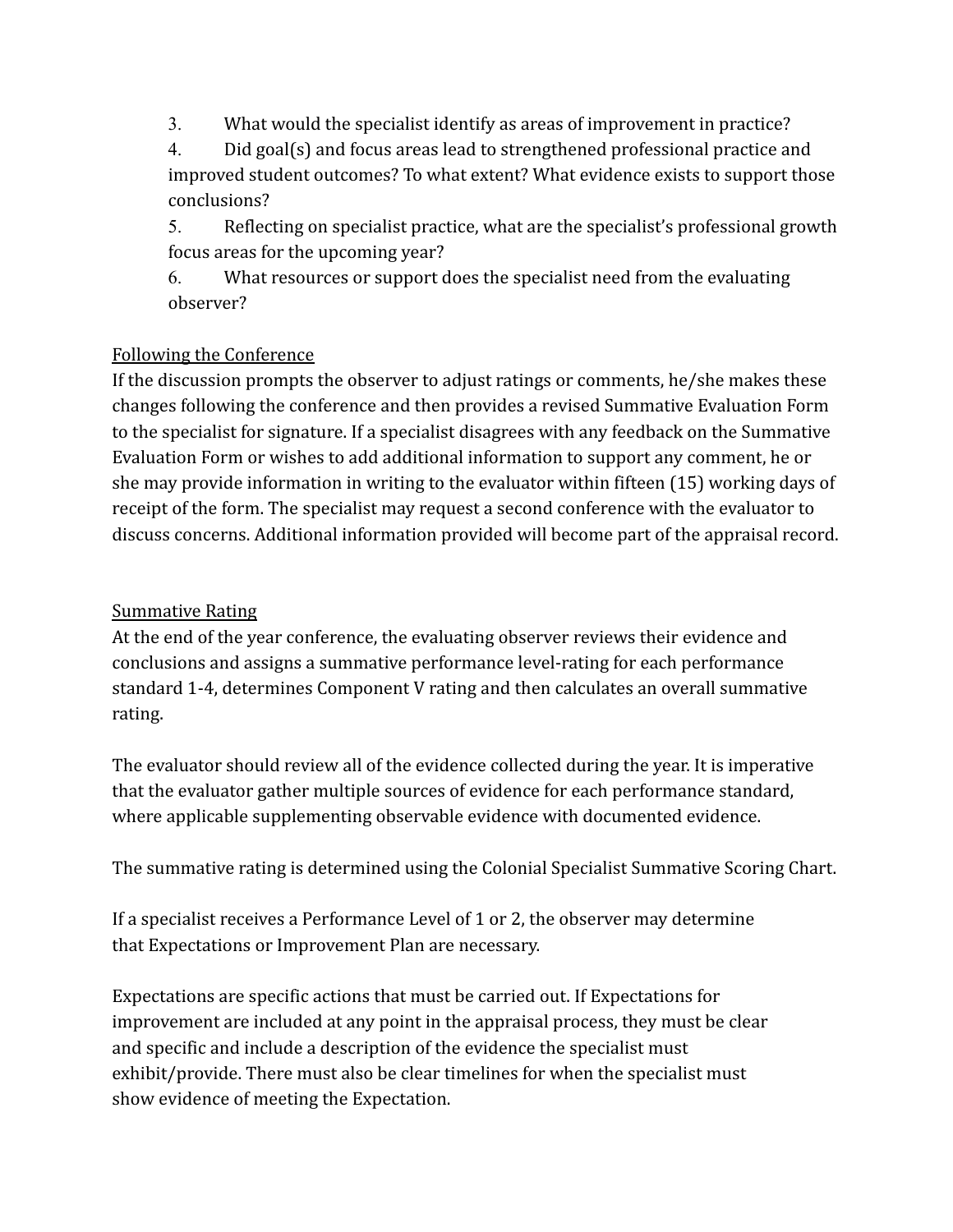If a specialist does not adhere to or meet the Expectations, then the observer may decide that an Improvement Plan is necessary.

## **Colonial Specialist Summative Scoring Chart**

| <b>Summative Framework Score-Compile all ratings for each</b><br>of the 4 Performance Standards for a possible total of 16<br>points.<br>(Level IV=4 pts, Level III=3 pts, Level II=2 pts, Level I=1 pt) | -PTS                                         |
|----------------------------------------------------------------------------------------------------------------------------------------------------------------------------------------------------------|----------------------------------------------|
| <b>Student Improvement Score (from Component V)</b>                                                                                                                                                      | -Exceeds<br>-Satisfactory<br>-Unsatisfactory |

| <b>Summative</b>          | <b>Student Improvement Score</b>      |                             |                             |  |  |
|---------------------------|---------------------------------------|-----------------------------|-----------------------------|--|--|
| <b>Framework</b><br>Score | <b>Exceeds</b><br><b>Satisfactory</b> |                             | <b>Unsatisfactory</b>       |  |  |
| 14-16 Points              | <b>Highly Effective</b>               | <b>Effective</b>            | <b>Needs</b><br>Improvement |  |  |
| 9-13 Points               | <b>Effective</b>                      | <b>Effective</b>            | <b>Needs</b><br>Improvement |  |  |
| 6-8 Points                | <b>Effective</b>                      | <b>Effective</b>            | Ineffective                 |  |  |
| 4-5 Points                | <b>Needs</b><br>Improvement           | <b>Needs</b><br>Improvement | Ineffective                 |  |  |

### **Improvement Plan Process**

Improvement plans are developed to help specialists focus on area(s) where they need extra assistance to improve their practice. An Improvement Plan shall be developed when: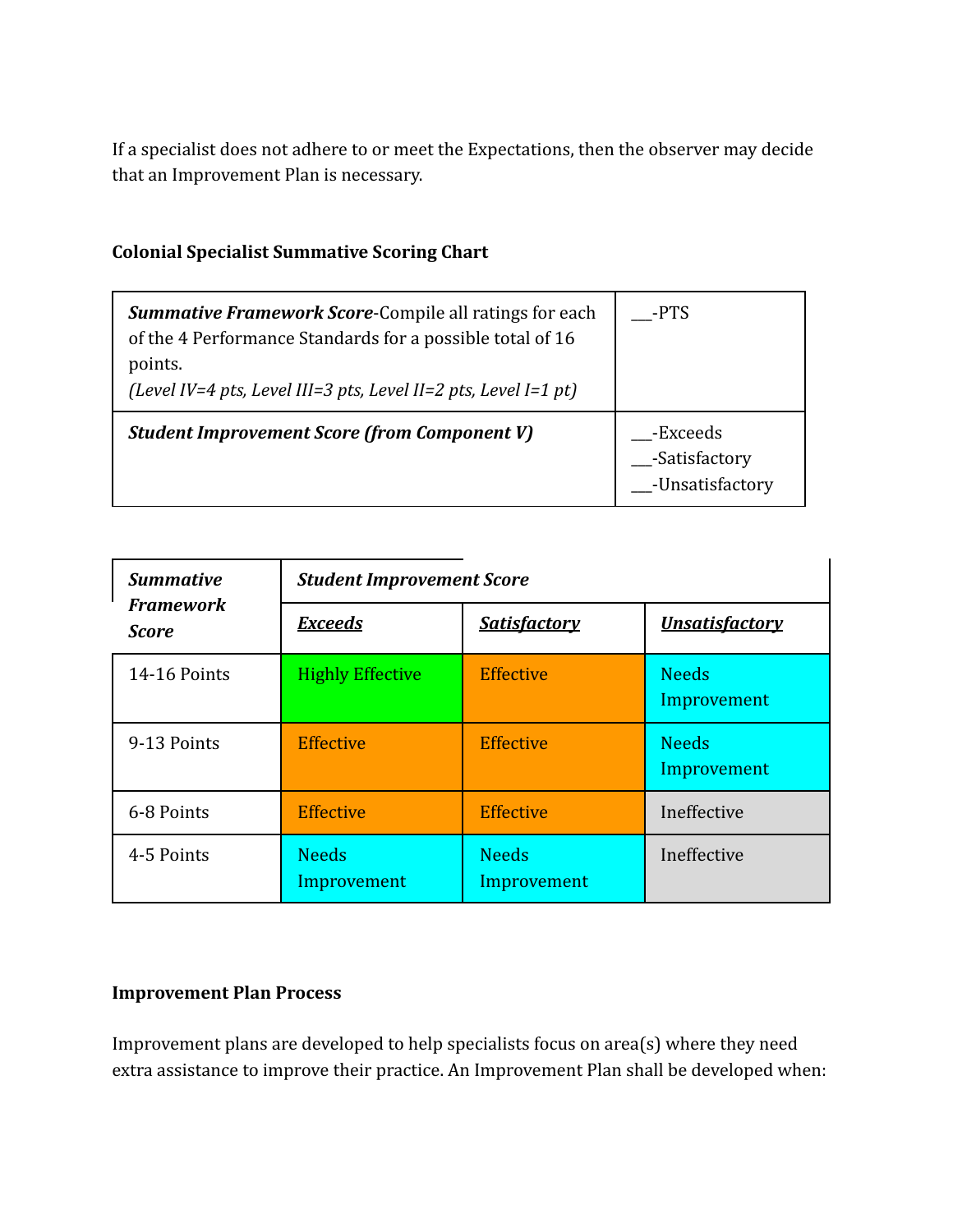1. A specialist's overall performance is rated as "Needs Improvement" on the Summative Evaluation; or A specialist's overall performance is rated as "Ineffective" on the Summative Evaluation; or A specialist earns a rating of 1 or 2 in any Performance Standard on the Summative Evaluation regardless of the overall rating.

### OR

2. An Improvement Plan may be developed when: A specialist's overall performance at either Performance Level 1 or 2 upon reviewing evidence during a formative conference. In instances where an improvement plan is to be developed, the observer shall first have noted the unsatisfactory performance on the required forms by noting "Performance Requires an Improvement Plan" and initialing the statement.

# **Improvement Plan Requirements**

All improvement plans must include:

- 1. Identification of the specific deficiencies and recommended area(s) for growth.
- 2. Measurable goals for improving the deficiencies to satisfactory levels.
- 3. Specific professional development or activities to accomplish the goals.
	- 4. Specific resources necessary to implement the plan, including, but not limited to: opportunities for the specialist to work with curriculum specialists, subject area specialists, instructional specialists or others with relevant expertise.
	- 3. Procedures and evidence that must be collected to determine that the goals of the plan were met.
	- 4. A timeline for the plan, including intermediate checkpoints, to determine progress.
- 7. Procedures for determining satisfactory improvement.
	- 8. Multiple observations and/or evidence collection with opportunities for feedback provided by observers, lead specialists, or instructional coaches.
- 9. Professional development that is completed during the time that the
	- Improvement Plan is in effect must directly relate to areas identified as needing improvement.

# **Improvement Plan Conference**

The specialist and observer should review the requirements of the Improvement Plan before the Improvement Plan Conference. This gives each time to prepare for discussion and generate ideas for the plan. At the Improvement Plan Conference, the specialist and observer develop a plan for improvement. Delaware regulation requires that the specialist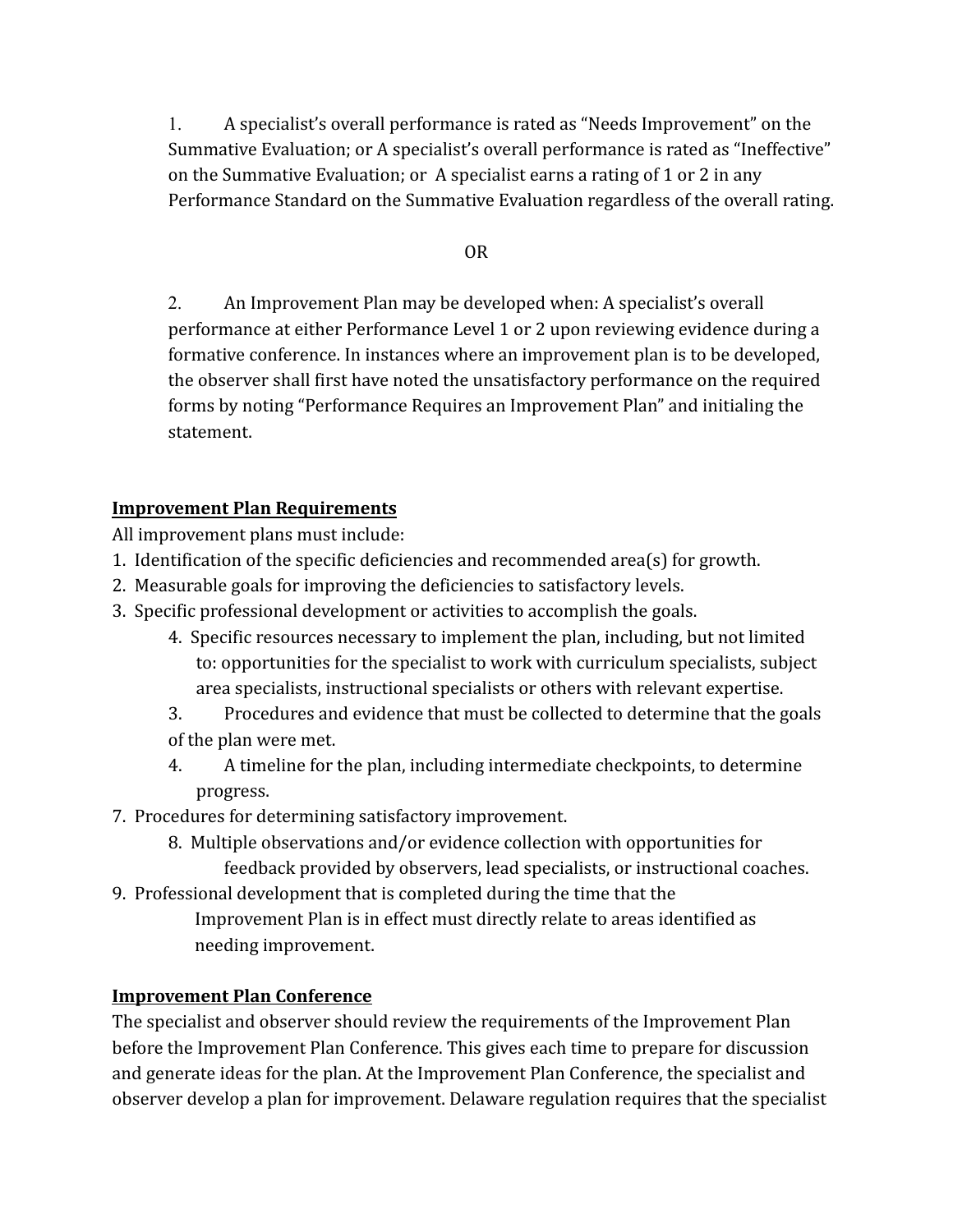and observer develop the Improvement Plan cooperatively. *However, if cooperative development of the plan is not possible or if the specialist and observer cannot come to agreement on the plan, regulation gives the observer the authority and responsibility to determine the plan.*

# **Improvement Plan Implementation**

Specialists, observers, and other professionals that may be named in the Improvement Plan are accountable for the implementation and completion of the plan. If amendments to the plan are necessary, all parties affected by the amendment must discuss the changes, document them in the appropriate space on the Improvement Plan. The specialist and observer, at a minimum, must also sign the amendment to indicate their agreement to the changes. Upon completion of the plan, the observer and specialist shall sign the Improvement Plan, documenting the completion of the plan. If the specialist's practice is not deemed satisfactory at the completion of the Improvement Plan, then the appropriate consequences, as detailed in the Improvement Plan, will be carried out.

# **The Challenge Process**

Sometimes a specialist will disagree with his or her observer's assessment. It is desirable to resolve the differences directly with the observer, if at all possible. Specialists are encouraged to discuss their concerns with the Observer and attempt to resolve the issues prior to submitting a formal challenge. Documents generated as part of this discussion shall be attached to the Summative Evaluation and become part of the appraisal record.

If resolution is not reached with the Observer, the specialist may submit a written challenge to the observer's supervisor. Delaware allows a specialist to challenge according to the following guidelines:

- 1. Conclusions of an observation if the statement "PERFORMANCE REQUIRES AN IMPROVEMENT PLAN" has been included on the required form(s)
- 2. Any rating on the Summative Evaluation, either a Component Rating or the Overall Summative Rating.

A specialist initiates the challenge by submitting information specific to the point of disagreement to the observer's supervisor. This must be done in writing within fifteen (15) working days of the specialist's receipt of the evaluation document. If the observer's supervisor is in the same building as the specialist, the challenge and appraisal record are submitted to a designated district or charter school-level Observer. Within fifteen (15) working days of receiving the written challenge, the supervisor of the Observer or the designated district or charter school level Observer shall review the record which consists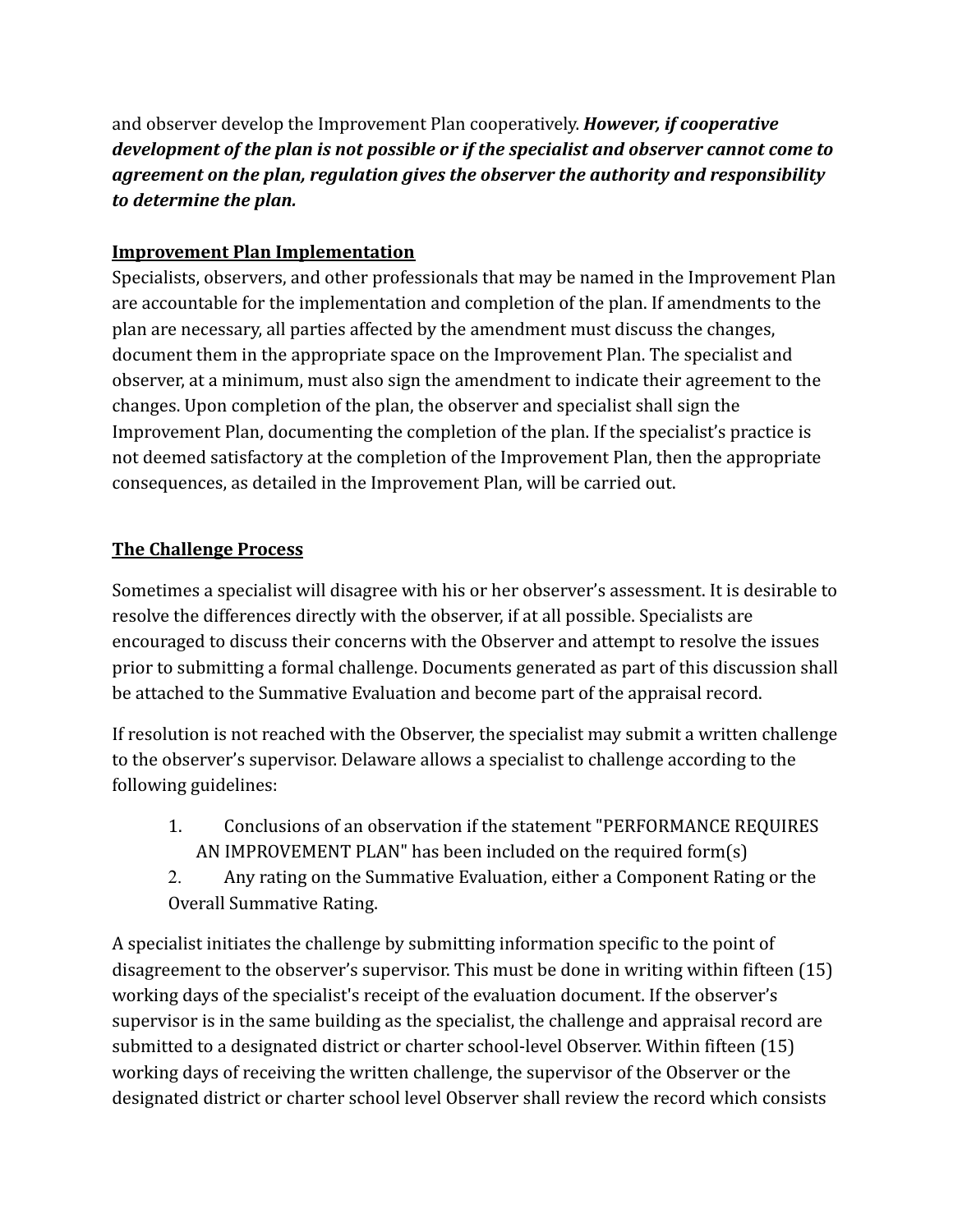of all documents used in the appraisal process and the written challenge, meet with the specialist, and issue a written decision. If the challenge is denied, the written decision shall state the reasons for denial. The decision of the supervisor of the Observer or the designated district or charter school's level Observer shall be final. While a challenge process is taking place, the Improvement Plan may be started by mutual agreement of specialist and observer. If agreement cannot be reached, the Observer's decision will prevail.

### **Observer Types**

**Employs multiple observer classifications**. Three classifications of observers—Primary, Secondary, and Support—work toward more providing more direct, specific, and actionable feedback about practice. By design, the 'Support' observer classification, though certified and credentialed via Framework training and calibration, is expressly not an evaluator. Their function is to support specialists and provide direct, Framework-aligned feedback. This classification will be open to specialist leaders with the process to be determined and outlined in the future.

Primary Observers District-contracted observers: Principals, APs, Supervisors, Directors

May collect evidence, lead formative feedback conferences, and provide formative feedback ratings.

Exclusively performs Summative

Secondary Observers Student Advisors

May collect evidence, lead formative feedback conferences, and provide formative feedback ratings.

Support Observers Specialist Leaders

May provide feedback to Specialists that may be used for evidence collection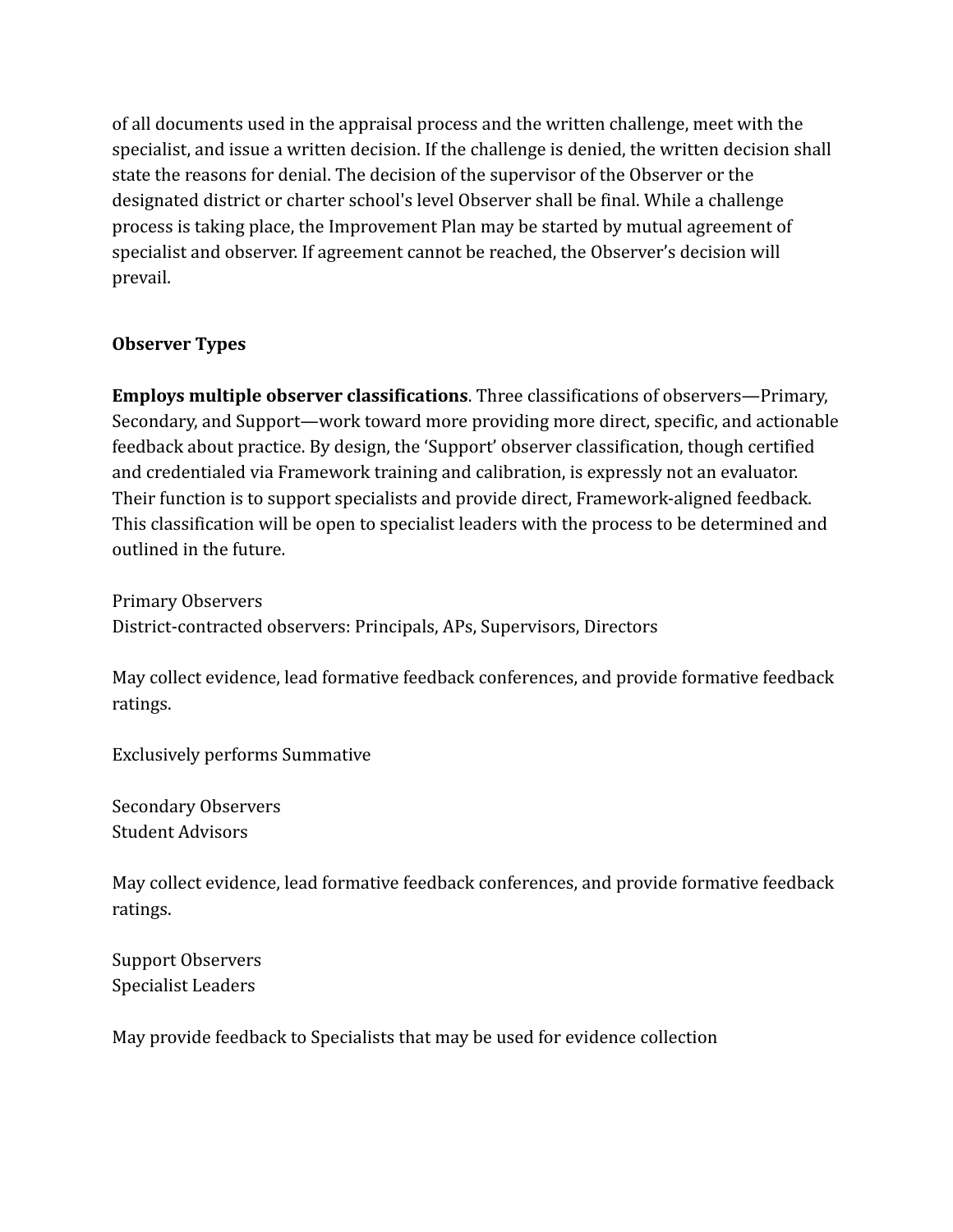# **Specialist Framework Conference Overview**

| ٣                     |                                                                                                                                                |                                     |                                                     |                                                                                                           |                                         |                                                                                                               |                                                                                                                                         |
|-----------------------|------------------------------------------------------------------------------------------------------------------------------------------------|-------------------------------------|-----------------------------------------------------|-----------------------------------------------------------------------------------------------------------|-----------------------------------------|---------------------------------------------------------------------------------------------------------------|-----------------------------------------------------------------------------------------------------------------------------------------|
| Conference<br>Type    | Purpose                                                                                                                                        | Admin<br>Type                       | Forms                                               | Evidence                                                                                                  | Time<br>frame                           | Admin<br>responsibilities                                                                                     | Specialist<br>Responsibilities                                                                                                          |
| Beginning of<br>Year  | Set Student<br>Perf Goals<br>& Prof<br>Growth<br>Focus                                                                                         | Primary &<br>Secondary<br>Observers | Student<br>Perf Goal<br>and Prof<br>Growth<br>Focus | Determine<br>types of<br>evidence.<br>evidence<br>collection<br>methods, etc                              | By October<br>7th                       | Primary-Home<br>School of Specialist                                                                          | Submit Performance<br>Goal and<br>Professional Growth<br>Focus prior to<br>Conference                                                   |
| Formative<br>Feedback | Provide<br>formative<br>feedback<br>rating in all<br>4 Perf<br><b>Standards</b>                                                                | Primary &<br>Secondary<br>Observers | Formative<br>Feedback                               | Observable:<br>Direct and/or<br>Indirect<br>Documented:<br>Artifact<br>and/or Data                        | December<br>1st<br>through<br>March 1st | Complete<br>Formative<br>Feedback based on<br>evidence collected                                              | Present evidence.<br>reflect on progress<br>towards Rubric,<br>Student<br>Performance Goals<br>and Professional<br><b>Growth Focus</b>  |
| End of Year           | Provide<br>summative<br>rating in all<br>4 Perf<br>Standards<br>& Comp V<br>(Aids in<br>goal and<br>focus<br>setting for<br>following<br>year) | Primary<br>Observers                | Summative<br>Evaluation                             | Formative<br>Feedback<br>Observable:<br>Direct and/or<br>Indirect<br>Document:<br>Artifact<br>and/or Data | May 1st<br>through<br>lune 1st          | Complete<br>Summative<br><b>Evaluation based</b><br>on evidence<br>collected, and<br>Formative<br>Feedback(s) | Present evidence,<br>reflect on progress<br>towards, Rubric,<br>Student<br>Performance Goals<br>and Professional<br><b>Growth Focus</b> |

# **FORMS**

*A- Professional Growth Focus*

*B- Evidence Collection Form*

*C- Formative Feedback*

*D- Improvement Plan*

*E- Expectation Form*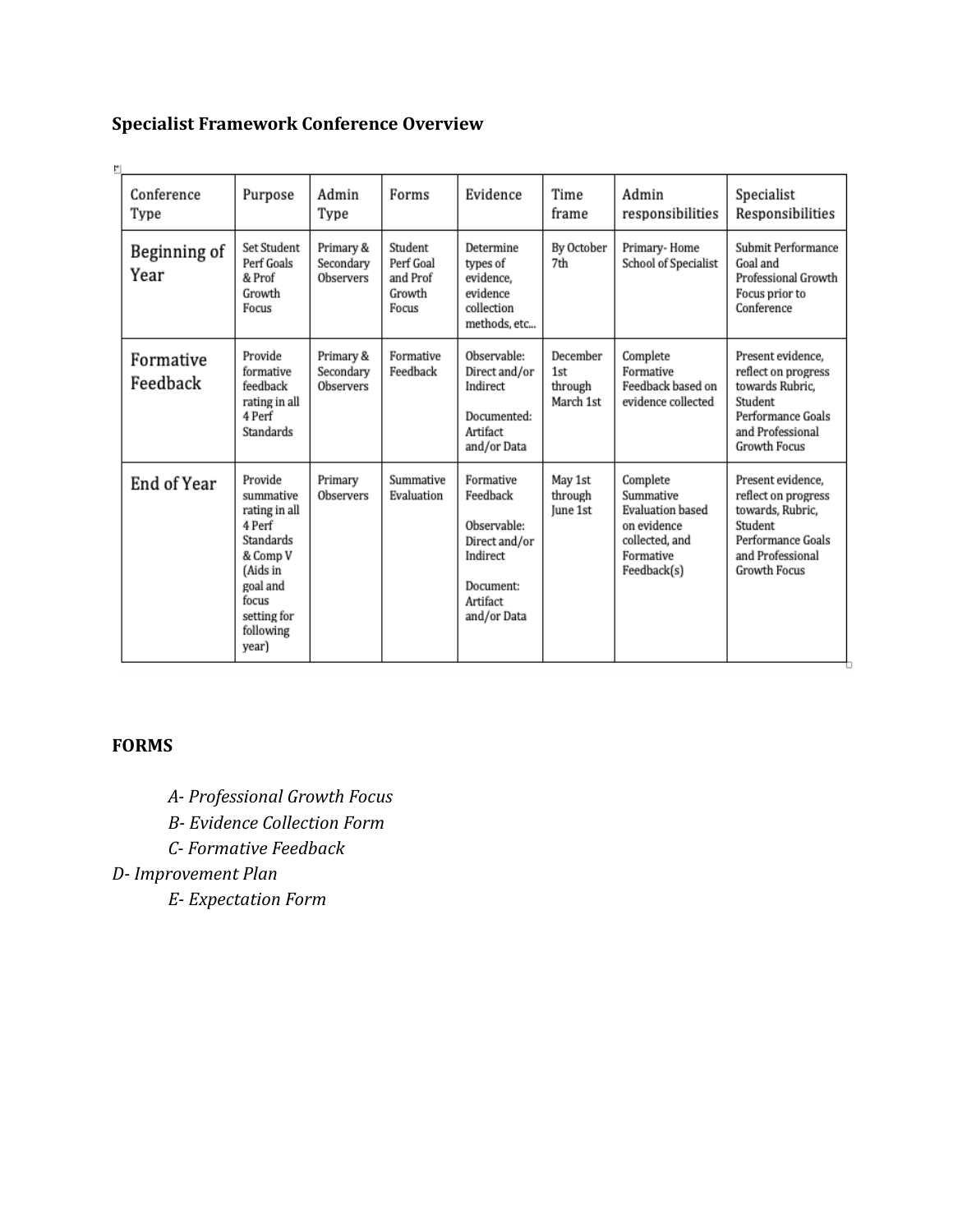#### Form A

### **COLONIAL SPECIALIST FRAMEWORK- PROFESSIONAL GROWTH FOCUS FORM**

| <b>Specialist Name:</b>  |
|--------------------------|
| <b>Work Location(s):</b> |
| Date of Conference:      |

#### **Specialist Name: Specialist Position:**  $E$ *Evaluator:*

**Instructions to Specialist**: This form is intended to help you identify the specialist professional growth focus areas you intend to pursue to achieve your student performance goals in the coming school year as well as improve your professional practice. Using the rubric and/or indicators, identify one or two focus areas that you will address this year in order to meet your student performance goals and improve your practice as a specialist. For each area, describe three things: which Performance Standard or Indicator from the Rubric you are addressing, what specific specialist actions you intend to take, and what will be your measures of success during the year. The professional growth focus you establish here becomes part your supervisor's observation of your practice.

Please complete the top section of the form and submit it to your supervisor prior to your Beginning of the Year Conference.

| <b>Professional Growth Focus Area #1:</b> |  |
|-------------------------------------------|--|
| Performance<br>Standard/Indicator         |  |
| <b>Specialist Action</b>                  |  |
| <b>Measure of Success</b>                 |  |
|                                           |  |

| <b>Professional Growth Focus Area #2:</b> |  |
|-------------------------------------------|--|
| Performance<br>Standard/Indicator         |  |
| Specialist Action                         |  |
| <b>Measure of Success</b>                 |  |
|                                           |  |

#### **APPROVAL**

**Instructions to Specialists**: After the beginning of the year conference with your supervisor, revise the form as needed, sign it, and submit to your supervisor for his/her signature. The specialist's signature indicates acknowledgment of the professional growth focus form; the supervisor's signature indicates approval of the professional growth focus.

*Principal Signature:*

*Evaluator Signature:*

*Date of Conference*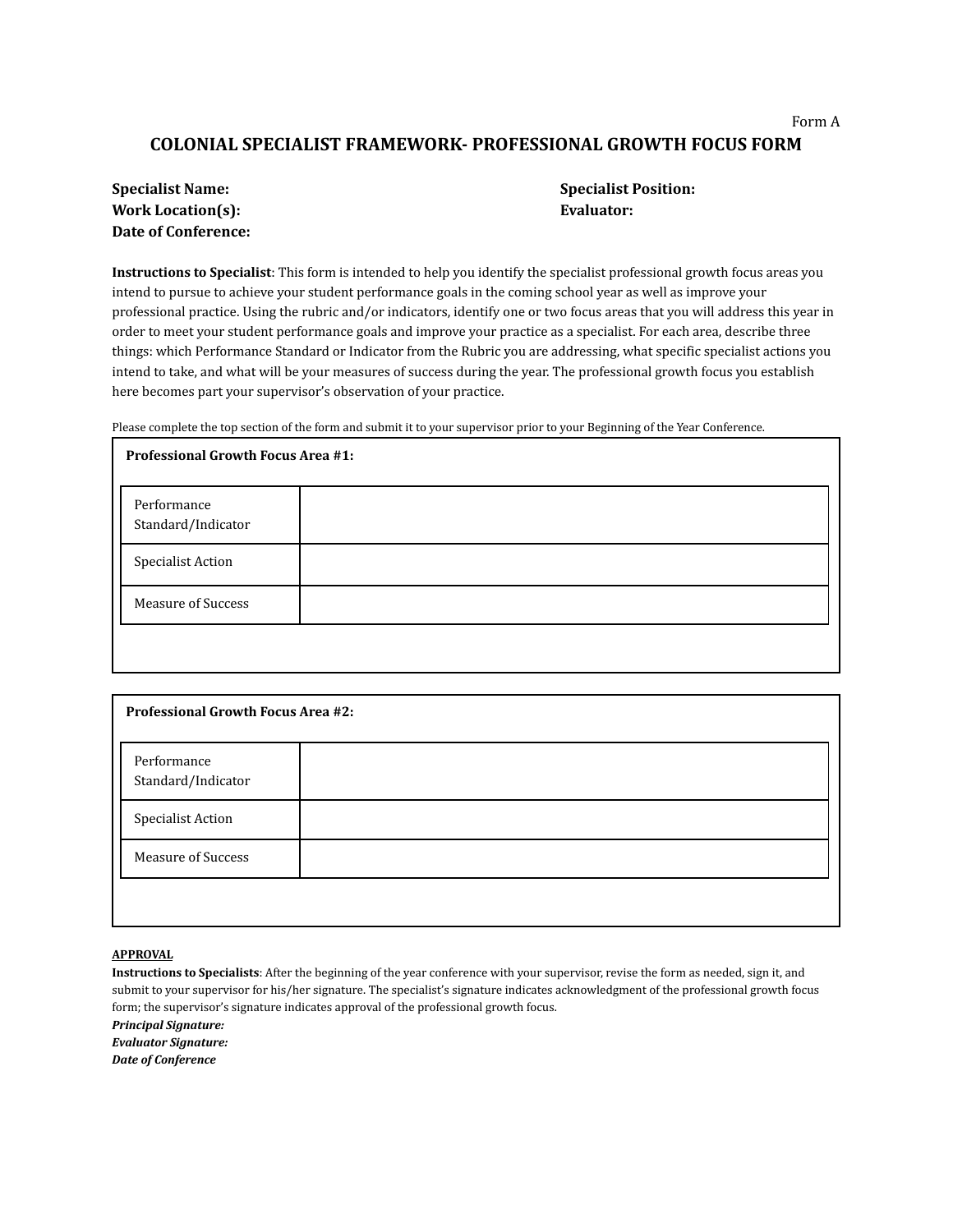#### Form B

# **COLONIAL SPECIALIST EVIDENCE COLLECTION FORM**

Specialist's Name:<br>
<u>Activity:</u>

*Novice Experienced*

**Name of Person Completing:** Date of Observation:

*Scheduled Unscheduled*

**Directions**: The observer uses this form to document evidence during an observation. Depending on the length and purpose of the observation, the observer may not witness evidence for each standard.

| <b>Standards Observed</b> |  |  |
|---------------------------|--|--|
|                           |  |  |

**Evidence Observed/Collected:**

**I wonder….**

*(Optional- additional feedback, comment or questions)*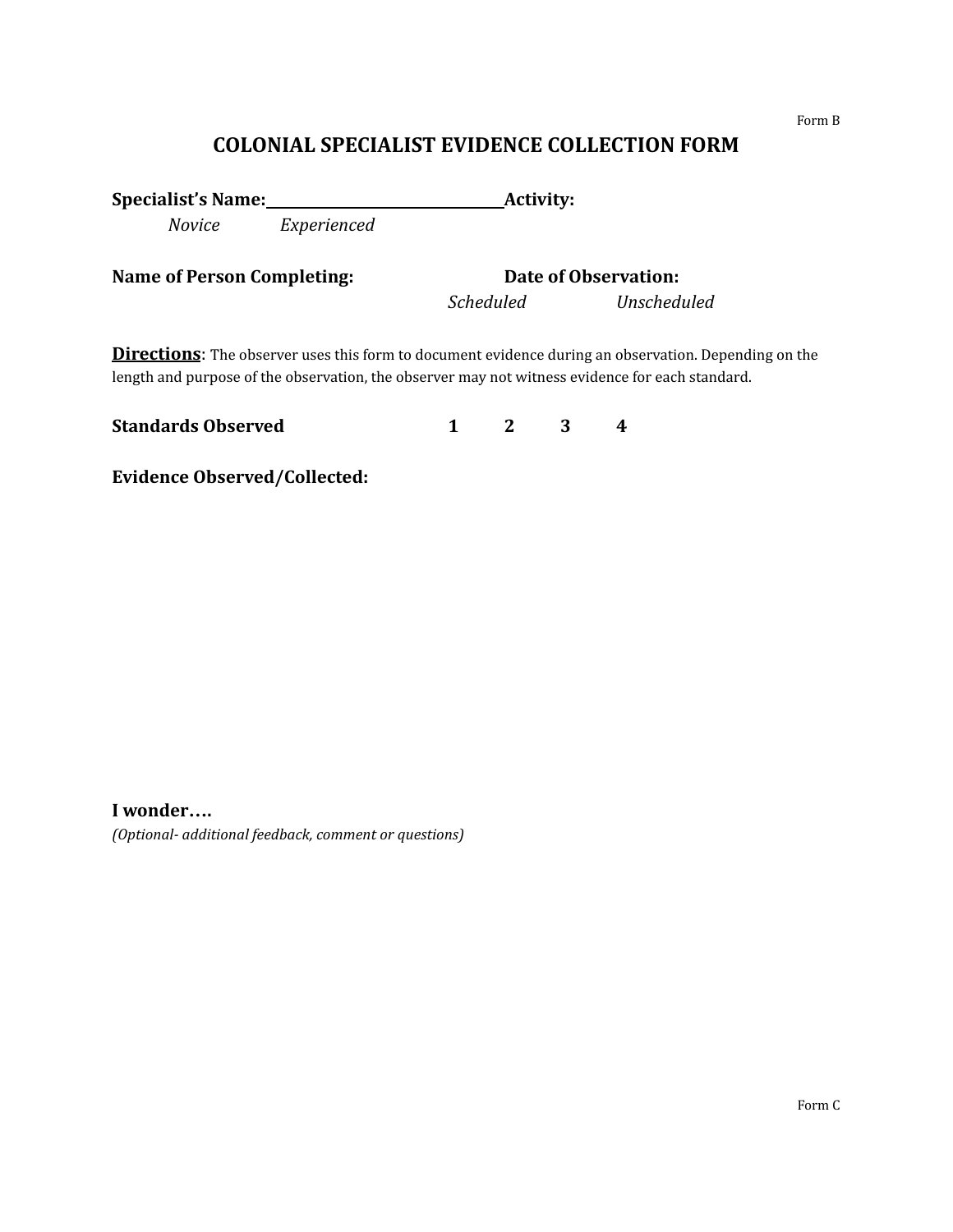# **COLONIAL SPECIALIST FRAMEWORK FORMATIVE CONFERENCE FORM**

Specialist Name Specialist Position Work Location(s) Evaluator Date of Conference

Instructions to specialist evaluators: This form is intended to provide feedback to the specialists about their practice around three areas: Performance within the Rubric and Indicators, Progress in Professional Growth Focus Area and Progress towards Student Improvement Goals. The form will be completed by the evaluating observer at the conclusion of a formative conference.

### *Performance Standard 1: Professional Knowledge and Preparation*

The specialist demonstrates relevant knowledge of their discipline to create plans to support the needs of the *learning community.*

| The specialist continually<br>Idemonstrates extensive<br>professional knowledge, uses<br><b>I</b> resources to meet the needs<br>land interests of stakeholders<br>and support the learning<br>community. | The specialist demonstrates<br>professional knowledge, uses data<br>sources and seeks resources to<br>multiple data sources and seeks meet the needs and interests of<br>stakeholders and support the<br>learning community. | The specialist inconsistently<br>demonstrates professional<br>knowledge OR inconsistently<br>uses data sources OR<br>inconsistently seeks resources<br>lto meet the needs and<br>linterests of stakeholders and<br>support the learning<br>community. | The specialists provides<br>support based on<br>resources/information<br>Ithat is<br>inaccurate/out-of-date<br>OR demonstrates<br>inadequate<br>understanding of the<br>profession OR does not<br>utilize resources to meet<br>the needs and interests<br>of stakeholders and |
|-----------------------------------------------------------------------------------------------------------------------------------------------------------------------------------------------------------|------------------------------------------------------------------------------------------------------------------------------------------------------------------------------------------------------------------------------|-------------------------------------------------------------------------------------------------------------------------------------------------------------------------------------------------------------------------------------------------------|-------------------------------------------------------------------------------------------------------------------------------------------------------------------------------------------------------------------------------------------------------------------------------|
|                                                                                                                                                                                                           |                                                                                                                                                                                                                              |                                                                                                                                                                                                                                                       | support the learning<br>community.                                                                                                                                                                                                                                            |
| Level IV*                                                                                                                                                                                                 | Level III (Expected Level of<br>Performance)                                                                                                                                                                                 | Level II                                                                                                                                                                                                                                              | Level I                                                                                                                                                                                                                                                                       |

\*Often times for a specialist to be rated as a Level IV, the specialist serves as a leader in his/her school community and/or specialist area.

#### INDICATORS:

#### EVIDENCE:

#### COMMENDATIONS/RECOMMENDATIONS/EXPECTATIONS: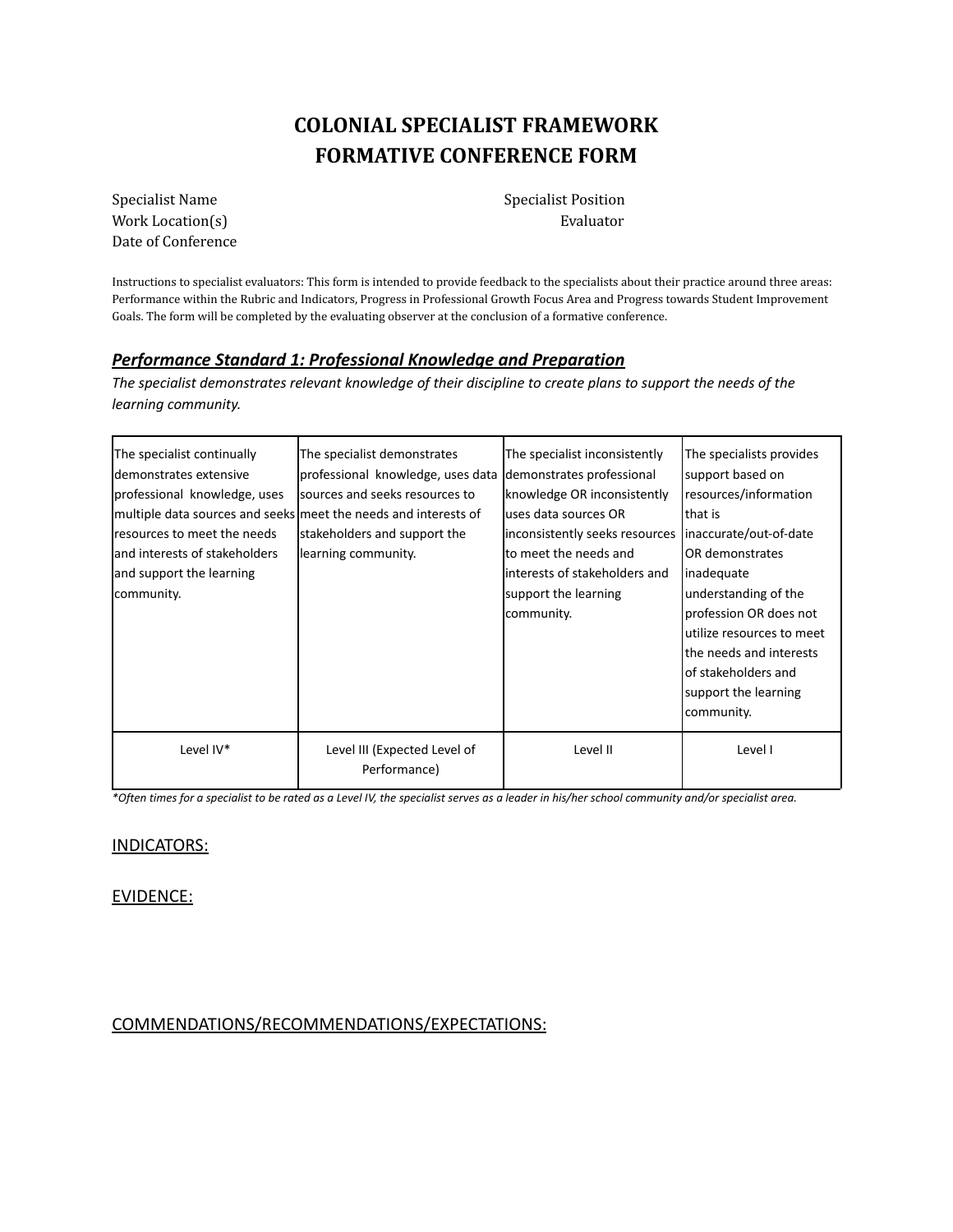### *Performance Standard 2: Data-Driven Decision Making*

The specialist systematically gathers, analyzes, and uses relevant data to drive delivery of services and to provide *support to the learning community.*

| The specialist continually   | The specialist                               | The specialist              | The specialist inadequately |
|------------------------------|----------------------------------------------|-----------------------------|-----------------------------|
| demonstrates expertise in    | systematically gathers,                      | inconsistently gathers,     | OR ineffectively gathers,   |
| gathering, analyzing, and    | analyzes, and uses relevant                  | analyzes, and uses relevant | analyzes, and uses relevant |
| using data to drive delivery | data to drive delivery of                    | data to drive delivery of   | data to drive delivery of   |
| of services and to provide   | services and to provide                      | services and to provide     | services and to provide     |
| support to the learning      | support to the learning                      | support to the learning     | support to the learning     |
| community.                   | community.                                   | community.                  | community.                  |
| Level IV*                    | Level III (Expected Level of<br>Performance) | Level II                    | Level I                     |

\*Often times for a specialist to be rated as a Level IV, the specialist serves as a leader in his/her school community and/or specialist area.

### INDICATORS:

### EVIDENCE:

### COMMENDATIONS/RECOMMENDATIONS/EXPECTATIONS:

### *Performance Standard 3: Supporting the Learning Community*

The specialist consistently uses direct and/or indirect services to support student access and participation in the *learning community.*

| The specialist skillfully uses<br>direct and/or indirect<br>services AND creates an<br>atmosphere of trust and<br>collaboration to support<br>student access and<br>participation in the<br>learning community. | The specialist consistently<br>uses direct and/or indirect<br>services to support student<br>access and participation in<br>the learning community. | The specialist<br>inconsistently uses direct<br>and/or indirect services to<br>support student access and<br>participation in the<br>learning community. | The specialist inadequately<br>OR ineffectively provides<br>direct and/or indirect<br>services to support student<br>access and participation in<br>the learning community. |
|-----------------------------------------------------------------------------------------------------------------------------------------------------------------------------------------------------------------|-----------------------------------------------------------------------------------------------------------------------------------------------------|----------------------------------------------------------------------------------------------------------------------------------------------------------|-----------------------------------------------------------------------------------------------------------------------------------------------------------------------------|
| Level IV*                                                                                                                                                                                                       | Level III (Expected Level of<br>Performance)                                                                                                        | Level II                                                                                                                                                 | Level I                                                                                                                                                                     |

\*Often times for a specialist to be rated as a Level IV, the specialist serves as a leader in his/her school community and/or specialist area.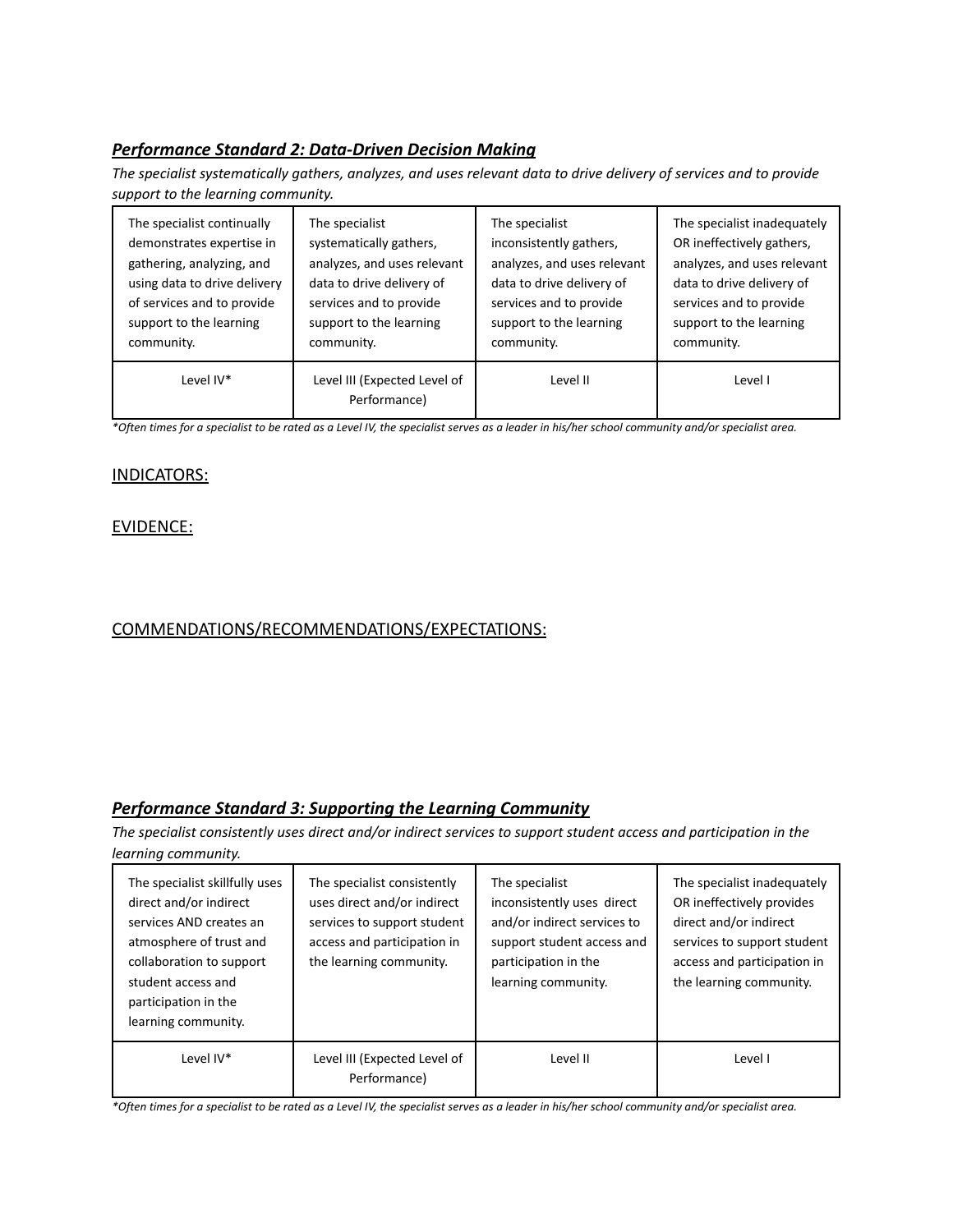### INDICATORS:

### EVIDENCE:

### COMMENDATIONS/RECOMMENDATIONS/EXPECTATIONS:

### *Performance Standard 4: Professionalism*

*The specialist exhibits a commitment to professional ethics and the school's mission, participates in professional growth opportunities to support student learning, and contributes to the profession.*

| The specialist continually<br>engages in a high level of<br>professional growth and<br>application of skills and<br>contributes to the<br>development of others and<br>the well-being of the school | The specialist exhibits a<br>commitment to professional<br>ethics and the school's<br>mission, participates in<br>professional growth<br>opportunities to remain<br>current in their profession, | The specialist inconsistently<br>supports the school's mission<br>OR seldom participates in<br>professional growth<br>opportunities. | The specialist shows a<br>disregard toward professional<br>ethics or the school's mission<br>OR rarely takes advantage of<br>professional growth<br>opportunities. |
|-----------------------------------------------------------------------------------------------------------------------------------------------------------------------------------------------------|--------------------------------------------------------------------------------------------------------------------------------------------------------------------------------------------------|--------------------------------------------------------------------------------------------------------------------------------------|--------------------------------------------------------------------------------------------------------------------------------------------------------------------|
| and community.                                                                                                                                                                                      | and contributes to the<br>profession.                                                                                                                                                            |                                                                                                                                      |                                                                                                                                                                    |
| Level IV*                                                                                                                                                                                           | Level III (Expected Level of<br>Performance)                                                                                                                                                     | Level II                                                                                                                             | Level I                                                                                                                                                            |

\*Often times for a specialist to be rated as a Level IV, the specialist serves as a leader in his/her school community and/or specialist area.

#### INDICATORS:

### EVIDENCE:

#### COMMENDATIONS/RECOMMENDATIONS/EXPECTATIONS: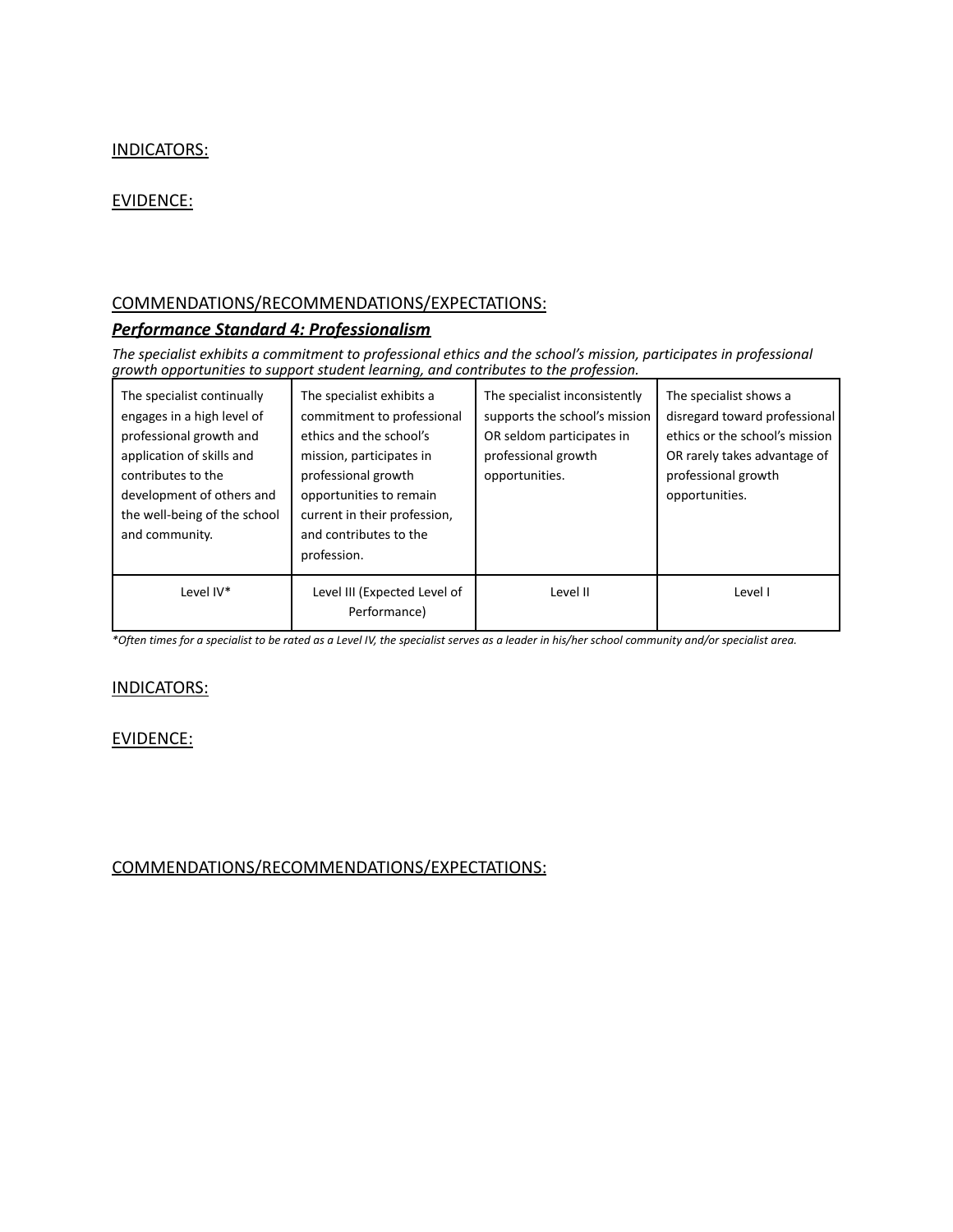# **PROGRESS IN PROFESSIONAL FOCUS GROWTH**

| Professional Growth Focus Area #1: (restate focus areal) |  |  |
|----------------------------------------------------------|--|--|
| Performance<br>Standard/Indicator                        |  |  |
| Area of strength                                         |  |  |
| Area of concern                                          |  |  |
| Comments                                                 |  |  |
|                                                          |  |  |

| Professional Growth Focus Area #2: (restate focus area) |  |  |
|---------------------------------------------------------|--|--|
| Performance<br>Standard/Indicator                       |  |  |
| Area of strength                                        |  |  |
| Area of concern                                         |  |  |
| Comments                                                |  |  |
|                                                         |  |  |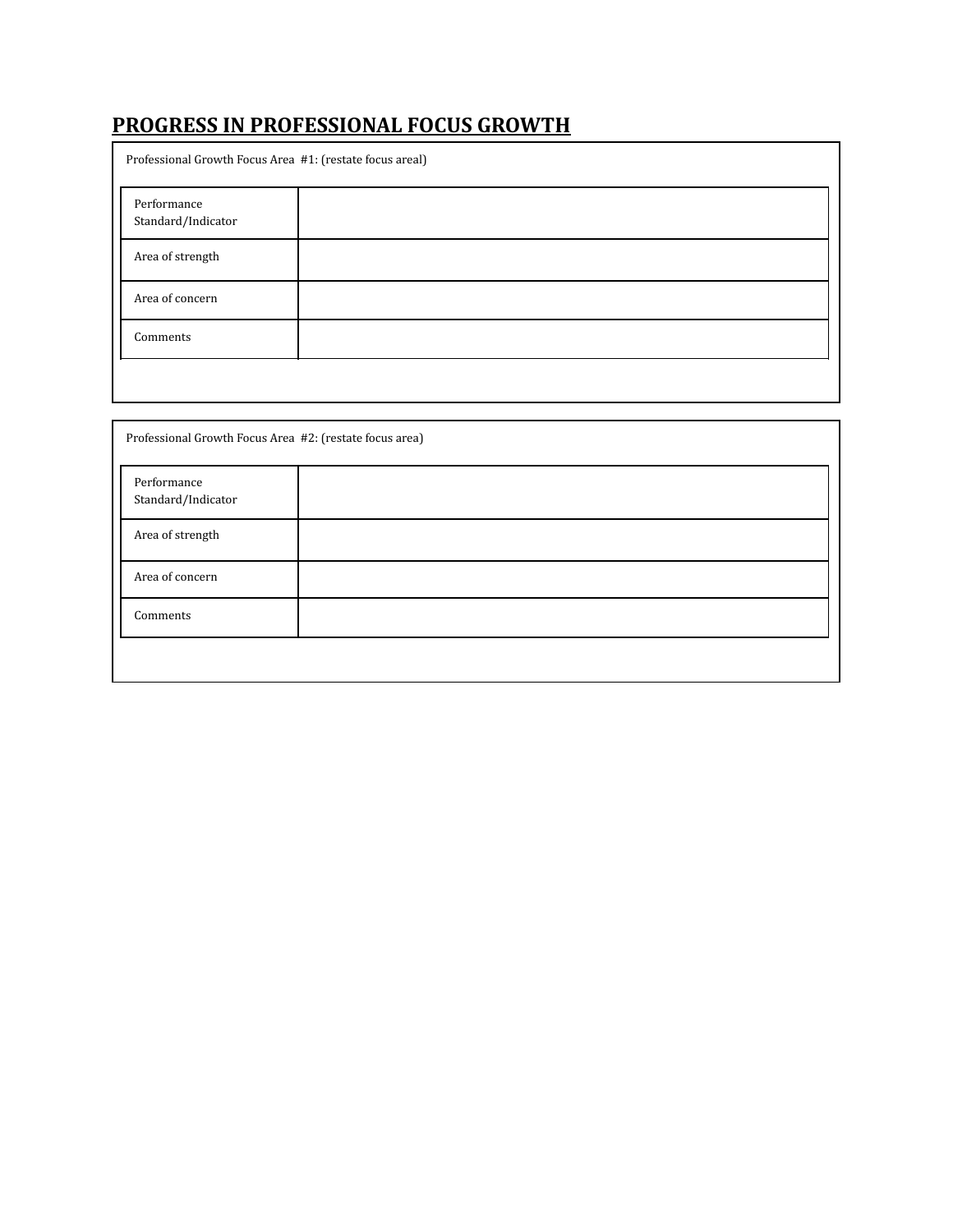# **PROGRESS TOWARDS STUDENT IMPROVEMENT GOALS**

| Measure C #1: (restate performance measure C goal statement) |          |                   |           |
|--------------------------------------------------------------|----------|-------------------|-----------|
| Progress Status                                              | On Track | Somewhat on track | Off-Track |
| Area of strength                                             |          |                   |           |
| Area of concern                                              |          |                   |           |
| Comments                                                     |          |                   |           |
|                                                              |          |                   |           |

| Measure C #2: (restate performance measure C goal statement) |          |                   |           |
|--------------------------------------------------------------|----------|-------------------|-----------|
| Progress Status                                              | On Track | Somewhat on track | Off-Track |
| Area of strength                                             |          |                   |           |
| Area of concern                                              |          |                   |           |
| Comments                                                     |          |                   |           |
|                                                              |          |                   |           |

### **SUMMARY OF COMMENDATIONS/RECOMMENDATIONS/ EXPECTATIONS**

**OTHER EVALUATOR FEEDBACK**

**Signatures**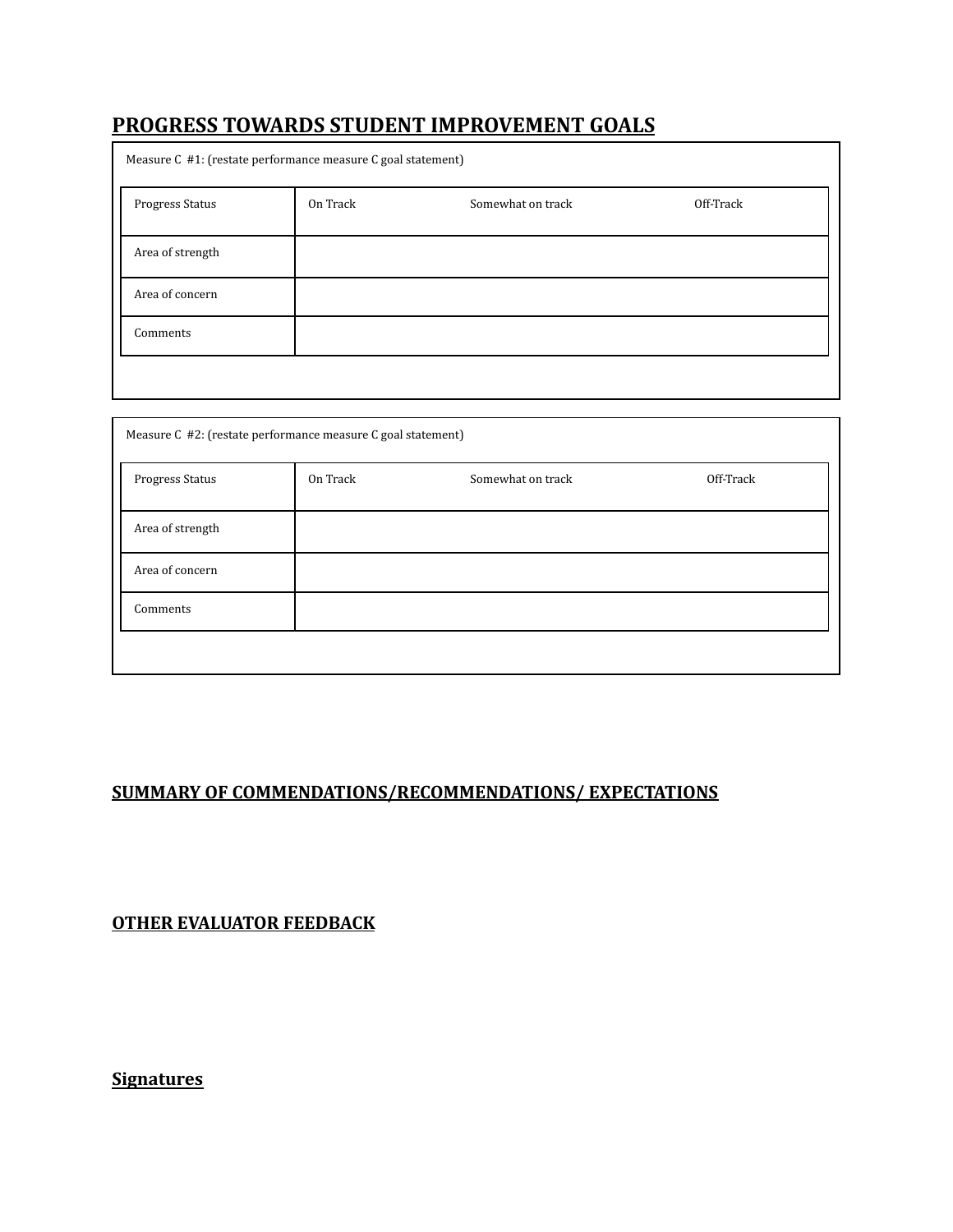The specialist and evaluator shall sign the Formative/Full Formative feedback form to indicate that the lesson has been reviewed and discussed, not that the specialist necessarily agrees with the observation or comments on this form.

| Specialist's Signature-       | Date: |
|-------------------------------|-------|
| <b>Evaluator's Signature-</b> | Date: |

If the specialist disagrees with any feedback on this form, the specialist may provide information in writing to the evaluator within fifteen (15) working days of the receipt of this form. The specialist may request a second conference with the evaluator to discuss concerns. Any additional information will become part of the appraisal record.

An Improvement Plan may be developed if a specialist's overall performance during an observed lesson is unsatisfactory. In instances where an improvement plan is to be developed, the evaluator shall first have noted the unsatisfactory performance on the required forms by noting "Performance Requires an Improvement Plan" and initialing the statement. The completed Formative Feedback documentation must be provided to the specialist within *ten (10) working days of the post-conference.*

A specialist may challenge the conclusions of a lesson observation if *"Performance Requires an Improvement Plan"* is written/noted on this form. This is accomplished by submitting additional information, specific to the point of disagreement, in writing within fifteen (15) working days of the specialist's receipt of this form. The specialist submits the challenge and record to the supervisor of the evaluator unless the supervisor of the evaluator is also in the same building as the specialist. In this situation, the challenge, together with the record, is submitted to a designated district or charter school level evaluator. Any additional information will become part of the appraisal record.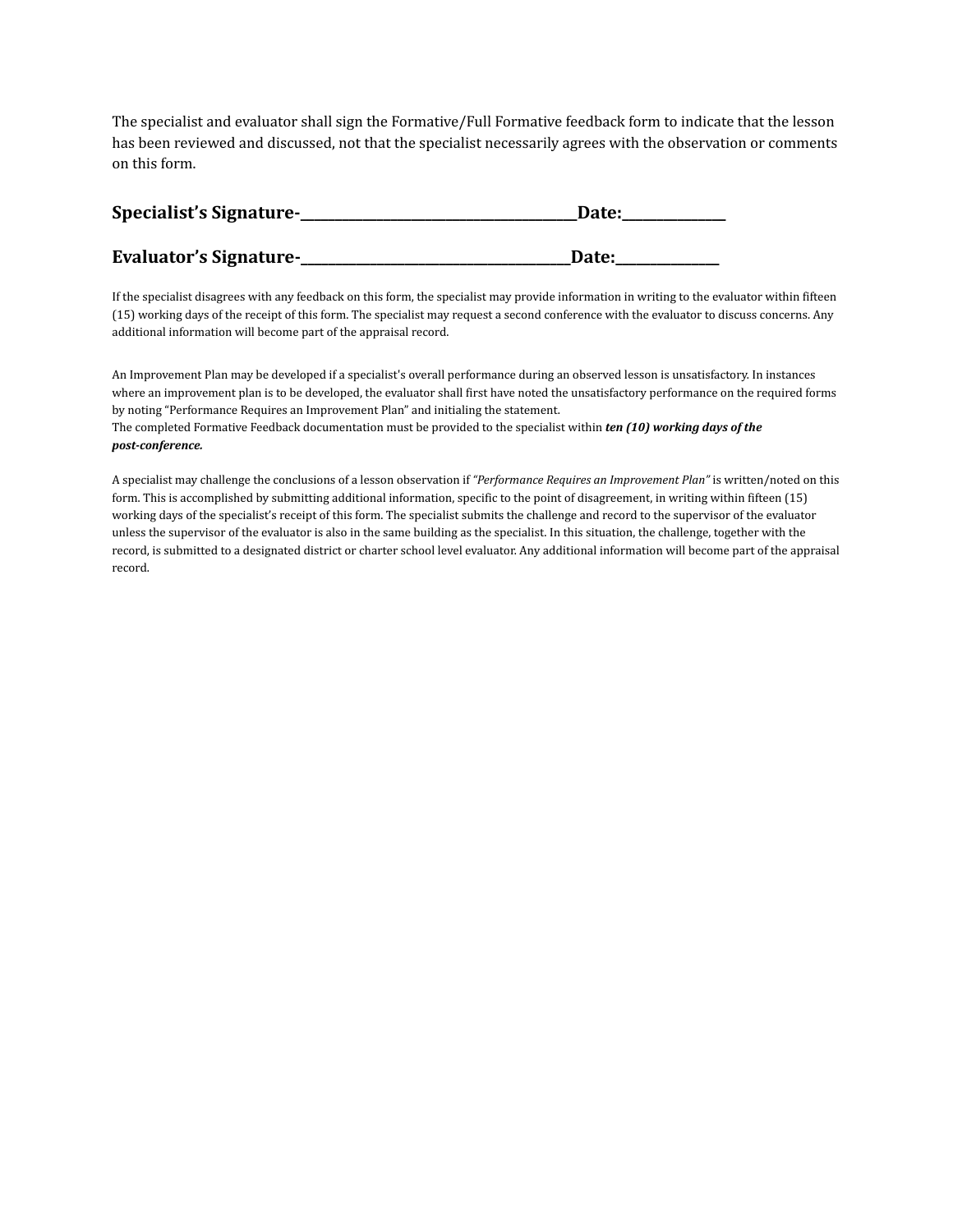### **Specialist Framework Improvement Plan**

| Specialist:                                  | Observer:               |
|----------------------------------------------|-------------------------|
| School:                                      | Date of Conference:     |
| $Grade(s)$ :                                 | <b>Subject Area(s):</b> |
| Performance Standard(s) Needing Improvement: |                         |

The specialist and observer will share preliminary recommendations at an Improvement Plan Conference. If consensus between the specialist and observer is not reached, the observer shall develop the Improvement Plan.

**Deficiencies:** Describe specific deficiencies in specialist performance related to Performance Standards identified above.

**Measurable Goals:** List the specific measurable goals to improve performance to a satisfactory level. Indicate how progress will be measured for each goal.

**Professional Learning Activities, Interventions, and/ or Resources:** Describe professional learning activities, interventions, or resources the specialist is expected to engage in to meet the goals of the Improvement Plan.

**Evidence and Timelines for Goal Completion:** Indicate types of evidence and timelines for completion of the Improvement Plan goals including, but not limited to: observation follow - up timelines, target dates for activity completion, and target dates for evidence submission, data sets, and Improvement Plan completion date.

Form D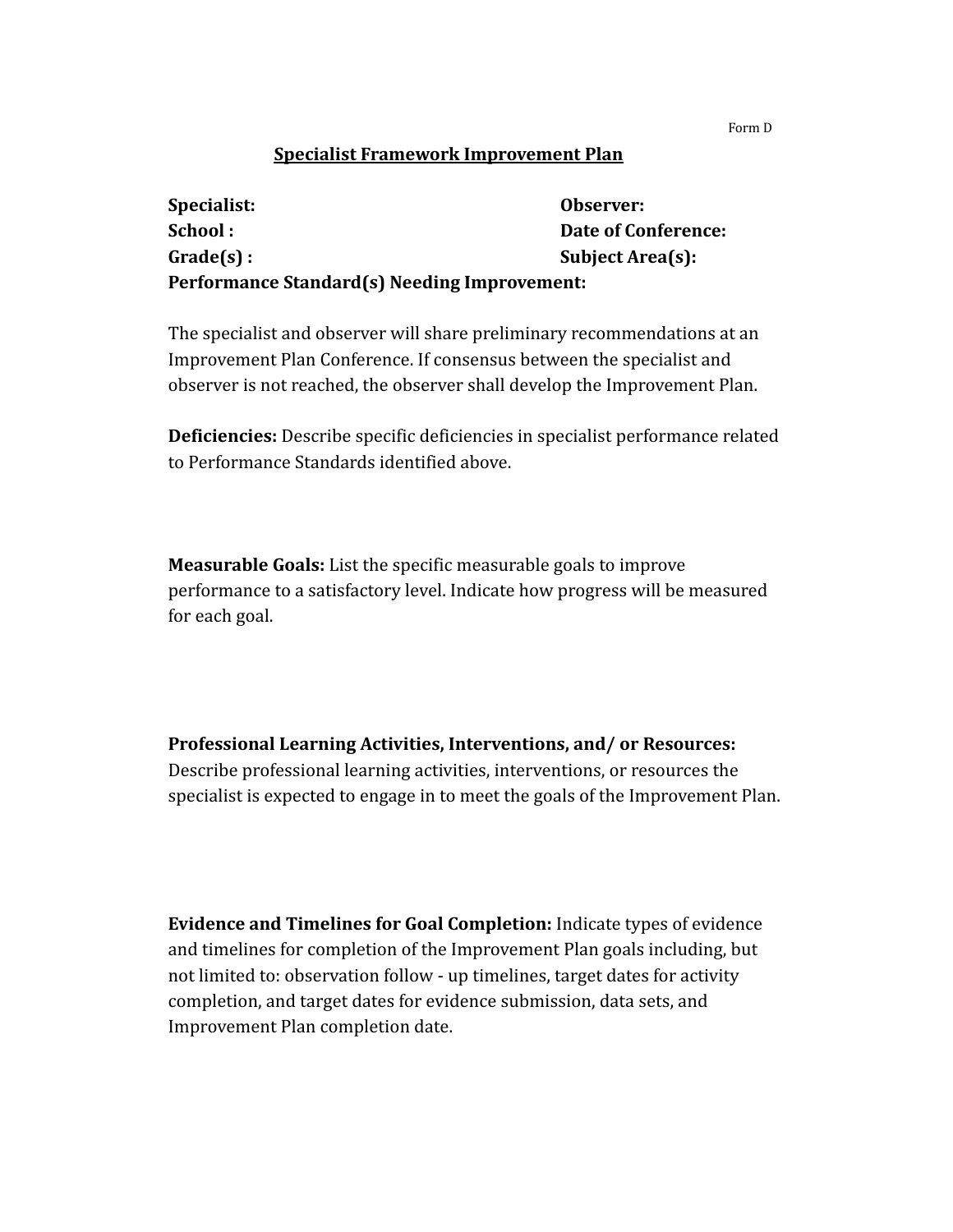**Plan Completion:** Describe how satisfactory or unsatisfactory completion of the plan will be determined. Indicate potential consequences of unsatisfactory completion of the plan.

# *Plan Agreement:*

My signature below means that I have received the Improvement Plan, understand what is expected of me, and will work on the plan as described.

Specialist's Signature: \_\_\_\_\_\_\_\_\_\_\_\_\_\_\_\_\_\_\_\_\_\_\_\_\_\_\_ Date: \_\_\_\_\_\_\_

My signature below means that I have carefully reviewed the Improvement Plan with the specialist and have clearly communicated what is expected of the specialist to complete this plan.

Observer's Signature:\_\_\_\_\_\_\_\_\_\_\_\_\_\_\_\_\_\_\_\_\_\_\_\_\_\_\_\_ Date:\_\_\_\_\_\_\_\_\_

# **Amendments to the Plan:**

Specify any changes to the Improvement Plan if it is amended during implementation.

Specialist's Signature: \_\_\_\_\_\_\_\_\_\_\_\_\_\_\_\_\_\_\_\_\_\_\_\_\_\_\_\_ Date: \_\_\_\_\_\_\_

Observer's Signature: \_\_\_\_\_\_\_\_\_\_\_\_\_\_\_\_\_\_\_\_\_\_\_\_\_\_\_\_ Date: \_\_\_\_\_\_\_\_

### **Improvement Plan Completion:**

The specialist's completion of the Improvement Plan is:

\_\_-Satisfactory

\_\_-Unsatisfactory

| Specialist's Signature: | Date: |
|-------------------------|-------|
|-------------------------|-------|

| Observer's Signature: | Date: |
|-----------------------|-------|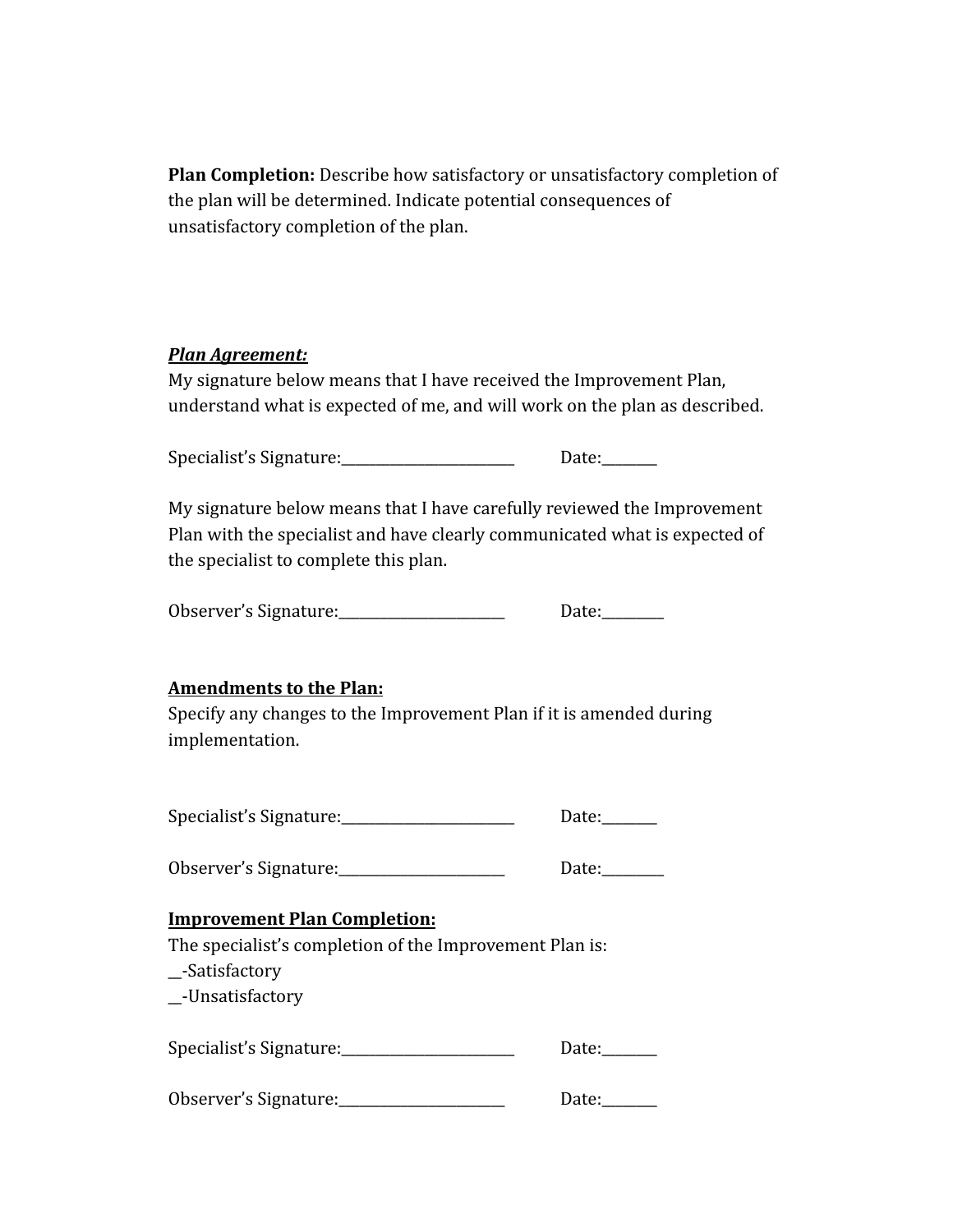### **Specialist Framework Expectations Follow Up Form**

| Specialist:                                          | Observer:                  |
|------------------------------------------------------|----------------------------|
| School:                                              | <b>Date of Conference:</b> |
| $Grade(s)$ :                                         | <b>Subject Area(s):</b>    |
| <b>Performance Standard(s) Needing Expectations:</b> |                            |

The specialist and observer will share preliminary recommendations at a Post-Observation Conference. If consensus between the specialist and observer is not reached, the observer shall develop the Expectations.

TYPE OF EXPECTATIONS FOLLOW - UP (check and date one) \_\_\_\_-Follow up for Formative Feedback Expectations Date of original Formative Documentation \_\_\_\_-Follow up for Summative Evaluation Expectations Date of original Summative Documentation \_\_\_\_\_\_\_\_

### **EXPECTATIONS FOLLOW - UP DETAIL**

**Expectation:** [Number expectations if more than one.]

**Method of data collection:** How was evidence of expectations progress collected?

**Evidence collected:** What specific evidence was collected on what dates? Attach copies of any documents or artifacts collected. [If more than one Expectation, number evidence collected by Expectation number.]

### **EXPECTATIONS PERFORMANCE** (check one)

Form E